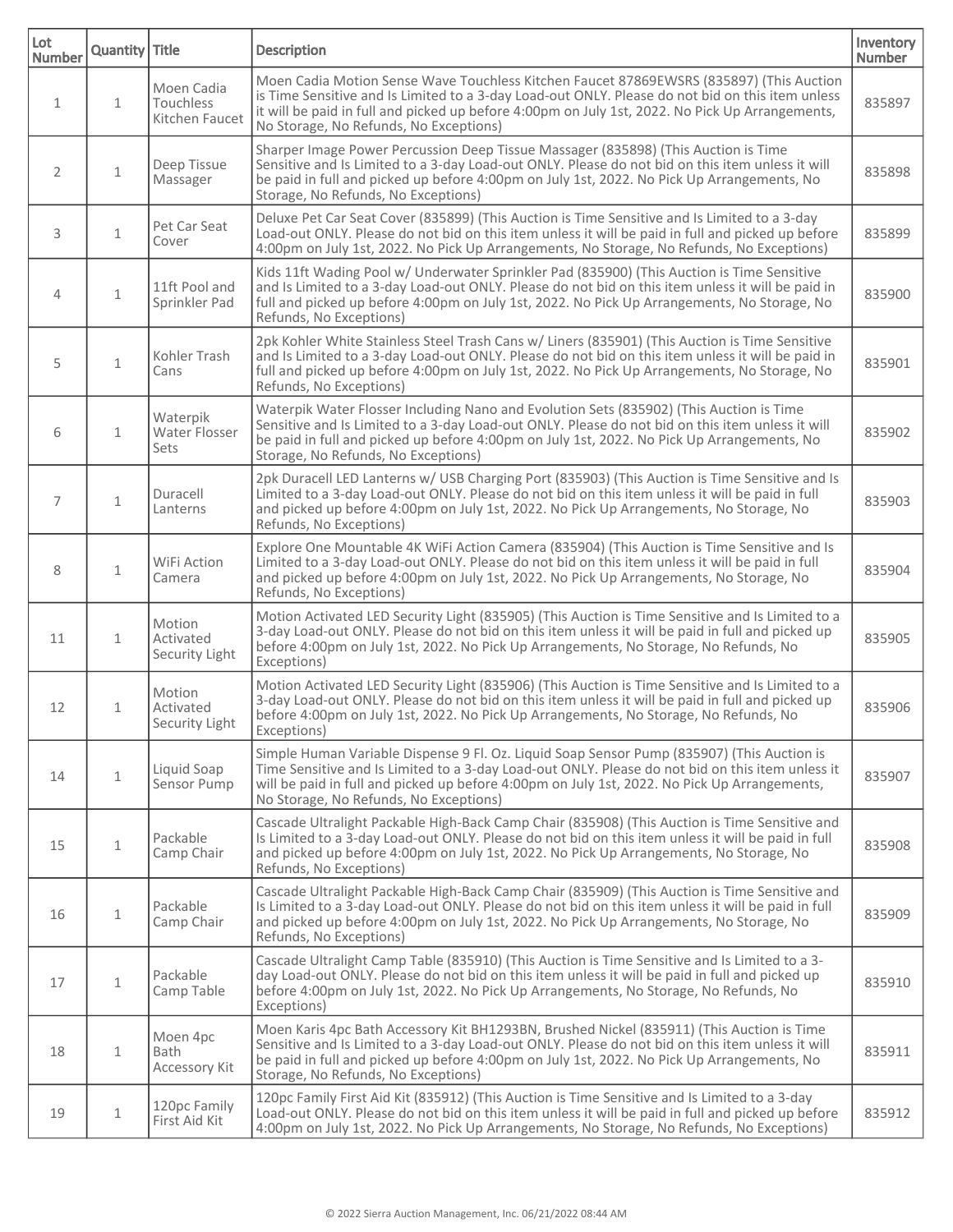| 21 | $\mathbf{1}$ | First Alert<br>Carbon<br>Monoxide<br>Alarm | First Alert Carbon Monoxide Alarm (835913) (This Auction is Time Sensitive and Is Limited to a<br>3-day Load-out ONLY. Please do not bid on this item unless it will be paid in full and picked up<br>before 4:00pm on July 1st, 2022. No Pick Up Arrangements, No Storage, No Refunds, No<br>Exceptions)                              | 835913 |
|----|--------------|--------------------------------------------|----------------------------------------------------------------------------------------------------------------------------------------------------------------------------------------------------------------------------------------------------------------------------------------------------------------------------------------|--------|
| 22 | $\mathbf{1}$ | First Alert<br>Carbon<br>Monoxide<br>Alarm | First Alert Carbon Monoxide Alarm (835914) (This Auction is Time Sensitive and Is Limited to a<br>3-day Load-out ONLY. Please do not bid on this item unless it will be paid in full and picked up<br>before 4:00pm on July 1st, 2022. No Pick Up Arrangements, No Storage, No Refunds, No<br>Exceptions)                              | 835914 |
| 23 | $\mathbf 1$  | <b>Taylor Glass</b><br>Digital Scale       | Taylor Glass Digital Scale 440lb Capacity (835915) (This Auction is Time Sensitive and Is Limited<br>to a 3-day Load-out ONLY. Please do not bid on this item unless it will be paid in full and picked<br>up before 4:00pm on July 1st, 2022. No Pick Up Arrangements, No Storage, No Refunds, No<br>Exceptions)                      | 835915 |
| 24 | $1\,$        | Kohler Layne<br><b>Toilet Seat</b>         | Kohler Layne Antimicrobial Slow Close Elongated Toilet Seat (835916) (This Auction is Time<br>Sensitive and Is Limited to a 3-day Load-out ONLY. Please do not bid on this item unless it will<br>be paid in full and picked up before 4:00pm on July 1st, 2022. No Pick Up Arrangements, No<br>Storage, No Refunds, No Exceptions)    | 835916 |
| 25 | $\mathbf{1}$ | DeRuta Fresco<br>Hand Soap                 | 4pk DeRuta Fresco Hand Soap (835917) (This Auction is Time Sensitive and Is Limited to a 3-day<br>Load-out ONLY. Please do not bid on this item unless it will be paid in full and picked up before<br>4:00pm on July 1st, 2022. No Pick Up Arrangements, No Storage, No Refunds, No Exceptions)                                       | 835917 |
| 26 | $\mathbf{1}$ | 56pc Art Set                               | 56pc Prisma Color Premier Art Set (835918) (This Auction is Time Sensitive and Is Limited to a 3-<br>day Load-out ONLY. Please do not bid on this item unless it will be paid in full and picked up<br>before 4:00pm on July 1st, 2022. No Pick Up Arrangements, No Storage, No Refunds, No<br>Exceptions)                             | 835918 |
| 27 | $\mathbf{1}$ | Brita Water<br>Filters                     | Brita Replacement Water Filters (835919) (This Auction is Time Sensitive and Is Limited to a 3-<br>day Load-out ONLY. Please do not bid on this item unless it will be paid in full and picked up<br>before 4:00pm on July 1st, 2022. No Pick Up Arrangements, No Storage, No Refunds, No<br>Exceptions)                               | 835919 |
| 28 | $\mathbf{1}$ | 16ft Smart<br>Strip Light                  | 16ft Indoor/Outdoor Smart LED Strip Light, WiFi Syncs w/ Music (835920) (This Auction is Time<br>Sensitive and Is Limited to a 3-day Load-out ONLY. Please do not bid on this item unless it will<br>be paid in full and picked up before 4:00pm on July 1st, 2022. No Pick Up Arrangements, No<br>Storage, No Refunds, No Exceptions) | 835920 |
| 29 | $\mathbf{1}$ | 16ft Smart<br>Strip Light                  | 16ft Indoor/Outdoor Smart LED Strip Light, WiFi Syncs w/ Music (835921) (This Auction is Time<br>Sensitive and Is Limited to a 3-day Load-out ONLY. Please do not bid on this item unless it will<br>be paid in full and picked up before 4:00pm on July 1st, 2022. No Pick Up Arrangements, No<br>Storage, No Refunds, No Exceptions) | 835921 |
| 30 | $\mathbf{1}$ | Laser X Game<br>Set                        | Laser X Revolution 4-Player Set (835922) (This Auction is Time Sensitive and Is Limited to a 3-<br>day Load-out ONLY. Please do not bid on this item unless it will be paid in full and picked up<br>before 4:00pm on July 1st, 2022. No Pick Up Arrangements, No Storage, No Refunds, No<br>Exceptions)                               | 835922 |
| 31 | $\mathbf{1}$ | 3-Wheel Light<br>Up Scooter                | Jetson Saturn 3-Wheel Light Up Kick Scooter (835923) (This Auction is Time Sensitive and Is<br>Limited to a 3-day Load-out ONLY. Please do not bid on this item unless it will be paid in full<br>and picked up before 4:00pm on July 1st, 2022. No Pick Up Arrangements, No Storage, No<br>Refunds, No Exceptions)                    | 835923 |
| 32 | $\mathbf{1}$ | Glow Forts                                 | 75pc Glow Forts (835924) (This Auction is Time Sensitive and Is Limited to a 3-day Load-out<br>ONLY. Please do not bid on this item unless it will be paid in full and picked up before 4:00pm<br>on July 1st, 2022. No Pick Up Arrangements, No Storage, No Refunds, No Exceptions)                                                   | 835924 |
| 33 | $1\,$        | Coolaroo 13x7<br>Shade Sail                | Coolaroo Ready-To-Hang 13ft x 7ft Shade Sail, Riverstone (835925) (This Auction is Time<br>Sensitive and Is Limited to a 3-day Load-out ONLY. Please do not bid on this item unless it will<br>be paid in full and picked up before 4:00pm on July 1st, 2022. No Pick Up Arrangements, No<br>Storage, No Refunds, No Exceptions)       | 835925 |
| 34 | $\mathbf 1$  | Coolaroo 13x7<br>Shade Sail                | Coolaroo Ready-To-Hang 13ft x 7ft Shade Sail, Riverstone (835926) (This Auction is Time<br>Sensitive and Is Limited to a 3-day Load-out ONLY. Please do not bid on this item unless it will<br>be paid in full and picked up before 4:00pm on July 1st, 2022. No Pick Up Arrangements, No<br>Storage, No Refunds, No Exceptions)       | 835926 |
| 35 | $\mathbf{1}$ | Compact Dish<br>Rack                       | Kitchen Aid Compact Dish-Drying Rack (835927) (This Auction is Time Sensitive and Is Limited<br>to a 3-day Load-out ONLY. Please do not bid on this item unless it will be paid in full and picked<br>up before 4:00pm on July 1st, 2022. No Pick Up Arrangements, No Storage, No Refunds, No<br>Exceptions)                           | 835927 |
| 36 | $\mathbf{1}$ | FLTR95<br>Sealing Face<br>Masks            | FLTR95 Sealing Face Masks (835928) (This Auction is Time Sensitive and Is Limited to a 3-day<br>Load-out ONLY. Please do not bid on this item unless it will be paid in full and picked up before<br>4:00pm on July 1st, 2022. No Pick Up Arrangements, No Storage, No Refunds, No Exceptions)                                         | 835928 |
| 37 | $1\,$        | Moen Tilson<br><b>Bath Faucet</b>          | Moen Tilson 84565SRN Bathroom Faucet (835929) (This Auction is Time Sensitive and Is<br>Limited to a 3-day Load-out ONLY. Please do not bid on this item unless it will be paid in full<br>and picked up before 4:00pm on July 1st, 2022. No Pick Up Arrangements, No Storage, No<br>Refunds, No Exceptions)                           | 835929 |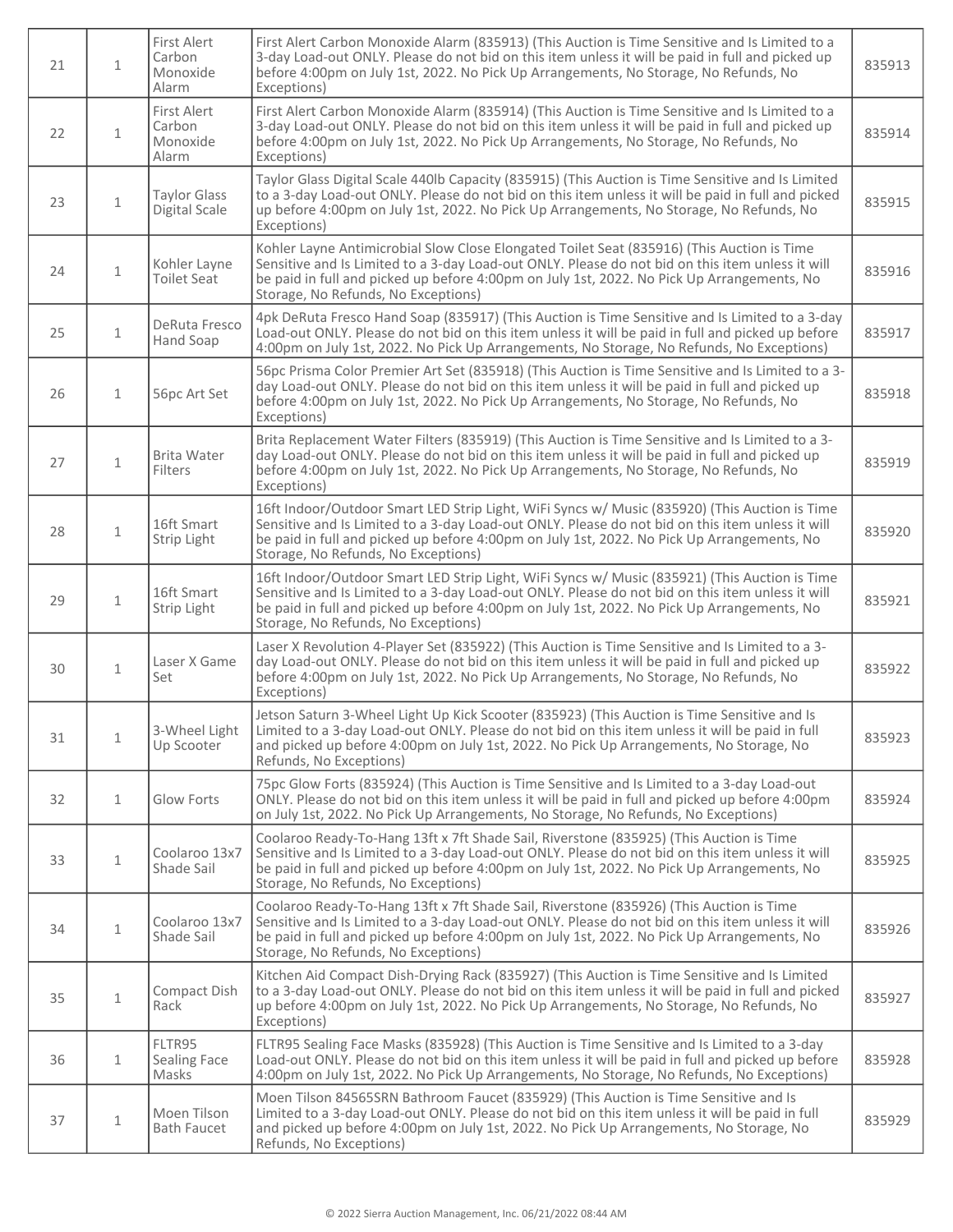| 38 | $\mathbf{1}$ | FLTR95<br>Sealing Face<br>Masks                | FLTR95 Sealing Face Masks (835930) (This Auction is Time Sensitive and Is Limited to a 3-day<br>Load-out ONLY. Please do not bid on this item unless it will be paid in full and picked up before<br>4:00pm on July 1st, 2022. No Pick Up Arrangements, No Storage, No Refunds, No Exceptions)                                  | 835930 |
|----|--------------|------------------------------------------------|---------------------------------------------------------------------------------------------------------------------------------------------------------------------------------------------------------------------------------------------------------------------------------------------------------------------------------|--------|
| 39 | $\mathbf{1}$ | Ultra-Wide<br>Microplush<br><b>Heating Pad</b> | Ultra-Wide Microplush Heating Pad 20"x24" (835931) (This Auction is Time Sensitive and Is<br>Limited to a 3-day Load-out ONLY. Please do not bid on this item unless it will be paid in full<br>and picked up before 4:00pm on July 1st, 2022. No Pick Up Arrangements, No Storage, No<br>Refunds, No Exceptions)               | 835931 |
| 40 | $\mathbf{1}$ | 30ft Heavy<br>Duty Shelf<br>Liner              | Premium Shelf Liner 18"x30' (835932) (This Auction is Time Sensitive and Is Limited to a 3-day<br>Load-out ONLY. Please do not bid on this item unless it will be paid in full and picked up before<br>4:00pm on July 1st, 2022. No Pick Up Arrangements, No Storage, No Refunds, No Exceptions)                                | 835932 |
| 41 | $\mathbf{1}$ | Splenda<br>Sweetener                           | Splenda Sweetener, 1200 Packets (835933) (This Auction is Time Sensitive and Is Limited to a 3-<br>day Load-out ONLY. Please do not bid on this item unless it will be paid in full and picked up<br>before 4:00pm on July 1st, 2022. No Pick Up Arrangements, No Storage, No Refunds, No<br>Exceptions)                        | 835933 |
| 42 | $\mathbf{1}$ | Shelf<br>Organizers                            | 4pc Shelf Organizers, Gray (835934) (This Auction is Time Sensitive and Is Limited to a 3-day<br>Load-out ONLY. Please do not bid on this item unless it will be paid in full and picked up before<br>4:00pm on July 1st, 2022. No Pick Up Arrangements, No Storage, No Refunds, No Exceptions)                                 | 835934 |
| 43 | $\mathbf{1}$ | LED Light<br>Therapy Lamp                      | Happy Light Touch LED Light Therapy Lamp (835935) (This Auction is Time Sensitive and Is<br>Limited to a 3-day Load-out ONLY. Please do not bid on this item unless it will be paid in full<br>and picked up before 4:00pm on July 1st, 2022. No Pick Up Arrangements, No Storage, No<br>Refunds, No Exceptions)                | 835935 |
| 44 | $\mathbf{1}$ | BR30 Flood<br>Lights                           | 6pk LED Dimmable BR30 Flood Lights, 65w (835936) (This Auction is Time Sensitive and Is<br>Limited to a 3-day Load-out ONLY. Please do not bid on this item unless it will be paid in full<br>and picked up before 4:00pm on July 1st, 2022. No Pick Up Arrangements, No Storage, No<br>Refunds, No Exceptions)                 | 835936 |
| 45 | $\mathbf{1}$ | Power Pulse<br>Shower Head                     | Waterpik Power Pulse 8-Spray Massage Shower Head (835937) (This Auction is Time Sensitive<br>and Is Limited to a 3-day Load-out ONLY. Please do not bid on this item unless it will be paid in<br>full and picked up before 4:00pm on July 1st, 2022. No Pick Up Arrangements, No Storage, No<br>Refunds, No Exceptions)        | 835937 |
| 46 | $\mathbf{1}$ | Reusable Glow<br><b>Sticks</b><br>/Flashlights | 8pc Life Gear Reusable Glow Sticks and Flashlights (835938) (This Auction is Time Sensitive and<br>Is Limited to a 3-day Load-out ONLY. Please do not bid on this item unless it will be paid in full<br>and picked up before 4:00pm on July 1st, 2022. No Pick Up Arrangements, No Storage, No<br>Refunds, No Exceptions)      | 835938 |
| 47 | $\mathbf{1}$ | Non-Slip<br>Hangers                            | 50pc Non-Slip Hangers (835939) (This Auction is Time Sensitive and Is Limited to a 3-day Load-<br>out ONLY. Please do not bid on this item unless it will be paid in full and picked up before 4:<br>00pm on July 1st, 2022. No Pick Up Arrangements, No Storage, No Refunds, No Exceptions)                                    | 835939 |
| 48 | $\mathbf{1}$ | <b>Purelux Simply</b><br>Cool Pillow           | PureLux Gel Memory Foam Simply Cool Pillow (835940) (This Auction is Time Sensitive and Is<br>Limited to a 3-day Load-out ONLY. Please do not bid on this item unless it will be paid in full<br>and picked up before 4:00pm on July 1st, 2022. No Pick Up Arrangements, No Storage, No<br>Refunds, No Exceptions)              | 835940 |
| 49 | $\mathbf{1}$ | Motion<br>Activated<br>Panel Lights            | Artika Stream Motion Activated LED Under Cabinet Lights (835941) (This Auction is Time<br>Sensitive and Is Limited to a 3-day Load-out ONLY. Please do not bid on this item unless it will<br>be paid in full and picked up before 4:00pm on July 1st, 2022. No Pick Up Arrangements, No<br>Storage, No Refunds, No Exceptions) | 835941 |
| 50 | $\mathbf{1}$ | Motion<br>Activated<br>Panel Lights            | Artika Stream Motion Activated LED Under Cabinet Lights (835942) (This Auction is Time<br>Sensitive and Is Limited to a 3-day Load-out ONLY. Please do not bid on this item unless it will<br>be paid in full and picked up before 4:00pm on July 1st, 2022. No Pick Up Arrangements, No<br>Storage, No Refunds, No Exceptions) | 835942 |
| 51 | $\mathbf{1}$ | 4pc<br>Weathertech<br>Mat Set                  | 4pc Weathertech All Vehicle Mat Set (835943) (This Auction is Time Sensitive and Is Limited to<br>a 3-day Load-out ONLY. Please do not bid on this item unless it will be paid in full and picked up<br>before 4:00pm on July 1st, 2022. No Pick Up Arrangements, No Storage, No Refunds, No<br>Exceptions)                     | 835943 |
| 52 | $\mathbf{1}$ | 5pc Bath Set                                   | 5pc Bath Set (Curtain, Liner, Hooks, 2-Bath Mats) (835944) (This Auction is Time Sensitive and Is<br>Limited to a 3-day Load-out ONLY. Please do not bid on this item unless it will be paid in full<br>and picked up before 4:00pm on July 1st, 2022. No Pick Up Arrangements, No Storage, No<br>Refunds, No Exceptions)       | 835944 |
| 53 | $\mathbf{1}$ | Battery<br>Charger                             | Battery Tender 4.5 Amp Battery Charger and Maintainer (835945) (This Auction is Time<br>Sensitive and Is Limited to a 3-day Load-out ONLY. Please do not bid on this item unless it will<br>be paid in full and picked up before 4:00pm on July 1st, 2022. No Pick Up Arrangements, No<br>Storage, No Refunds, No Exceptions)   | 835945 |
| 54 | $\mathbf 1$  | Variable Focus<br>Flashlight                   | Duracell Variable Focus Flashlight (835946) (This Auction is Time Sensitive and Is Limited to a 3-<br>day Load-out ONLY. Please do not bid on this item unless it will be paid in full and picked up<br>before 4:00pm on July 1st, 2022. No Pick Up Arrangements, No Storage, No Refunds, No<br>Exceptions)                     | 835946 |
| 55 | $\mathbf{1}$ | 30ft Heavy<br>Duty Shelf<br>Liner              | Premium Shelf Liner 18"x30' (835947) (This Auction is Time Sensitive and Is Limited to a 3-day<br>Load-out ONLY. Please do not bid on this item unless it will be paid in full and picked up before<br>4:00pm on July 1st, 2022. No Pick Up Arrangements, No Storage, No Refunds, No Exceptions)                                | 835947 |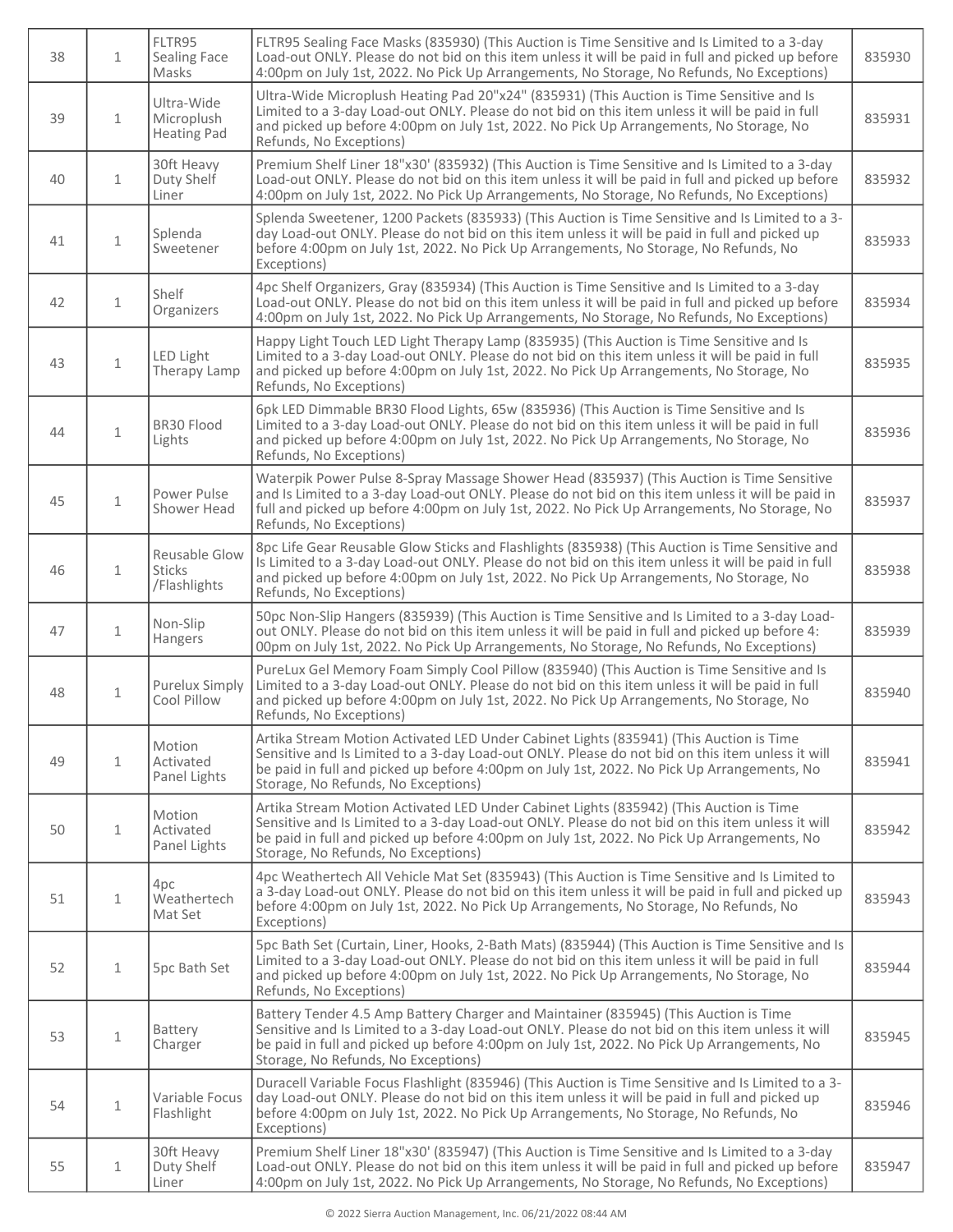| 56 | $\mathbf{1}$ | Immune<br>Support Drink<br>Supplement     | Resistance C Immune Support Vitamin C 1000mg Plus Electrolytes (90) Packets) (835948) (This<br>Auction is Time Sensitive and Is Limited to a 3-day Load-out ONLY. Please do not bid on this<br>item unless it will be paid in full and picked up before 4:00pm on July 1st, 2022. No Pick Up<br>Arrangements, No Storage, No Refunds, No Exceptions)   | 835948 |
|----|--------------|-------------------------------------------|--------------------------------------------------------------------------------------------------------------------------------------------------------------------------------------------------------------------------------------------------------------------------------------------------------------------------------------------------------|--------|
| 57 | $\mathbf{1}$ | King<br>Comforter Set                     | 6pc Reversible King Comforter Set (835949) (This Auction is Time Sensitive and Is Limited to a 3-<br>day Load-out ONLY. Please do not bid on this item unless it will be paid in full and picked up<br>before 4:00pm on July 1st, 2022. No Pick Up Arrangements, No Storage, No Refunds, No<br>Exceptions)                                             | 835949 |
| 58 | $\mathbf{1}$ | Queen<br>Comforter Set                    | 6pc Reversible Queen Comforter Set (835950) (This Auction is Time Sensitive and Is Limited to a<br>3-day Load-out ONLY. Please do not bid on this item unless it will be paid in full and picked up<br>before 4:00pm on July 1st, 2022. No Pick Up Arrangements, No Storage, No Refunds, No<br>Exceptions)                                             | 835950 |
| 59 | $1\,$        | Protein Drink<br>Supplement               | Whey Protein Isolate and Electrolytes Drink Supplement (835951) (This Auction is Time<br>Sensitive and Is Limited to a 3-day Load-out ONLY. Please do not bid on this item unless it will<br>be paid in full and picked up before 4:00pm on July 1st, 2022. No Pick Up Arrangements, No<br>Storage, No Refunds, No Exceptions)                         | 835951 |
| 60 | $\mathbf{1}$ | Protein Drink<br>Supplement               | Whey Protein Isolate and Electrolytes Drink Supplement (835952) (This Auction is Time<br>Sensitive and Is Limited to a 3-day Load-out ONLY. Please do not bid on this item unless it will<br>be paid in full and picked up before 4:00pm on July 1st, 2022. No Pick Up Arrangements, No<br>Storage, No Refunds, No Exceptions)                         | 835952 |
| 61 | 1            | Liquid IV<br>Hydration<br>Drink Mix       | Liquid IV Hydration Multiplier Plus Electrolyte and Immune Support Drink Mix (835953) (This<br>Auction is Time Sensitive and Is Limited to a 3-day Load-out ONLY. Please do not bid on this<br>item unless it will be paid in full and picked up before 4:00pm on July 1st, 2022. No Pick Up<br>Arrangements, No Storage, No Refunds, No Exceptions)   | 835953 |
| 62 | $\mathbf{1}$ | Liquid<br>Turmeric<br>1000mg              | Qunol Liquid Turmeric 1000mg (835954) (This Auction is Time Sensitive and Is Limited to a 3-<br>day Load-out ONLY. Please do not bid on this item unless it will be paid in full and picked up<br>before 4:00pm on July 1st, 2022. No Pick Up Arrangements, No Storage, No Refunds, No<br>Exceptions)                                                  | 835954 |
| 63 | $\mathbf{1}$ | Aquaphor<br>Healing<br>Ointment           | 2pk Aquaphor 14oz Advanced Therapy Healing Ointment (835955) (This Auction is Time<br>Sensitive and Is Limited to a 3-day Load-out ONLY. Please do not bid on this item unless it will<br>be paid in full and picked up before 4:00pm on July 1st, 2022. No Pick Up Arrangements, No<br>Storage, No Refunds, No Exceptions)                            | 835955 |
| 64 | $\mathbf{1}$ | Wall Pack<br>Security Light               | LED Wall Pack Security Light (835956) (This Auction is Time Sensitive and Is Limited to a 3-day<br>Load-out ONLY. Please do not bid on this item unless it will be paid in full and picked up before<br>4:00pm on July 1st, 2022. No Pick Up Arrangements, No Storage, No Refunds, No Exceptions)                                                      | 835956 |
| 65 | $\mathbf{1}$ | Amino Energy<br>Electrolytes<br>Drink Mix | Amino Energy and Electrolytes Drink Mix 1.51lbs (835957) (This Auction is Time Sensitive and Is<br>Limited to a 3-day Load-out ONLY. Please do not bid on this item unless it will be paid in full<br>and picked up before 4:00pm on July 1st, 2022. No Pick Up Arrangements, No Storage, No<br>Refunds, No Exceptions)                                | 835957 |
| 66 | $\mathbf{1}$ | Smart Video<br>Doorbell                   | Smart Video Doorbell w/ 2-Way Audio, HD Video (835958) (This Auction is Time Sensitive and Is<br>Limited to a 3-day Load-out ONLY. Please do not bid on this item unless it will be paid in full<br>and picked up before 4:00pm on July 1st, 2022. No Pick Up Arrangements, No Storage, No<br>Refunds, No Exceptions)                                  | 835958 |
| 67 | $\mathbf{1}$ | Colgate Optic<br>White<br>Toothpaste      | 4pk Colgate Optic White Renewal Toothpaste (835959) (This Auction is Time Sensitive and Is<br>Limited to a 3-day Load-out ONLY. Please do not bid on this item unless it will be paid in full<br>and picked up before 4:00pm on July 1st, 2022. No Pick Up Arrangements, No Storage, No<br>Refunds, No Exceptions)                                     | 835959 |
| 68 | $\mathbf{1}$ | Sensodyne<br>Toothpaste                   | 4pk Sensodyne Advanced Whitening Toothpaste 6.5oz (835960) (This Auction is Time Sensitive<br>and Is Limited to a 3-day Load-out ONLY. Please do not bid on this item unless it will be paid in<br>full and picked up before 4:00pm on July 1st, 2022. No Pick Up Arrangements, No Storage, No<br>Refunds, No Exceptions)                              | 835960 |
| 69 | $\mathbf{1}$ | Neutrogena<br>Rapid Wrinkle<br>Repair     | Neutrogena Rapid Wrinkle Repair Regenerating Cream 1.7oz and Retinol Oil 0.5oz (835961)<br>(This Auction is Time Sensitive and Is Limited to a 3-day Load-out ONLY. Please do not bid on<br>this item unless it will be paid in full and picked up before 4:00pm on July 1st, 2022. No Pick Up<br>Arrangements, No Storage, No Refunds, No Exceptions) | 835961 |
| 70 | $1\,$        | Sensodyne<br>Toothpaste                   | 4pk Sensodyne Pronamel Toothpaste 6.5oz (835962) (This Auction is Time Sensitive and Is<br>Limited to a 3-day Load-out ONLY. Please do not bid on this item unless it will be paid in full<br>and picked up before 4:00pm on July 1st, 2022. No Pick Up Arrangements, No Storage, No<br>Refunds, No Exceptions)                                        | 835962 |
| 71 | $1\,$        | Tom's Natural<br>Toothpaste               | 4pk Tom's Natural Antiplaque and Whitening Toothpaste (835963) (This Auction is Time<br>Sensitive and Is Limited to a 3-day Load-out ONLY. Please do not bid on this item unless it will<br>be paid in full and picked up before 4:00pm on July 1st, 2022. No Pick Up Arrangements, No<br>Storage, No Refunds, No Exceptions)                          | 835963 |
| 72 | $\mathbf{1}$ | Shea Butter<br>Bar Soap                   | (14 Bars) Shea Butter Bar Soap (835964) (This Auction is Time Sensitive and Is Limited to a 3-<br>day Load-out ONLY. Please do not bid on this item unless it will be paid in full and picked up<br>before 4:00pm on July 1st, 2022. No Pick Up Arrangements, No Storage, No Refunds, No<br>Exceptions)                                                | 835964 |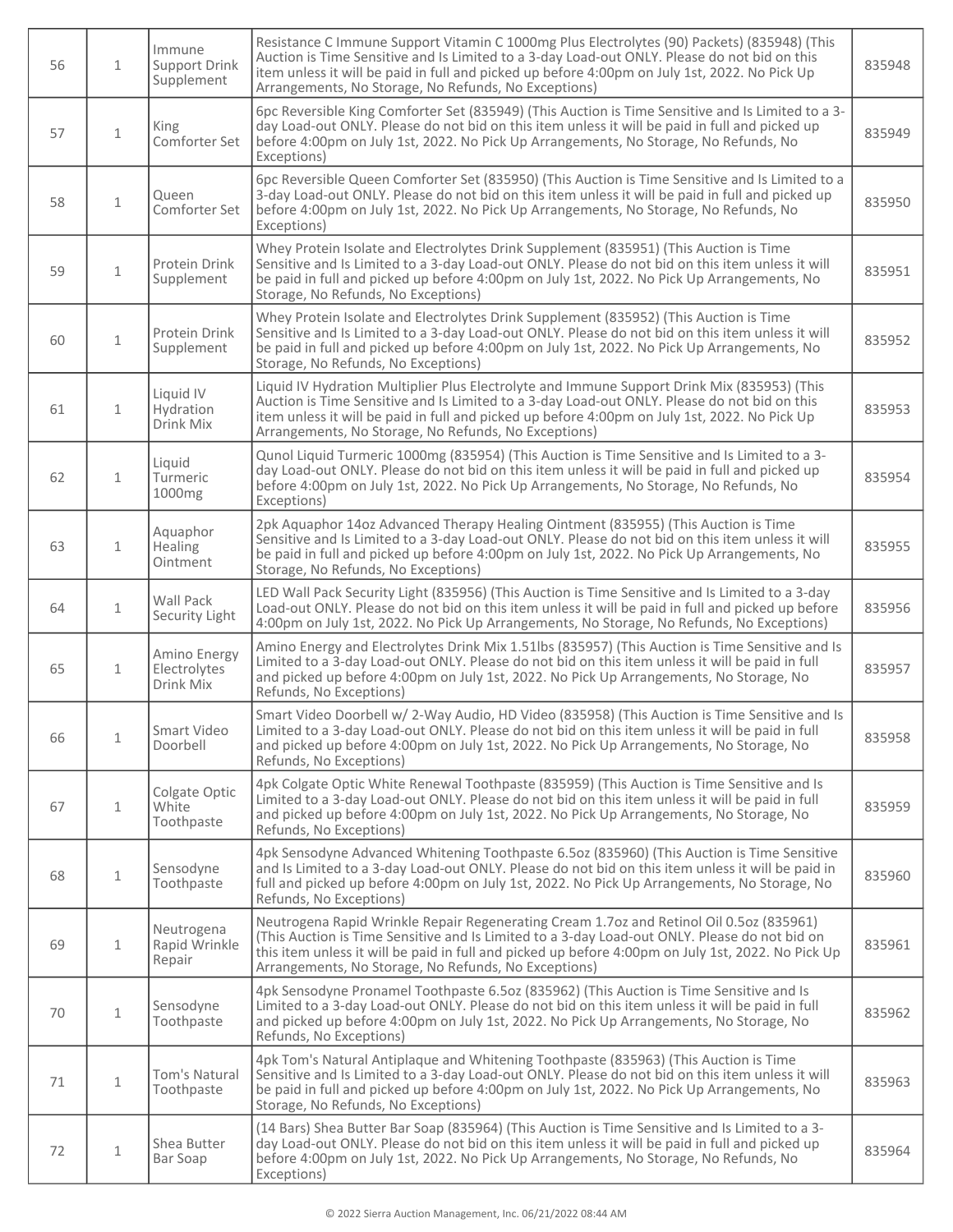| 73 | $\mathbf{1}$ | Natrol Juice<br><b>Festiv Vitamins</b> | 2pk Natrol Juice Festiv Daily Veggie and Daily Fruit Vitamins (835965) (This Auction is Time<br>Sensitive and Is Limited to a 3-day Load-out ONLY. Please do not bid on this item unless it will<br>be paid in full and picked up before 4:00pm on July 1st, 2022. No Pick Up Arrangements, No<br>Storage, No Refunds, No Exceptions) | 835965 |
|----|--------------|----------------------------------------|---------------------------------------------------------------------------------------------------------------------------------------------------------------------------------------------------------------------------------------------------------------------------------------------------------------------------------------|--------|
| 74 | $\mathbf{1}$ | Smart LED<br>Light Bulbs               | 2pk Smart Bulbs 60w, Compatible w/ Alexa, Siri, Google (835966) (This Auction is Time<br>Sensitive and Is Limited to a 3-day Load-out ONLY. Please do not bid on this item unless it will<br>be paid in full and picked up before 4:00pm on July 1st, 2022. No Pick Up Arrangements, No<br>Storage, No Refunds, No Exceptions)        | 835966 |
| 75 | $\mathbf{1}$ | Smart LED<br>Light Bulbs               | 2pk Smart Bulbs 60w, Compatible w/ Alexa, Siri, Google (835967) (This Auction is Time<br>Sensitive and Is Limited to a 3-day Load-out ONLY. Please do not bid on this item unless it will<br>be paid in full and picked up before 4:00pm on July 1st, 2022. No Pick Up Arrangements, No<br>Storage, No Refunds, No Exceptions)        | 835967 |
| 76 | $\mathbf{1}$ | Smart LED<br>Light Bulbs               | 2pk Smart Bulbs 60w, Compatible w/ Alexa, Siri, Google (835968) (This Auction is Time<br>Sensitive and Is Limited to a 3-day Load-out ONLY. Please do not bid on this item unless it will<br>be paid in full and picked up before 4:00pm on July 1st, 2022. No Pick Up Arrangements, No<br>Storage, No Refunds, No Exceptions)        | 835968 |
| 77 | $\mathbf{1}$ | Smart LED<br>Light Bulbs               | 2pk Smart Bulbs 60w, Compatible w/ Alexa, Siri, Google (835969) (This Auction is Time<br>Sensitive and Is Limited to a 3-day Load-out ONLY. Please do not bid on this item unless it will<br>be paid in full and picked up before 4:00pm on July 1st, 2022. No Pick Up Arrangements, No<br>Storage, No Refunds, No Exceptions)        | 835969 |
| 78 | $\mathbf{1}$ | Smart LED<br>Light Bulbs               | 2pk Smart Bulbs 60w, Compatible w/ Alexa, Siri, Google (835970) (This Auction is Time<br>Sensitive and Is Limited to a 3-day Load-out ONLY. Please do not bid on this item unless it will<br>be paid in full and picked up before 4:00pm on July 1st, 2022. No Pick Up Arrangements, No<br>Storage, No Refunds, No Exceptions)        | 835970 |
| 79 | 1            | <b>Smart Plugs</b>                     | 3pk Smart Plugs, Compatible w/ Alexa, Siri, Google (835971) (This Auction is Time Sensitive and<br>Is Limited to a 3-day Load-out ONLY. Please do not bid on this item unless it will be paid in full<br>and picked up before 4:00pm on July 1st, 2022. No Pick Up Arrangements, No Storage, No<br>Refunds, No Exceptions)            | 835971 |
| 80 | $\mathbf{1}$ | <b>Smart Plugs</b>                     | 3pk Smart Plugs, Compatible w/ Alexa, Siri, Google (835972) (This Auction is Time Sensitive and<br>Is Limited to a 3-day Load-out ONLY. Please do not bid on this item unless it will be paid in full<br>and picked up before 4:00pm on July 1st, 2022. No Pick Up Arrangements, No Storage, No<br>Refunds, No Exceptions)            | 835972 |
| 81 | $\mathbf{1}$ | Smart WiFi<br><b>Dimmers</b>           | 2pk Smart WiFi Dimmers, Compatible w/ Alexa, Siri, Google (835973) (This Auction is Time<br>Sensitive and Is Limited to a 3-day Load-out ONLY. Please do not bid on this item unless it will<br>be paid in full and picked up before 4:00pm on July 1st, 2022. No Pick Up Arrangements, No<br>Storage, No Refunds, No Exceptions)     | 835973 |
| 82 | $\mathbf{1}$ | Smart WiFi<br><b>Dimmers</b>           | 2pk Smart WiFi Dimmers, Compatible w/ Alexa, Siri, Google (835974) (This Auction is Time<br>Sensitive and Is Limited to a 3-day Load-out ONLY. Please do not bid on this item unless it will<br>be paid in full and picked up before 4:00pm on July 1st, 2022. No Pick Up Arrangements, No<br>Storage, No Refunds, No Exceptions)     | 835974 |
| 83 | $\mathbf{1}$ | Smart WiFi<br><b>Dimmers</b>           | 2pk Smart WiFi Dimmers, Compatible w/ Alexa, Siri, Google (835975) (This Auction is Time<br>Sensitive and Is Limited to a 3-day Load-out ONLY. Please do not bid on this item unless it will<br>be paid in full and picked up before 4:00pm on July 1st, 2022. No Pick Up Arrangements, No<br>Storage, No Refunds, No Exceptions)     | 835975 |
| 84 | $\mathbf{1}$ | Dimmable<br>Downlight                  | LED Dimmable Downlight 850 Lumens, Flushed or Recessed Can (835976) (This Auction is Time<br>Sensitive and Is Limited to a 3-day Load-out ONLY. Please do not bid on this item unless it will<br>be paid in full and picked up before 4:00pm on July 1st, 2022. No Pick Up Arrangements, No<br>Storage, No Refunds, No Exceptions)    | 835976 |
| 85 | $\mathbf 1$  | Dimmable<br>Downlight                  | LED Dimmable Downlight 850 Lumens, Flushed or Recessed Can (835977) (This Auction is Time<br>Sensitive and Is Limited to a 3-day Load-out ONLY. Please do not bid on this item unless it will<br>be paid in full and picked up before 4:00pm on July 1st, 2022. No Pick Up Arrangements, No<br>Storage, No Refunds, No Exceptions)    | 835977 |
| 86 | $\mathbf{1}$ | Dimmable<br>Downlight                  | LED Dimmable Downlight 850 Lumens, Flushed or Recessed Can (835978) (This Auction is Time<br>Sensitive and Is Limited to a 3-day Load-out ONLY. Please do not bid on this item unless it will<br>be paid in full and picked up before 4:00pm on July 1st, 2022. No Pick Up Arrangements, No<br>Storage, No Refunds, No Exceptions)    | 835978 |
| 87 | $\mathbf{1}$ | Dimmable<br>Downlight                  | LED Dimmable Downlight 850 Lumens, Flushed or Recessed Can (835979) (This Auction is Time<br>Sensitive and Is Limited to a 3-day Load-out ONLY. Please do not bid on this item unless it will<br>be paid in full and picked up before 4:00pm on July 1st, 2022. No Pick Up Arrangements, No<br>Storage, No Refunds, No Exceptions)    | 835979 |
| 88 | $\mathbf{1}$ | Dimmable<br>Downlight                  | LED Dimmable Downlight 850 Lumens, Flushed or Recessed Can (835980) (This Auction is Time<br>Sensitive and Is Limited to a 3-day Load-out ONLY. Please do not bid on this item unless it will<br>be paid in full and picked up before 4:00pm on July 1st, 2022. No Pick Up Arrangements, No<br>Storage, No Refunds, No Exceptions)    | 835980 |
| 89 | $\mathbf{1}$ | DeRuta Fresco<br>Hand Soap             | 4pk DeRuta Fresco Hand Soap (835981) (This Auction is Time Sensitive and Is Limited to a 3-day<br>Load-out ONLY. Please do not bid on this item unless it will be paid in full and picked up before<br>4:00pm on July 1st, 2022. No Pick Up Arrangements, No Storage, No Refunds, No Exceptions)                                      | 835981 |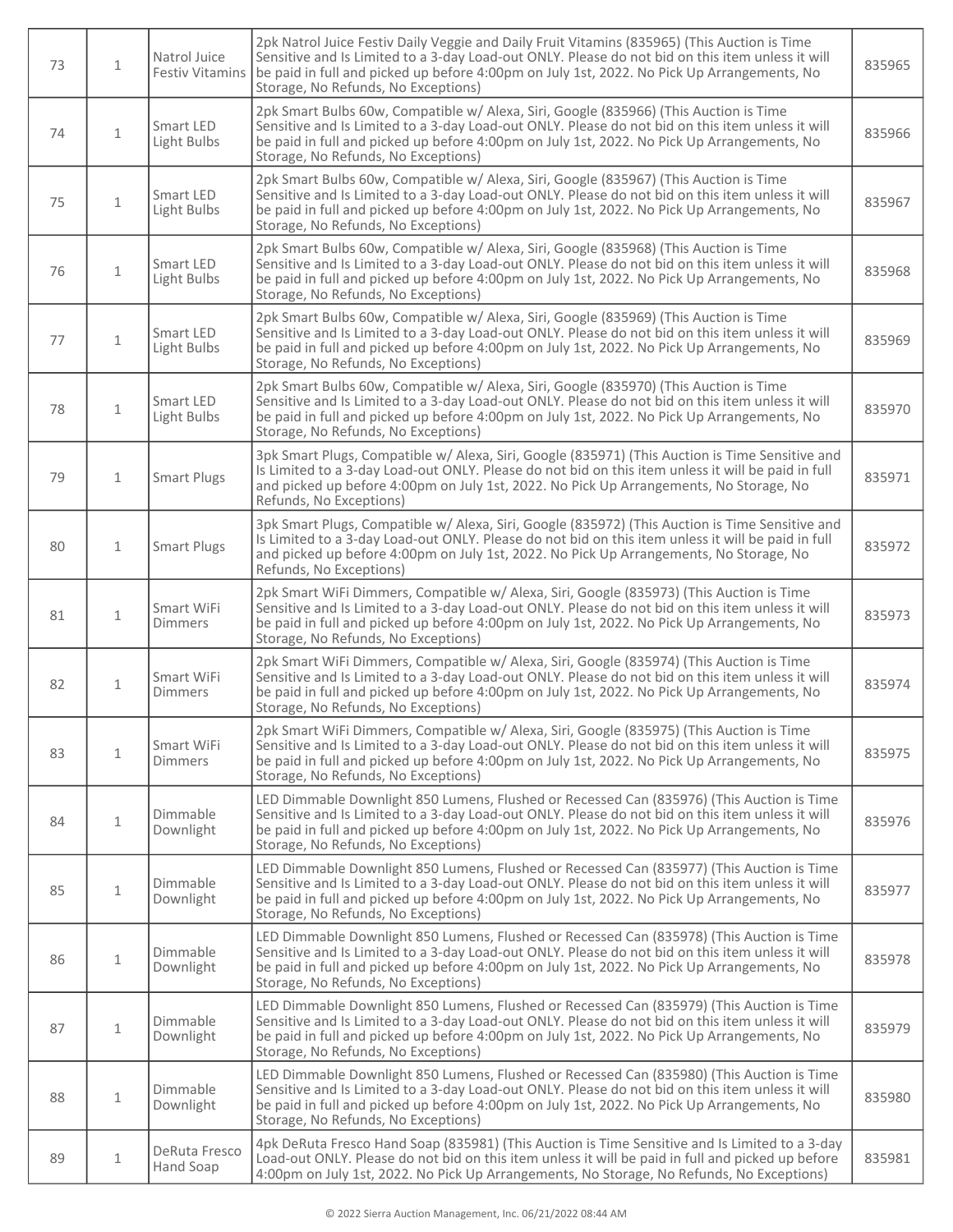| 90  | $\mathbf{1}$ | Duracell<br>Lanterns                          | 2pk Duracell LED Lanterns w/ USB Charging Port (835982) (This Auction is Time Sensitive and Is<br>Limited to a 3-day Load-out ONLY. Please do not bid on this item unless it will be paid in full<br>and picked up before 4:00pm on July 1st, 2022. No Pick Up Arrangements, No Storage, No<br>Refunds, No Exceptions)                       | 835982 |
|-----|--------------|-----------------------------------------------|----------------------------------------------------------------------------------------------------------------------------------------------------------------------------------------------------------------------------------------------------------------------------------------------------------------------------------------------|--------|
| 91  | $\mathbf{1}$ | Recessed<br>Flood<br>Downlights               | 2pk LED Dimmable Recessed Flood Downlights 5-6 Inch, 850 Lumens (835983) (This Auction is<br>Time Sensitive and Is Limited to a 3-day Load-out ONLY. Please do not bid on this item unless it<br>will be paid in full and picked up before 4:00pm on July 1st, 2022. No Pick Up Arrangements,<br>No Storage, No Refunds, No Exceptions)      | 835983 |
| 92  | $\mathbf{1}$ | Recessed<br>Flood<br>Downlights               | 2pk LED Dimmable Recessed Flood Downlights 5-6 Inch, 850 Lumens (835984) (This Auction is<br>Time Sensitive and Is Limited to a 3-day Load-out ONLY. Please do not bid on this item unless it<br>will be paid in full and picked up before 4:00pm on July 1st, 2022. No Pick Up Arrangements,<br>No Storage, No Refunds, No Exceptions)      | 835984 |
| 93  | $\mathbf{1}$ | Oceanic<br>Snorkeling Set                     | Oceanic Snorkeling Set (835985) (This Auction is Time Sensitive and Is Limited to a 3-day Load-<br>out ONLY. Please do not bid on this item unless it will be paid in full and picked up before 4:<br>00pm on July 1st, 2022. No Pick Up Arrangements, No Storage, No Refunds, No Exceptions)                                                | 835985 |
| 94  | $\mathbf{1}$ | Hover Star<br>360 UFO                         | Hover Star 360 Hand Command Motion Controlled UFO (835986) (This Auction is Time<br>Sensitive and Is Limited to a 3-day Load-out ONLY. Please do not bid on this item unless it will<br>be paid in full and picked up before 4:00pm on July 1st, 2022. No Pick Up Arrangements, No<br>Storage, No Refunds, No Exceptions)                    | 835986 |
| 95  | $\mathbf 1$  | Broom<br>Grippers                             | 4pk 3M Command Broom Grippers (835987) (This Auction is Time Sensitive and Is Limited to a<br>3-day Load-out ONLY. Please do not bid on this item unless it will be paid in full and picked up<br>before 4:00pm on July 1st, 2022. No Pick Up Arrangements, No Storage, No Refunds, No<br>Exceptions)                                        | 835987 |
| 96  | $\mathbf{1}$ | Minnie Mouse<br>Brush Set                     | Disney Minnie Mouse Wet Brush Detangling Accessory Bundle (835988) (This Auction is Time<br>Sensitive and Is Limited to a 3-day Load-out ONLY. Please do not bid on this item unless it will<br>be paid in full and picked up before 4:00pm on July 1st, 2022. No Pick Up Arrangements, No<br>Storage, No Refunds, No Exceptions)            | 835988 |
| 97  | $\mathbf{1}$ | Mulan Brush<br>Set                            | Disney Mulan Wet Brush Detangling Accessory Bundle (835989) (This Auction is Time Sensitive<br>and Is Limited to a 3-day Load-out ONLY. Please do not bid on this item unless it will be paid in<br>full and picked up before 4:00pm on July 1st, 2022. No Pick Up Arrangements, No Storage, No<br>Refunds, No Exceptions)                   | 835989 |
| 98  | $\mathbf{1}$ | Sealy Twin<br><b>Mattress</b><br>Protector    | Sealy Luxury Knit Twin Mattress Protector (835990) (This Auction is Time Sensitive and Is<br>Limited to a 3-day Load-out ONLY. Please do not bid on this item unless it will be paid in full<br>and picked up before 4:00pm on July 1st, 2022. No Pick Up Arrangements, No Storage, No<br>Refunds, No Exceptions)                            | 835990 |
| 99  | $\mathbf{1}$ | Duracell 9V<br><b>Batteries</b>               | Duracell 9V Batteries (835991) (This Auction is Time Sensitive and Is Limited to a 3-day Load-<br>out ONLY. Please do not bid on this item unless it will be paid in full and picked up before 4:<br>00pm on July 1st, 2022. No Pick Up Arrangements, No Storage, No Refunds, No Exceptions)                                                 | 835991 |
| 100 | 1            | <b>OVE Lourdes</b><br>36" Vanity              | OVE Lourdes 36 1600347 White Painted Wood Vanity (36" x 22" x 34.5") (835992) (This Auction<br>is Time Sensitive and Is Limited to a 3-day Load-out ONLY. Please do not bid on this item unless<br>it will be paid in full and picked up before 4:00pm on July 1st, 2022. No Pick Up Arrangements,<br>No Storage, No Refunds, No Exceptions) | 835992 |
| 101 | $\mathbf{1}$ | Cabretta<br>Leather Golf<br>Gloves            | 4pk Cabretta Leather Golf Gloves, Small (835993) (This Auction is Time Sensitive and Is Limited<br>to a 3-day Load-out ONLY. Please do not bid on this item unless it will be paid in full and picked<br>up before 4:00pm on July 1st, 2022. No Pick Up Arrangements, No Storage, No Refunds, No<br>Exceptions)                              | 835993 |
| 102 | $\mathbf{1}$ | Cabretta<br>Leather Golf<br>Gloves            | 4pk Cabretta Leather Golf Gloves, Small (835994) (This Auction is Time Sensitive and Is Limited<br>to a 3-day Load-out ONLY. Please do not bid on this item unless it will be paid in full and picked<br>up before 4:00pm on July 1st, 2022. No Pick Up Arrangements, No Storage, No Refunds, No<br>Exceptions)                              | 835994 |
| 103 | $\mathbf{1}$ | Knee<br>Compression<br><b>Sleeves</b>         | 2pk Copper Fit Elite Knee Compression Sleeves, L/XL (835995) (This Auction is Time Sensitive<br>and Is Limited to a 3-day Load-out ONLY. Please do not bid on this item unless it will be paid in<br>full and picked up before 4:00pm on July 1st, 2022. No Pick Up Arrangements, No Storage, No<br>Refunds, No Exceptions)                  | 835995 |
| 104 | $\mathbf{1}$ | Knee<br>Compression<br><b>Sleeves</b>         | 2pk Copper Fit Elite Knee Compression Sleeves, Med (835996) (This Auction is Time Sensitive<br>and Is Limited to a 3-day Load-out ONLY. Please do not bid on this item unless it will be paid in<br>full and picked up before 4:00pm on July 1st, 2022. No Pick Up Arrangements, No Storage, No<br>Refunds, No Exceptions)                   | 835996 |
| 105 | $\mathbf{1}$ | <b>Bio True Multi-</b><br>Purpose<br>Solution | 2pk Bio True Multi-Purpose Solution 16 Fl. Oz. (835997) (This Auction is Time Sensitive and Is<br>Limited to a 3-day Load-out ONLY. Please do not bid on this item unless it will be paid in full<br>and picked up before 4:00pm on July 1st, 2022. No Pick Up Arrangements, No Storage, No<br>Refunds, No Exceptions)                       | 835997 |
| 106 | $\mathbf{1}$ | Trunature<br>Cinsulin<br>Vitamins             | (2pcs) Trunature Advanced Strength Cinsulin Vitamins (835998) (This Auction is Time Sensitive<br>and Is Limited to a 3-day Load-out ONLY. Please do not bid on this item unless it will be paid in<br>full and picked up before 4:00pm on July 1st, 2022. No Pick Up Arrangements, No Storage, No<br>Refunds, No Exceptions)                 | 835998 |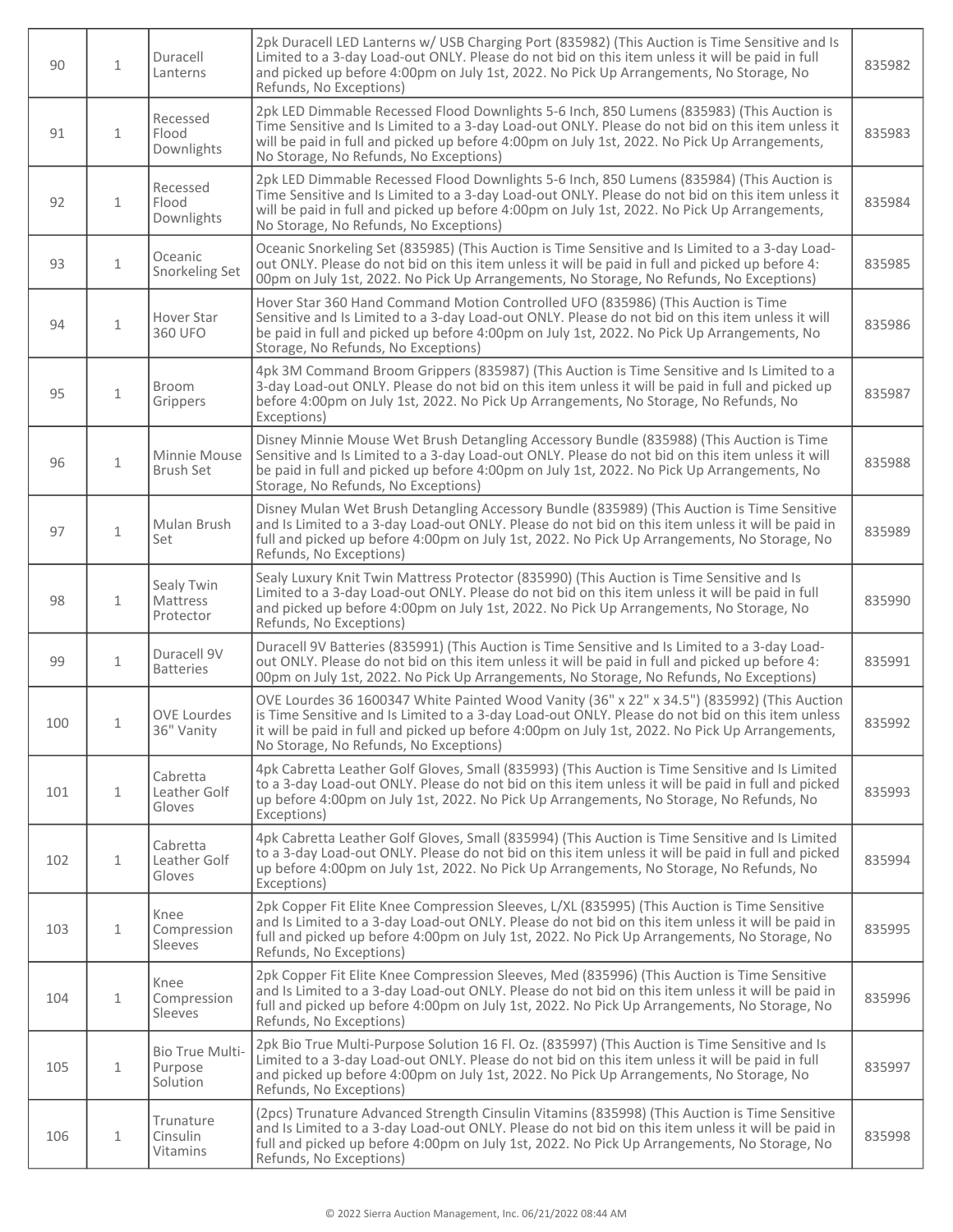| 107 | $\mathbf{1}$ | <b>Qunol Plus</b><br><b>Vitamins</b>                  | (2pcs) Qunol Plus 200mg Ubiquinol and 250mg Omega-3, 90 Capsules Each (835999) (This<br>Auction is Time Sensitive and Is Limited to a 3-day Load-out ONLY. Please do not bid on this<br>item unless it will be paid in full and picked up before 4:00pm on July 1st, 2022. No Pick Up<br>Arrangements, No Storage, No Refunds, No Exceptions)                                                                                                                                                     | 835999 |
|-----|--------------|-------------------------------------------------------|---------------------------------------------------------------------------------------------------------------------------------------------------------------------------------------------------------------------------------------------------------------------------------------------------------------------------------------------------------------------------------------------------------------------------------------------------------------------------------------------------|--------|
| 108 | $\mathbf{1}$ | <b>Qunol Plus</b><br>Vitamins                         | (2pcs) Qunol Plus 200mg Ubiquinol and 250mg Omega-3, 90 Capsules Each (836000) (This<br>Auction is Time Sensitive and Is Limited to a 3-day Load-out ONLY. Please do not bid on this<br>item unless it will be paid in full and picked up before 4:00pm on July 1st, 2022. No Pick Up<br>Arrangements, No Storage, No Refunds, No Exceptions)                                                                                                                                                     | 836000 |
| 109 | $\mathbf{1}$ | Hover Star<br>360 UFO                                 | Hover Star 360 Hand Command Motion Controlled UFO (836001) (This Auction is Time<br>Sensitive and Is Limited to a 3-day Load-out ONLY. Please do not bid on this item unless it will<br>be paid in full and picked up before 4:00pm on July 1st, 2022. No Pick Up Arrangements, No<br>Storage, No Refunds, No Exceptions)                                                                                                                                                                         | 836001 |
| 110 | $\mathbf{1}$ | Blood<br>Pressure<br>Monitor                          | Multi-User Blood Pressure Monitor UA-767F (836002) (This Auction is Time Sensitive and Is<br>Limited to a 3-day Load-out ONLY. Please do not bid on this item unless it will be paid in full<br>and picked up before 4:00pm on July 1st, 2022. No Pick Up Arrangements, No Storage, No<br>Refunds, No Exceptions)                                                                                                                                                                                 | 836002 |
| 111 | $\mathbf{1}$ | <b>NUXE Floral</b><br><b>Bodycare Gift</b><br>Set     | 4pc NUXE Prodigiously Floral Gift Set Bodycare Set. (1) 3.3 fl oz Huile Prodigieuse Dry Oil, (1)<br>3.3 fl oz Prodigieux Floral Shower Gel, (1) 1.3 oz Creme Prodigieuse Boost Gel, (1) 2.4 oz<br>Prodigieux Floral Candle (836003) (This Auction is Time Sensitive and Is Limited to a 3-day Load-<br>out ONLY. Please do not bid on this item unless it will be paid in full and picked up before 4:<br>00pm on July 1st, 2022. No Pick Up Arrangements, No Storage, No Refunds, No Exceptions) | 836003 |
| 112 | $\mathbf{1}$ | Sony Wireless<br>Headphones                           | Sony WH-H910N hear on 3 Wireless Noise-Canceling Headphones (Missing Charger) (836004)<br>(This Auction is Time Sensitive and Is Limited to a 3-day Load-out ONLY. Please do not bid on<br>this item unless it will be paid in full and picked up before 4:00pm on July 1st, 2022. No Pick Up<br>Arrangements, No Storage, No Refunds, No Exceptions)                                                                                                                                             | 836004 |
| 113 | $\mathbf 1$  | Monday<br>Shampoo<br>/Conditioner<br>Set              | Monday Moisture Shampoo 30oz and Conditioner 30oz Set (836005) (This Auction is Time<br>Sensitive and Is Limited to a 3-day Load-out ONLY. Please do not bid on this item unless it will<br>be paid in full and picked up before 4:00pm on July 1st, 2022. No Pick Up Arrangements, No<br>Storage, No Refunds, No Exceptions)                                                                                                                                                                     | 836005 |
| 114 | $\mathbf{1}$ | Protein Drink<br>Supplement                           | Whey Protein Isolate and Electrolytes Drink Supplement (836006) (This Auction is Time<br>Sensitive and Is Limited to a 3-day Load-out ONLY. Please do not bid on this item unless it will<br>be paid in full and picked up before 4:00pm on July 1st, 2022. No Pick Up Arrangements, No<br>Storage, No Refunds, No Exceptions)                                                                                                                                                                    | 836006 |
| 115 | $\mathbf{1}$ | Cabretta<br>Leather Golf<br>Gloves                    | 4pk Cabretta Leather Golf Gloves, Medium (836007) (This Auction is Time Sensitive and Is<br>Limited to a 3-day Load-out ONLY. Please do not bid on this item unless it will be paid in full<br>and picked up before 4:00pm on July 1st, 2022. No Pick Up Arrangements, No Storage, No<br>Refunds, No Exceptions)                                                                                                                                                                                  | 836007 |
| 116 | $\mathbf{1}$ | Liquid IV<br><b>Energy Drink</b><br>Mix               | Liquid IV Energy Multiplier Drink Mix (836008) (This Auction is Time Sensitive and Is Limited to<br>a 3-day Load-out ONLY. Please do not bid on this item unless it will be paid in full and picked up<br>before 4:00pm on July 1st, 2022. No Pick Up Arrangements, No Storage, No Refunds, No<br>Exceptions)                                                                                                                                                                                     | 836008 |
| 117 | $\mathbf{1}$ | Moisture Eye<br>Drops                                 | (5 Bottles) Dry Eye Formula (836009) (This Auction is Time Sensitive and Is Limited to a 3-day<br>Load-out ONLY. Please do not bid on this item unless it will be paid in full and picked up before<br>4:00pm on July 1st, 2022. No Pick Up Arrangements, No Storage, No Refunds, No Exceptions)                                                                                                                                                                                                  | 836009 |
| 118 | $\mathbf{1}$ | Dove Shampoo<br>/Conditioner                          | Dove Anti-Frizz Oil Therapy Shampoo 40oz/Conditioner 40oz (836010) (This Auction is Time<br>Sensitive and Is Limited to a 3-day Load-out ONLY. Please do not bid on this item unless it will<br>be paid in full and picked up before 4:00pm on July 1st, 2022. No Pick Up Arrangements, No<br>Storage, No Refunds, No Exceptions)                                                                                                                                                                 | 836010 |
| 119 | $\mathbf{1}$ | Pendleton<br>Outdoor<br>Blanket                       | Pendleton Outdoor Packable Blanket 60"x72" (836011) (This Auction is Time Sensitive and Is<br>Limited to a 3-day Load-out ONLY. Please do not bid on this item unless it will be paid in full<br>and picked up before 4:00pm on July 1st, 2022. No Pick Up Arrangements, No Storage, No<br>Refunds, No Exceptions)                                                                                                                                                                                | 836011 |
| 120 | $\mathbf{1}$ | Pendleton<br>Outdoor<br>Blanket                       | Pendleton Outdoor Packable Blanket 60"x72" (836012) (This Auction is Time Sensitive and Is<br>Limited to a 3-day Load-out ONLY. Please do not bid on this item unless it will be paid in full<br>and picked up before 4:00pm on July 1st, 2022. No Pick Up Arrangements, No Storage, No<br>Refunds, No Exceptions)                                                                                                                                                                                | 836012 |
| 121 | $\mathbf{1}$ | Kohler<br><b>Stainless Step</b><br>Trash Can          | Kohler Stainless Steel Step Trash Can 12.4 Gallon (836013) (This Auction is Time Sensitive and Is<br>Limited to a 3-day Load-out ONLY. Please do not bid on this item unless it will be paid in full<br>and picked up before 4:00pm on July 1st, 2022. No Pick Up Arrangements, No Storage, No<br>Refunds, No Exceptions)                                                                                                                                                                         | 836013 |
| 122 | $\mathbf{1}$ | Novaform<br><b>Twin Cooling</b><br>Mattress<br>Topper | Novaform 3" EVENcor GelPlus Gel Memory Foam Mattress Topper with Cooling Cover, Twin<br>(836014) (This Auction is Time Sensitive and Is Limited to a 3-day Load-out ONLY. Please do not<br>bid on this item unless it will be paid in full and picked up before 4:00pm on July 1st, 2022. No<br>Pick Up Arrangements, No Storage, No Refunds, No Exceptions)                                                                                                                                      | 836014 |
| 123 | $\mathbf{1}$ | Stackable<br>Storage Set                              | 4pk Buckle-Up 12.9 QT Stackable Storage Set (836015) (This Auction is Time Sensitive and Is<br>Limited to a 3-day Load-out ONLY. Please do not bid on this item unless it will be paid in full<br>and picked up before 4:00pm on July 1st, 2022. No Pick Up Arrangements, No Storage, No<br>Refunds, No Exceptions)                                                                                                                                                                               | 836015 |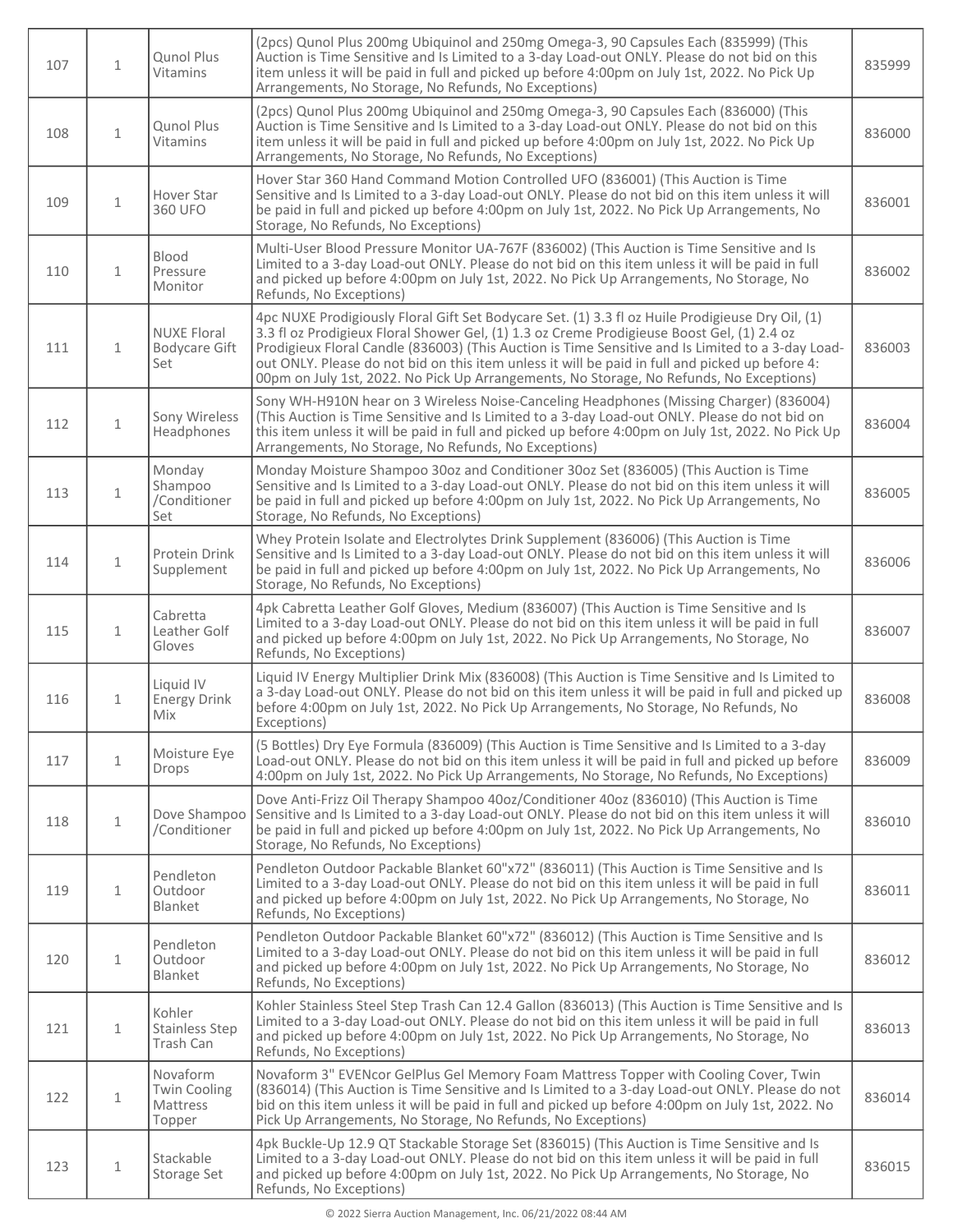| 124 | $\mathbf{1}$ | Stackable<br>Storage Set              | 4pk Buckle-Up 12.9 QT Stackable Storage Set (836016) (This Auction is Time Sensitive and Is<br>Limited to a 3-day Load-out ONLY. Please do not bid on this item unless it will be paid in full<br>and picked up before 4:00pm on July 1st, 2022. No Pick Up Arrangements, No Storage, No<br>Refunds, No Exceptions)                 | 836016 |
|-----|--------------|---------------------------------------|-------------------------------------------------------------------------------------------------------------------------------------------------------------------------------------------------------------------------------------------------------------------------------------------------------------------------------------|--------|
| 125 | $\mathbf{1}$ | Weathertech<br>Floor Mats             | 4pc Weathertech Trim-To-Fit Floor Mats (836017) (This Auction is Time Sensitive and Is Limited<br>to a 3-day Load-out ONLY. Please do not bid on this item unless it will be paid in full and picked<br>up before 4:00pm on July 1st, 2022. No Pick Up Arrangements, No Storage, No Refunds, No<br>Exceptions)                      | 836017 |
| 126 | $\mathbf{1}$ | Penn Tennis<br><b>Balls</b>           | Box of Penn Championship Extra-Duty Felt Tennis Balls (836018) (This Auction is Time Sensitive<br>and Is Limited to a 3-day Load-out ONLY. Please do not bid on this item unless it will be paid in<br>full and picked up before 4:00pm on July 1st, 2022. No Pick Up Arrangements, No Storage, No<br>Refunds, No Exceptions)       | 836018 |
| 127 | $\mathbf{1}$ | Compact Dish<br>Rack                  | Kitchen Aid Compact Dish-Drying Rack (836019) (This Auction is Time Sensitive and Is Limited<br>to a 3-day Load-out ONLY. Please do not bid on this item unless it will be paid in full and picked<br>up before 4:00pm on July 1st, 2022. No Pick Up Arrangements, No Storage, No Refunds, No<br>Exceptions)                        | 836019 |
| 128 | $\mathbf{1}$ | Tommy<br>Bahama King<br>Comforter     | Tommy Bahama Coastal Cozy King Comforter (836020) (This Auction is Time Sensitive and Is<br>Limited to a 3-day Load-out ONLY. Please do not bid on this item unless it will be paid in full<br>and picked up before 4:00pm on July 1st, 2022. No Pick Up Arrangements, No Storage, No<br>Refunds, No Exceptions)                    | 836020 |
| 129 | $\mathbf{1}$ | Motion<br>Activated<br>Security Light | Motion Activated LED Security Light (836021) (This Auction is Time Sensitive and Is Limited to a<br>3-day Load-out ONLY. Please do not bid on this item unless it will be paid in full and picked up<br>before 4:00pm on July 1st, 2022. No Pick Up Arrangements, No Storage, No Refunds, No<br>Exceptions)                         | 836021 |
| 130 | $\mathbf{1}$ | Motion<br>Activated<br>Security Light | Motion Activated LED Security Light (836022) (This Auction is Time Sensitive and Is Limited to a<br>3-day Load-out ONLY. Please do not bid on this item unless it will be paid in full and picked up<br>before 4:00pm on July 1st, 2022. No Pick Up Arrangements, No Storage, No Refunds, No<br>Exceptions)                         | 836022 |
| 131 | $\mathbf{1}$ | <b>Hand Towels</b>                    | 12pk Cotton Hand Towels 16"x30" (836023) (This Auction is Time Sensitive and Is Limited to a 3-<br>day Load-out ONLY. Please do not bid on this item unless it will be paid in full and picked up<br>before 4:00pm on July 1st, 2022. No Pick Up Arrangements, No Storage, No Refunds, No<br>Exceptions)                            | 836023 |
| 132 | $\mathbf{1}$ | Washcloths                            | 24pk Cotton Washcloths 13"x13" (836024) (This Auction is Time Sensitive and Is Limited to a 3-<br>day Load-out ONLY. Please do not bid on this item unless it will be paid in full and picked up<br>before 4:00pm on July 1st, 2022. No Pick Up Arrangements, No Storage, No Refunds, No<br>Exceptions)                             | 836024 |
| 133 | $\mathbf{1}$ | <b>Hand Towels</b>                    | 12pk Cotton Hand Towels 16"x30" (836025) (This Auction is Time Sensitive and Is Limited to a 3-<br>day Load-out ONLY. Please do not bid on this item unless it will be paid in full and picked up<br>before 4:00pm on July 1st, 2022. No Pick Up Arrangements, No Storage, No Refunds, No<br>Exceptions)                            | 836025 |
| 134 | $\mathbf{1}$ | Washcloths                            | 24pk Cotton Washcloths 13"x13" (836026) (This Auction is Time Sensitive and Is Limited to a 3-<br>day Load-out ONLY. Please do not bid on this item unless it will be paid in full and picked up<br>before 4:00pm on July 1st, 2022. No Pick Up Arrangements, No Storage, No Refunds, No<br>Exceptions)                             | 836026 |
| 135 | $\mathbf{1}$ | Pendleton<br><b>Towel Set</b>         | 3pc Pendleton Towel Set (Bath Towel, Hand Towel, Washcloth) (836027) (This Auction is Time<br>Sensitive and Is Limited to a 3-day Load-out ONLY. Please do not bid on this item unless it will<br>be paid in full and picked up before 4:00pm on July 1st, 2022. No Pick Up Arrangements, No<br>Storage, No Refunds, No Exceptions) | 836027 |
| 136 | $\mathbf{1}$ | Star Wars<br><b>Beach Towel</b>       | Star Wars Beach Towel 34"x63" (836028) (This Auction is Time Sensitive and Is Limited to a 3-<br>day Load-out ONLY. Please do not bid on this item unless it will be paid in full and picked up<br>before 4:00pm on July 1st, 2022. No Pick Up Arrangements, No Storage, No Refunds, No<br>Exceptions)                              | 836028 |
| 137 | $\mathbf{1}$ | Minnie Mouse<br><b>Beach Towel</b>    | Minnie Mouse Beach Towel 34"x63" (836029) (This Auction is Time Sensitive and Is Limited to a<br>3-day Load-out ONLY. Please do not bid on this item unless it will be paid in full and picked up<br>before 4:00pm on July 1st, 2022. No Pick Up Arrangements, No Storage, No Refunds, No<br>Exceptions)                            | 836029 |
| 138 | $\mathbf{1}$ | Flamingo<br>Beach Towel               | Flamingo Beach Towel 40"x72" (836030) (This Auction is Time Sensitive and Is Limited to a 3-<br>day Load-out ONLY. Please do not bid on this item unless it will be paid in full and picked up<br>before 4:00pm on July 1st, 2022. No Pick Up Arrangements, No Storage, No Refunds, No<br>Exceptions)                               | 836030 |
| 139 | $\mathbf 1$  | Flamingo<br><b>Beach Towel</b>        | Flamingo Beach Towel 40"x72" (836031) (This Auction is Time Sensitive and Is Limited to a 3-<br>day Load-out ONLY. Please do not bid on this item unless it will be paid in full and picked up<br>before 4:00pm on July 1st, 2022. No Pick Up Arrangements, No Storage, No Refunds, No<br>Exceptions)                               | 836031 |
| 140 | $\mathbf{1}$ | Organic<br>Cotton<br>Kitchen Towels   | 8pk Organic Cotton Kitchen Towels (836032) (This Auction is Time Sensitive and Is Limited to a<br>3-day Load-out ONLY. Please do not bid on this item unless it will be paid in full and picked up<br>before 4:00pm on July 1st, 2022. No Pick Up Arrangements, No Storage, No Refunds, No<br>Exceptions)                           | 836032 |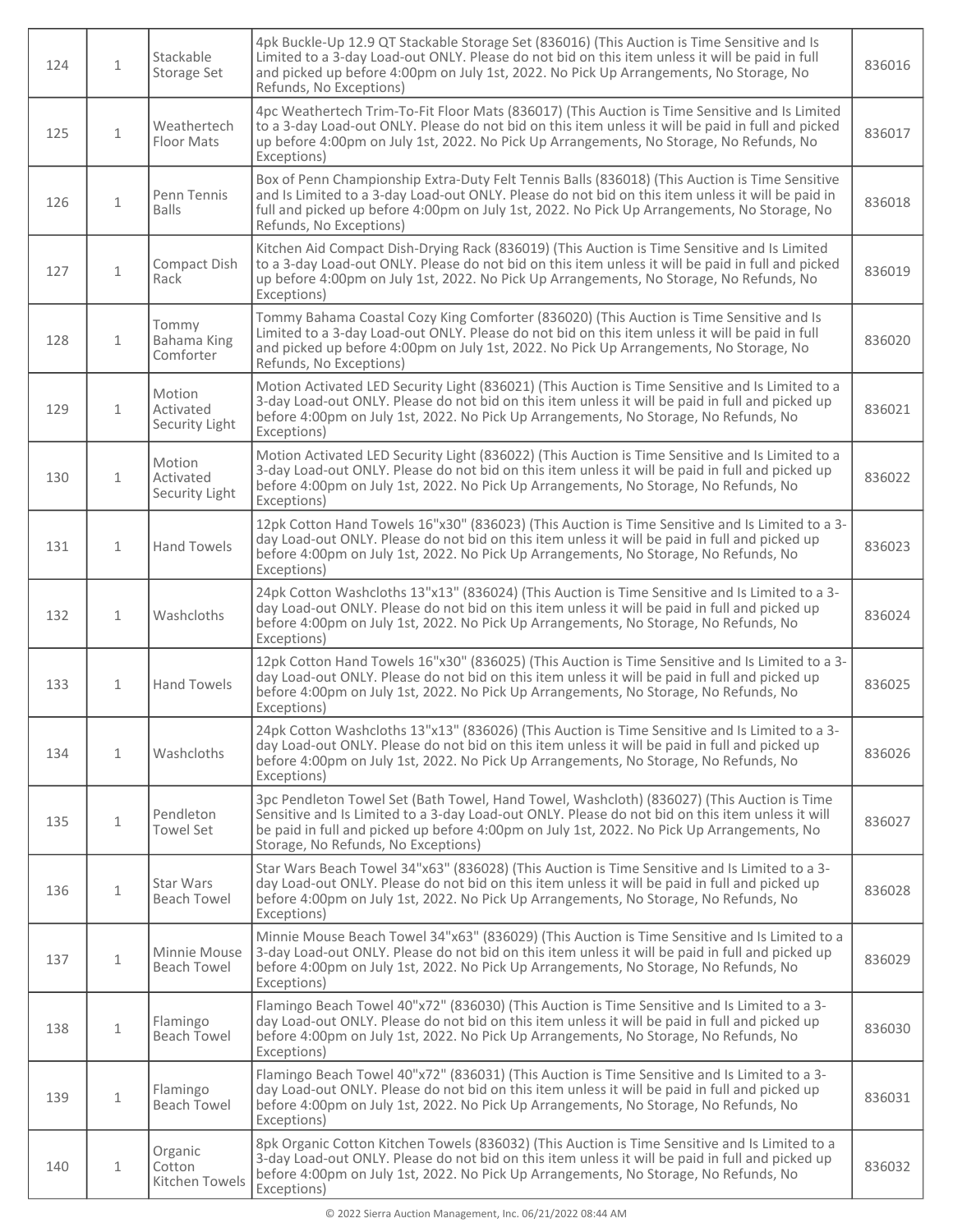| 141 | $\mathbf{1}$ | Ultra Plush<br>Throw                 | Ultra Plush Throw 60"x70" (836033) (This Auction is Time Sensitive and Is Limited to a 3-day<br>Load-out ONLY. Please do not bid on this item unless it will be paid in full and picked up before<br>4:00pm on July 1st, 2022. No Pick Up Arrangements, No Storage, No Refunds, No Exceptions)                                                       | 836033 |
|-----|--------------|--------------------------------------|------------------------------------------------------------------------------------------------------------------------------------------------------------------------------------------------------------------------------------------------------------------------------------------------------------------------------------------------------|--------|
| 142 | $\mathbf{1}$ | Loft Spa Towel<br>Set                | Loft Spa Towel Set (2-30"x58" Bath Towels, 2 - Hand Towels, 2 - Wash Cloths) (836034) (This<br>Auction is Time Sensitive and Is Limited to a 3-day Load-out ONLY. Please do not bid on this<br>item unless it will be paid in full and picked up before 4:00pm on July 1st, 2022. No Pick Up<br>Arrangements, No Storage, No Refunds, No Exceptions) | 836034 |
| 143 | $\mathbf{1}$ | Sherpa Fleece<br><b>Blanket</b>      | Kids Sherpa Fleece Blanket 40"x50" (836035) (This Auction is Time Sensitive and Is Limited to a<br>3-day Load-out ONLY. Please do not bid on this item unless it will be paid in full and picked up<br>before 4:00pm on July 1st, 2022. No Pick Up Arrangements, No Storage, No Refunds, No<br>Exceptions)                                           | 836035 |
| 144 | $\mathbf{1}$ | Thomasville<br>King<br>Comforter Set | 3pc Thomasville King Comforter Set (836036) (This Auction is Time Sensitive and Is Limited to a<br>3-day Load-out ONLY. Please do not bid on this item unless it will be paid in full and picked up<br>before 4:00pm on July 1st, 2022. No Pick Up Arrangements, No Storage, No Refunds, No<br>Exceptions)                                           | 836036 |
| 145 | $\mathbf{1}$ | Vellux King<br>Blanket               | Vellux Original Plush King Blanket (836037) (This Auction is Time Sensitive and Is Limited to a 3-<br>day Load-out ONLY. Please do not bid on this item unless it will be paid in full and picked up<br>before 4:00pm on July 1st, 2022. No Pick Up Arrangements, No Storage, No Refunds, No<br>Exceptions)                                          | 836037 |
| 146 | $\mathbf{1}$ | Thomasville<br>Queen Sheet<br>Set    | 6pc Thomasville 350 Thread Count Sheet Set, Queen (836038) (This Auction is Time Sensitive<br>and Is Limited to a 3-day Load-out ONLY. Please do not bid on this item unless it will be paid in<br>full and picked up before 4:00pm on July 1st, 2022. No Pick Up Arrangements, No Storage, No<br>Refunds, No Exceptions)                            | 836038 |
| 147 | $\mathbf{1}$ | California King<br>Sheet Set         | 6pc Charisma California King Sheet Set (836039) (This Auction is Time Sensitive and Is Limited<br>to a 3-day Load-out ONLY. Please do not bid on this item unless it will be paid in full and picked<br>up before 4:00pm on July 1st, 2022. No Pick Up Arrangements, No Storage, No Refunds, No<br>Exceptions)                                       | 836039 |
| 148 | $\mathbf{1}$ | California King<br>Sheet Set         | 6pc Charisma California King Sheet Set (836040) (This Auction is Time Sensitive and Is Limited<br>to a 3-day Load-out ONLY. Please do not bid on this item unless it will be paid in full and picked<br>up before 4:00pm on July 1st, 2022. No Pick Up Arrangements, No Storage, No Refunds, No<br>Exceptions)                                       | 836040 |
| 149 | $\mathbf{1}$ | California King<br>Sheet Set         | 6pc Charisma California King Sheet Set (836041) (This Auction is Time Sensitive and Is Limited<br>to a 3-day Load-out ONLY. Please do not bid on this item unless it will be paid in full and picked<br>up before 4:00pm on July 1st, 2022. No Pick Up Arrangements, No Storage, No Refunds, No<br>Exceptions)                                       | 836041 |
| 150 | $\mathbf{1}$ | King Sheet Set                       | 6pc 680-Thread Count King Sheet Set (836042) (This Auction is Time Sensitive and Is Limited to<br>a 3-day Load-out ONLY. Please do not bid on this item unless it will be paid in full and picked up<br>before 4:00pm on July 1st, 2022. No Pick Up Arrangements, No Storage, No Refunds, No<br>Exceptions)                                          | 836042 |
| 151 | $\mathbf{1}$ | Queen Sheet<br>Set                   | 6pc Charisma Queen Sheet Set (836043) (This Auction is Time Sensitive and Is Limited to a 3-<br>day Load-out ONLY. Please do not bid on this item unless it will be paid in full and picked up<br>before 4:00pm on July 1st, 2022. No Pick Up Arrangements, No Storage, No Refunds, No<br>Exceptions)                                                | 836043 |
| 152 | $\mathbf{1}$ | Queen Sheet<br>Set                   | 6pc 680-Thread Count Queen Sheet Set (836044) (This Auction is Time Sensitive and Is Limited<br>to a 3-day Load-out ONLY. Please do not bid on this item unless it will be paid in full and picked<br>up before 4:00pm on July 1st, 2022. No Pick Up Arrangements, No Storage, No Refunds, No<br>Exceptions)                                         | 836044 |
| 153 | $\mathbf 1$  | Queen Sheet<br>Set                   | 6pc Charisma Queen Sheet Set (836045) (This Auction is Time Sensitive and Is Limited to a 3-<br>day Load-out ONLY. Please do not bid on this item unless it will be paid in full and picked up<br>before 4:00pm on July 1st, 2022. No Pick Up Arrangements, No Storage, No Refunds, No<br>Exceptions)                                                | 836045 |
| 154 | $\mathbf 1$  | Queen Sheet<br>Set                   | 6pc 680-Thread Count Queen Sheet Set (836046) (This Auction is Time Sensitive and Is Limited<br>to a 3-day Load-out ONLY. Please do not bid on this item unless it will be paid in full and picked<br>up before 4:00pm on July 1st, 2022. No Pick Up Arrangements, No Storage, No Refunds, No<br>Exceptions)                                         | 836046 |
| 155 | $\mathbf 1$  | King Sheet<br>Set, 800 TC            | 6pc Hotel Signature 800 Thread Count King Sheet Set (836047) (This Auction is Time Sensitive<br>and Is Limited to a 3-day Load-out ONLY. Please do not bid on this item unless it will be paid in<br>full and picked up before 4:00pm on July 1st, 2022. No Pick Up Arrangements, No Storage, No<br>Refunds, No Exceptions)                          | 836047 |
| 156 | $\mathbf{1}$ | King<br>Comforter Set                | 6pc Reversible King Comforter Set (836048) (This Auction is Time Sensitive and Is Limited to a 3-<br>day Load-out ONLY. Please do not bid on this item unless it will be paid in full and picked up<br>before 4:00pm on July 1st, 2022. No Pick Up Arrangements, No Storage, No Refunds, No<br>Exceptions)                                           | 836048 |
| 157 | $\mathbf 1$  | Queen Sheet<br>Set                   | 6pc Wholistic Antimicrobial 400 Thread Count Queen Sheet Set (836049) (This Auction is Time<br>Sensitive and Is Limited to a 3-day Load-out ONLY. Please do not bid on this item unless it will<br>be paid in full and picked up before 4:00pm on July 1st, 2022. No Pick Up Arrangements, No<br>Storage, No Refunds, No Exceptions)                 | 836049 |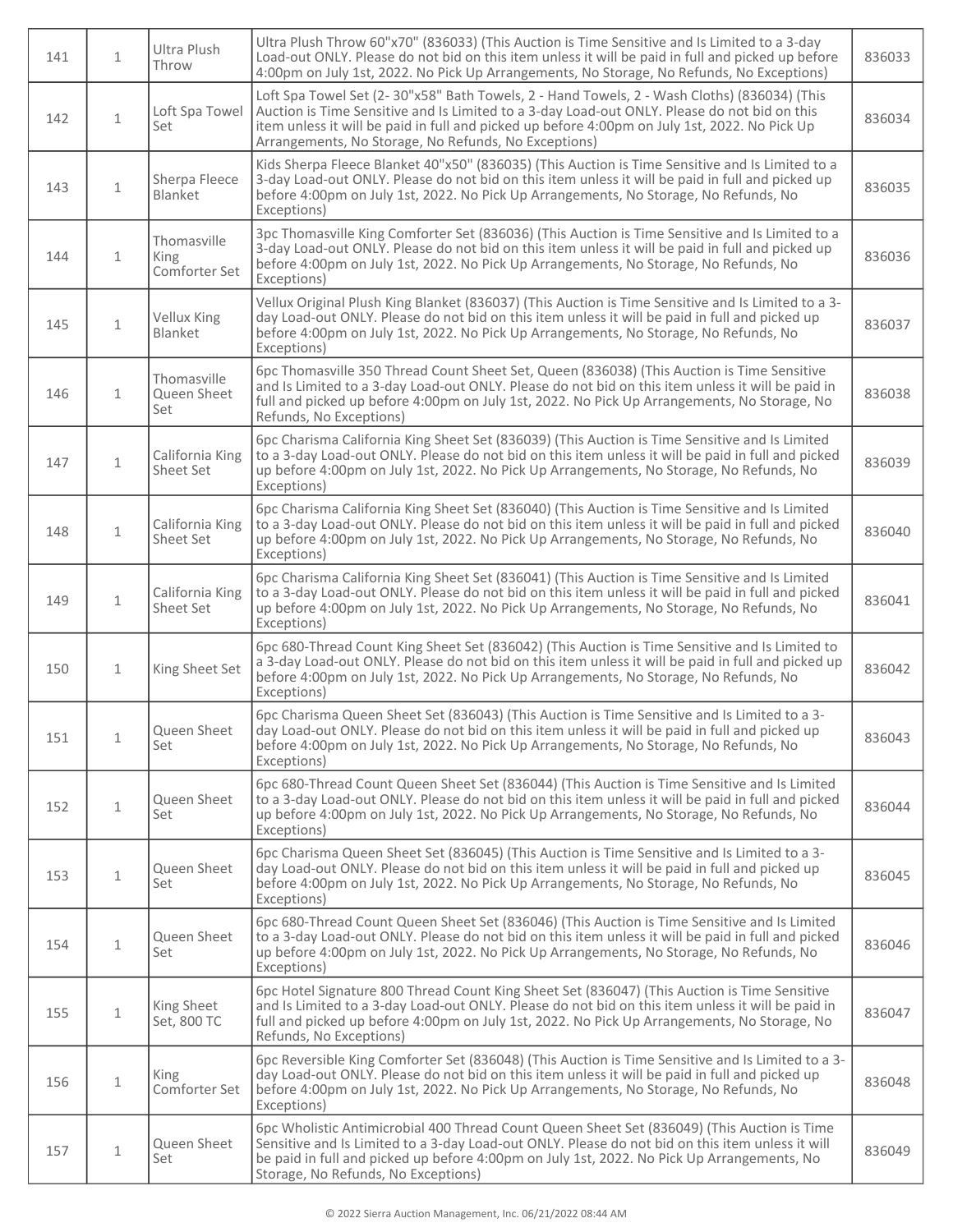| 158 | $\mathbf{1}$ | Calvin Klein<br>Queen Sheet<br>Set | 6pc Calvin Klein Queen Sheet Set (836050) (This Auction is Time Sensitive and Is Limited to a 3-<br>day Load-out ONLY. Please do not bid on this item unless it will be paid in full and picked up<br>before 4:00pm on July 1st, 2022. No Pick Up Arrangements, No Storage, No Refunds, No<br>Exceptions)                    | 836050 |
|-----|--------------|------------------------------------|------------------------------------------------------------------------------------------------------------------------------------------------------------------------------------------------------------------------------------------------------------------------------------------------------------------------------|--------|
| 159 | $\mathbf{1}$ | Washcloths                         | 24pk Cotton Washcloths 13"x13" (836051) (This Auction is Time Sensitive and Is Limited to a 3-<br>day Load-out ONLY. Please do not bid on this item unless it will be paid in full and picked up<br>before 4:00pm on July 1st, 2022. No Pick Up Arrangements, No Storage, No Refunds, No<br>Exceptions)                      | 836051 |
| 160 | $\mathbf{1}$ | Cooling Throw                      | Cooling Throw 60"x70" (836052) (This Auction is Time Sensitive and Is Limited to a 3-day Load-<br>out ONLY. Please do not bid on this item unless it will be paid in full and picked up before 4:<br>00pm on July 1st, 2022. No Pick Up Arrangements, No Storage, No Refunds, No Exceptions)                                 | 836052 |
| 161 | $\mathbf{1}$ | King Down<br>Blanket               | Oversized All Season Down King Blanket (836053) (This Auction is Time Sensitive and Is Limited<br>to a 3-day Load-out ONLY. Please do not bid on this item unless it will be paid in full and picked<br>up before 4:00pm on July 1st, 2022. No Pick Up Arrangements, No Storage, No Refunds, No<br>Exceptions)               | 836053 |
| 162 | $\mathbf{1}$ | 5pc Bath Set                       | 5pc Bath Set (Curtain, Liner, Hooks, 2-Bath Mats) (836054) (This Auction is Time Sensitive and Is<br>Limited to a 3-day Load-out ONLY. Please do not bid on this item unless it will be paid in full<br>and picked up before 4:00pm on July 1st, 2022. No Pick Up Arrangements, No Storage, No<br>Refunds, No Exceptions)    | 836054 |
| 163 | $\mathbf{1}$ | Plush Body<br>Pillow               | Plush Body Pillow (836055) (This Auction is Time Sensitive and Is Limited to a 3-day Load-out<br>ONLY. Please do not bid on this item unless it will be paid in full and picked up before 4:00pm<br>on July 1st, 2022. No Pick Up Arrangements, No Storage, No Refunds, No Exceptions)                                       | 836055 |
| 164 | $\mathbf{1}$ | Plush Body<br>Pillow               | Plush Body Pillow (836056) (This Auction is Time Sensitive and Is Limited to a 3-day Load-out<br>ONLY. Please do not bid on this item unless it will be paid in full and picked up before 4:00pm<br>on July 1st, 2022. No Pick Up Arrangements, No Storage, No Refunds, No Exceptions)                                       | 836056 |
| 165 | $\mathbf 1$  | Brentwood<br>Wedge Pillow          | Brentwood 10" Wedge Memory Foam Pillow (836057) (This Auction is Time Sensitive and Is<br>Limited to a 3-day Load-out ONLY. Please do not bid on this item unless it will be paid in full<br>and picked up before 4:00pm on July 1st, 2022. No Pick Up Arrangements, No Storage, No<br>Refunds, No Exceptions)               | 836057 |
| 166 | $\mathbf 1$  | Brentwood<br>Wedge Pillow          | Brentwood 10" Wedge Memory Foam Pillow (836058) (This Auction is Time Sensitive and Is<br>Limited to a 3-day Load-out ONLY. Please do not bid on this item unless it will be paid in full<br>and picked up before 4:00pm on July 1st, 2022. No Pick Up Arrangements, No Storage, No<br>Refunds, No Exceptions)               | 836058 |
| 167 | $\mathbf{1}$ | Plush Body<br>Pillow               | Plush Body Pillow (836059) (This Auction is Time Sensitive and Is Limited to a 3-day Load-out<br>ONLY. Please do not bid on this item unless it will be paid in full and picked up before 4:00pm<br>on July 1st, 2022. No Pick Up Arrangements, No Storage, No Refunds, No Exceptions)                                       | 836059 |
| 168 | $\mathbf{1}$ | Purelux<br>Memory Foam<br>Pillows  | 2pk Purelux Memory Foam Shapable Comfort Pillows (836060) (This Auction is Time Sensitive<br>and Is Limited to a 3-day Load-out ONLY. Please do not bid on this item unless it will be paid in<br>full and picked up before 4:00pm on July 1st, 2022. No Pick Up Arrangements, No Storage, No<br>Refunds, No Exceptions)     | 836060 |
| 169 | $\mathbf{1}$ | Memory Foam<br>Shapable<br>Pillows | 2pk Purelux Memory Foam Shapable Comfort Pillows (836061) (This Auction is Time Sensitive<br>and Is Limited to a 3-day Load-out ONLY. Please do not bid on this item unless it will be paid in<br>full and picked up before 4:00pm on July 1st, 2022. No Pick Up Arrangements, No Storage, No<br>Refunds, No Exceptions)     | 836061 |
| 170 | $\mathbf{1}$ | Memory Foam<br>Shapable<br>Pillows | 2pk Purelux Memory Foam Shapable Comfort Pillows (836062) (This Auction is Time Sensitive<br>and Is Limited to a 3-day Load-out ONLY. Please do not bid on this item unless it will be paid in<br>full and picked up before 4:00pm on July 1st, 2022. No Pick Up Arrangements, No Storage, No<br>Refunds, No Exceptions)     | 836062 |
| 171 | $\mathbf{1}$ | Memory Foam<br>Shapable<br>Pillows | 2pk Purelux Memory Foam Shapable Comfort Pillows (836063) (This Auction is Time Sensitive<br>and Is Limited to a 3-day Load-out ONLY. Please do not bid on this item unless it will be paid in<br>full and picked up before 4:00pm on July 1st, 2022. No Pick Up Arrangements, No Storage, No<br>Refunds, No Exceptions)     | 836063 |
| 172 | $\mathbf{1}$ | Memory Foam<br>Shapable<br>Pillows | 2pk Purelux Memory Foam Shapable Comfort Pillows (836064) (This Auction is Time Sensitive<br>and Is Limited to a 3-day Load-out ONLY. Please do not bid on this item unless it will be paid in<br>full and picked up before 4:00pm on July 1st, 2022. No Pick Up Arrangements, No Storage, No<br>Refunds, No Exceptions)     | 836064 |
| 173 | $\mathbf{1}$ | Memory Foam<br>Shapable<br>Pillows | 2pk Purelux Memory Foam Shapable Comfort Pillows (836065) (This Auction is Time Sensitive<br>and Is Limited to a 3-day Load-out ONLY. Please do not bid on this item unless it will be paid in<br>full and picked up before 4:00pm on July 1st, 2022. No Pick Up Arrangements, No Storage, No<br>Refunds, No Exceptions)     | 836065 |
| 174 | $1\,$        | Beautyrest<br>Queen Pillows        | 2pk Beautyrest Black Down Alternative Pillows, Queen (836066) (This Auction is Time Sensitive<br>and Is Limited to a 3-day Load-out ONLY. Please do not bid on this item unless it will be paid in<br>full and picked up before 4:00pm on July 1st, 2022. No Pick Up Arrangements, No Storage, No<br>Refunds, No Exceptions) | 836066 |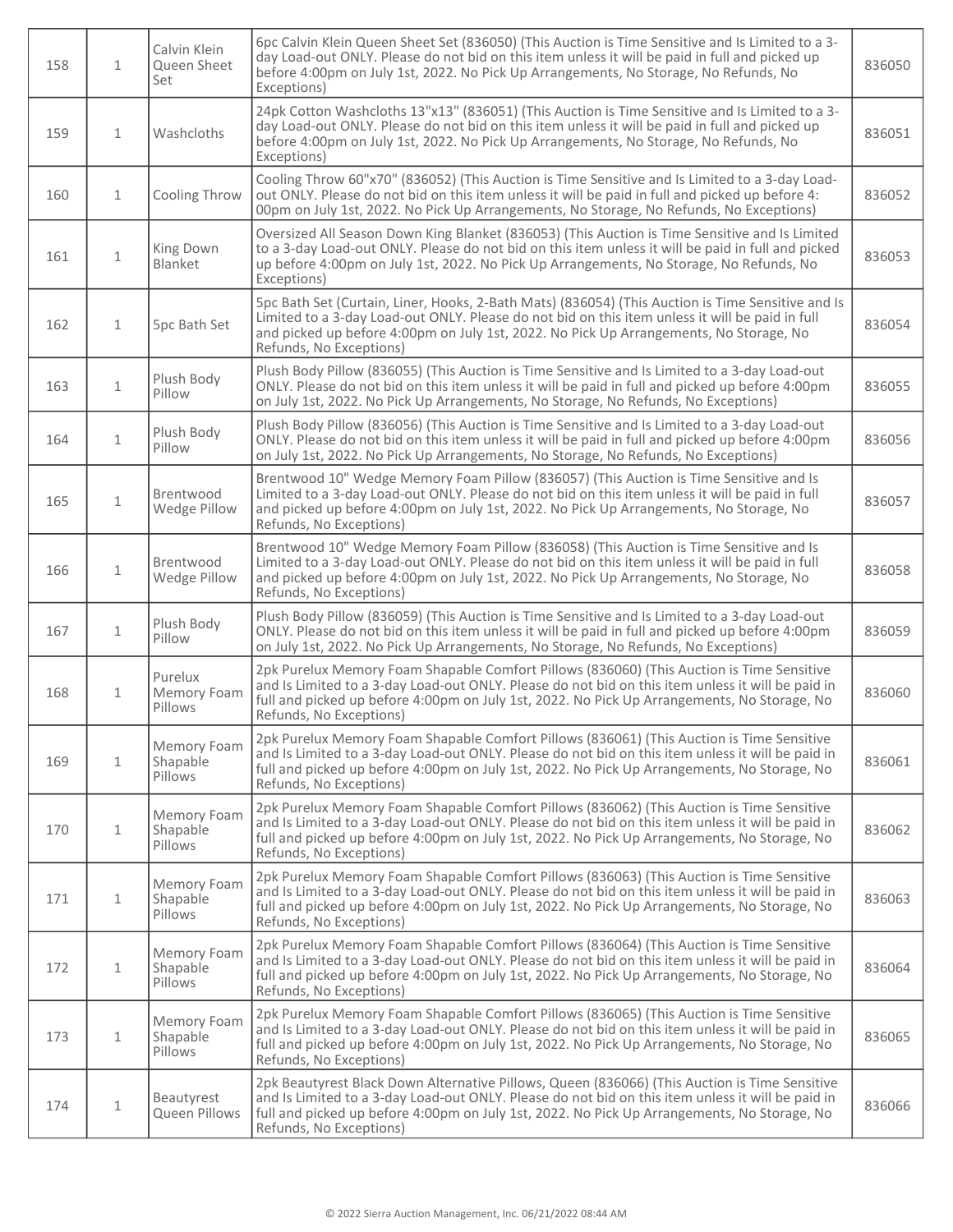| 175 | $\mathbf{1}$ | Beautyrest<br>Queen Pillows            | 2pk Beautyrest Black Down Alternative Pillows, Queen (836067) (This Auction is Time Sensitive<br>and Is Limited to a 3-day Load-out ONLY. Please do not bid on this item unless it will be paid in<br>full and picked up before 4:00pm on July 1st, 2022. No Pick Up Arrangements, No Storage, No<br>Refunds, No Exceptions)                        | 836067 |
|-----|--------------|----------------------------------------|-----------------------------------------------------------------------------------------------------------------------------------------------------------------------------------------------------------------------------------------------------------------------------------------------------------------------------------------------------|--------|
| 176 | $\mathbf{1}$ | King Tri-Cool<br>Pillows               | 2pk Tri-Cool Memory Fiber Pillows (3 Degrees Cooler), King (836068) (This Auction is Time<br>Sensitive and Is Limited to a 3-day Load-out ONLY. Please do not bid on this item unless it will<br>be paid in full and picked up before 4:00pm on July 1st, 2022. No Pick Up Arrangements, No<br>Storage, No Refunds, No Exceptions)                  | 836068 |
| 177 | $\mathbf{1}$ | King Tri-Cool<br>Pillows               | 2pk Tri-Cool Memory Fiber Pillows (3 Degrees Cooler), King (836069) (This Auction is Time<br>Sensitive and Is Limited to a 3-day Load-out ONLY. Please do not bid on this item unless it will<br>be paid in full and picked up before 4:00pm on July 1st, 2022. No Pick Up Arrangements, No<br>Storage, No Refunds, No Exceptions)                  | 836069 |
| 178 | $\mathbf 1$  | King Tri-Cool<br>Pillows               | 2pk Tri-Cool Memory Fiber Pillows (3 Degrees Cooler), King (836070) (This Auction is Time<br>Sensitive and Is Limited to a 3-day Load-out ONLY. Please do not bid on this item unless it will<br>be paid in full and picked up before 4:00pm on July 1st, 2022. No Pick Up Arrangements, No<br>Storage, No Refunds, No Exceptions)                  | 836070 |
| 179 | $\mathbf{1}$ | King Tri-Cool<br>Pillows               | 2pk Tri-Cool Memory Fiber Pillows (3 Degrees Cooler), King (836071) (This Auction is Time<br>Sensitive and Is Limited to a 3-day Load-out ONLY. Please do not bid on this item unless it will<br>be paid in full and picked up before 4:00pm on July 1st, 2022. No Pick Up Arrangements, No<br>Storage, No Refunds, No Exceptions)                  | 836071 |
| 180 | $\mathbf{1}$ | King Tri-Cool<br>Pillows               | 2pk Tri-Cool Memory Fiber Pillows (3 Degrees Cooler), King (836072) (This Auction is Time<br>Sensitive and Is Limited to a 3-day Load-out ONLY. Please do not bid on this item unless it will<br>be paid in full and picked up before 4:00pm on July 1st, 2022. No Pick Up Arrangements, No<br>Storage, No Refunds, No Exceptions)                  | 836072 |
| 181 | $\mathbf{1}$ | Plush Throw<br>Pillow                  | Plush Decorative Throw Pillow 24"x24" (836073) (This Auction is Time Sensitive and Is Limited<br>to a 3-day Load-out ONLY. Please do not bid on this item unless it will be paid in full and picked<br>up before 4:00pm on July 1st, 2022. No Pick Up Arrangements, No Storage, No Refunds, No<br>Exceptions)                                       | 836073 |
| 182 | $\mathbf 1$  | Plush Throw<br>Pillow                  | Plush Decorative Throw Pillow 24"x24" (836074) (This Auction is Time Sensitive and Is Limited<br>to a 3-day Load-out ONLY. Please do not bid on this item unless it will be paid in full and picked<br>up before 4:00pm on July 1st, 2022. No Pick Up Arrangements, No Storage, No Refunds, No<br>Exceptions)                                       | 836074 |
| 183 | $\mathbf{1}$ | Plush Throw<br>Pillow                  | Plush Decorative Throw Pillow 24"x24" (836075) (This Auction is Time Sensitive and Is Limited<br>to a 3-day Load-out ONLY. Please do not bid on this item unless it will be paid in full and picked<br>up before 4:00pm on July 1st, 2022. No Pick Up Arrangements, No Storage, No Refunds, No<br>Exceptions)                                       | 836075 |
| 184 | $\mathbf{1}$ | Plush Throw<br>Pillow                  | Plush Decorative Throw Pillow 24"x24", Animal Print (836076) (This Auction is Time Sensitive<br>and Is Limited to a 3-day Load-out ONLY. Please do not bid on this item unless it will be paid in<br>full and picked up before 4:00pm on July 1st, 2022. No Pick Up Arrangements, No Storage, No<br>Refunds, No Exceptions)                         | 836076 |
| 185 | $\mathbf{1}$ | Plush Throw<br>Pillow                  | Plush Decorative Throw Pillow 24"x24", Animal Print (Hole from Tag Removal) (836077) (This<br>Auction is Time Sensitive and Is Limited to a 3-day Load-out ONLY. Please do not bid on this<br>item unless it will be paid in full and picked up before 4:00pm on July 1st, 2022. No Pick Up<br>Arrangements, No Storage, No Refunds, No Exceptions) | 836077 |
| 186 | $\mathbf{1}$ | Plush Body<br>Pillow                   | Plush Body Pillow (836078) (This Auction is Time Sensitive and Is Limited to a 3-day Load-out<br>ONLY. Please do not bid on this item unless it will be paid in full and picked up before 4:00pm<br>on July 1st, 2022. No Pick Up Arrangements, No Storage, No Refunds, No Exceptions)                                                              | 836078 |
| 187 | $\mathbf{1}$ | Griz<br>Squishmallows<br>Pillow        | Squishmallows 'Griz' Pillow/Stuffed Animal (836079) (This Auction is Time Sensitive and Is<br>Limited to a 3-day Load-out ONLY. Please do not bid on this item unless it will be paid in full<br>and picked up before 4:00pm on July 1st, 2022. No Pick Up Arrangements, No Storage, No<br>Refunds, No Exceptions)                                  | 836079 |
| 188 | $\mathbf{1}$ | Shantira<br>Squishmallows<br>Pillow    | Squishmallows 'Shantira' Pillow/Stuffed Animal 12in (836080) (This Auction is Time Sensitive<br>and Is Limited to a 3-day Load-out ONLY. Please do not bid on this item unless it will be paid in<br>full and picked up before 4:00pm on July 1st, 2022. No Pick Up Arrangements, No Storage, No<br>Refunds, No Exceptions)                         | 836080 |
| 189 | $\mathbf{1}$ | Squishmallows<br>Pillow                | Squishmallows Pillow/Stuffed Animal (836081) (This Auction is Time Sensitive and Is Limited to<br>a 3-day Load-out ONLY. Please do not bid on this item unless it will be paid in full and picked up<br>before 4:00pm on July 1st, 2022. No Pick Up Arrangements, No Storage, No Refunds, No<br>Exceptions)                                         | 836081 |
| 190 | $\mathbf{1}$ | Hello Kitty<br>Squishmallows<br>Pillow | Squishmallows Hello Kitty Pillow/Stuffed Animal (836082) (This Auction is Time Sensitive and Is<br>Limited to a 3-day Load-out ONLY. Please do not bid on this item unless it will be paid in full<br>and picked up before 4:00pm on July 1st, 2022. No Pick Up Arrangements, No Storage, No<br>Refunds, No Exceptions)                             | 836082 |
| 191 | $\mathbf{1}$ | Aina<br>Squishmallows<br>Pillow        | Squishmallows 2ft 'Aina' Pillow/Stuffed Animal (836083) (This Auction is Time Sensitive and Is<br>Limited to a 3-day Load-out ONLY. Please do not bid on this item unless it will be paid in full<br>and picked up before 4:00pm on July 1st, 2022. No Pick Up Arrangements, No Storage, No<br>Refunds, No Exceptions)                              | 836083 |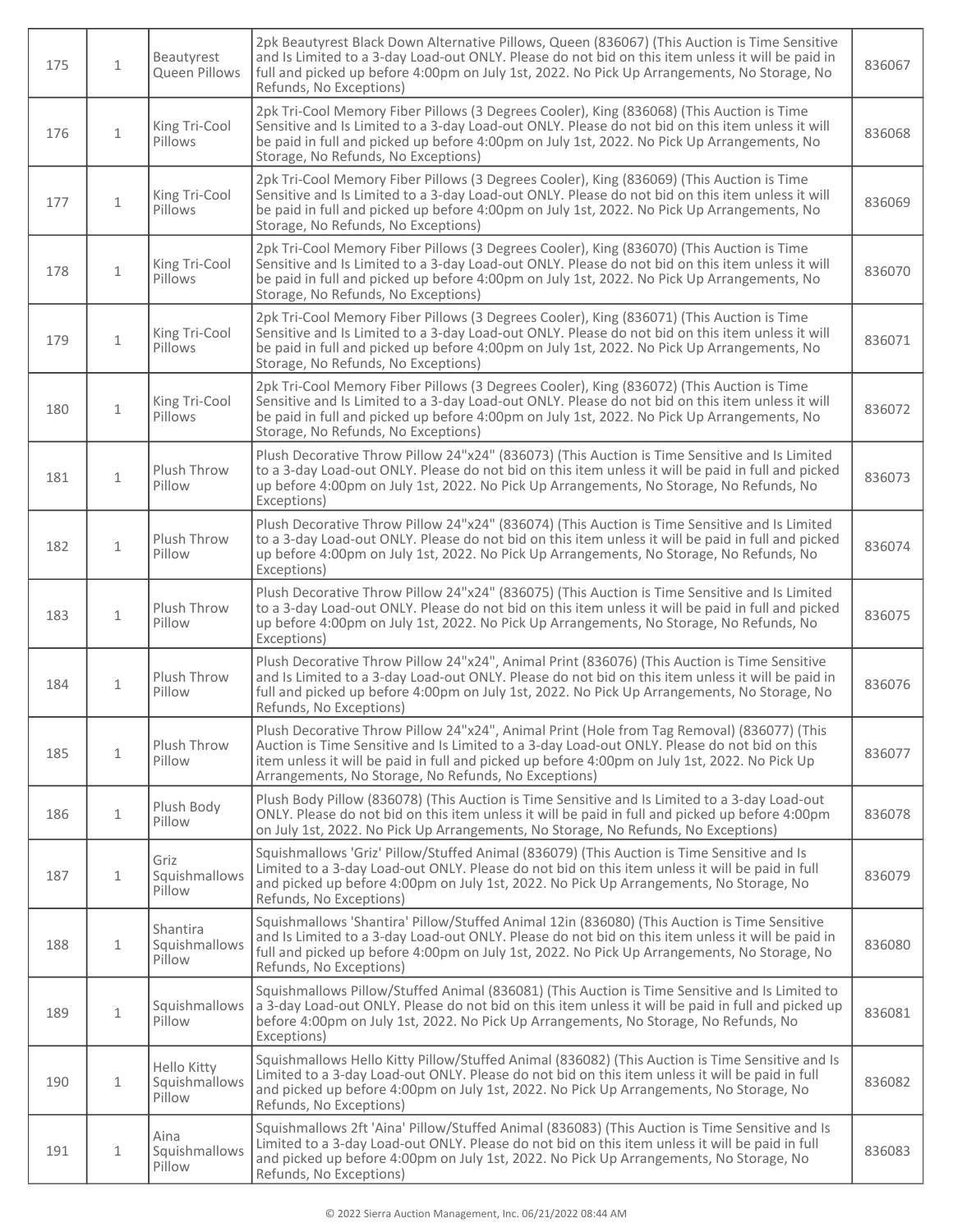| 192 | $\mathbf{1}$ | Charcoal<br>Memory Foam<br>Pillow     | Charcoal Memory Foam Gel Pillow (836084) (This Auction is Time Sensitive and Is Limited to a<br>3-day Load-out ONLY. Please do not bid on this item unless it will be paid in full and picked up<br>before 4:00pm on July 1st, 2022. No Pick Up Arrangements, No Storage, No Refunds, No<br>Exceptions)                            | 836084 |
|-----|--------------|---------------------------------------|------------------------------------------------------------------------------------------------------------------------------------------------------------------------------------------------------------------------------------------------------------------------------------------------------------------------------------|--------|
| 193 | $\mathbf{1}$ | Charcoal<br>Memory Foam<br>Pillow     | Charcoal Memory Foam Gel Pillow (836085) (This Auction is Time Sensitive and Is Limited to a<br>3-day Load-out ONLY. Please do not bid on this item unless it will be paid in full and picked up<br>before 4:00pm on July 1st, 2022. No Pick Up Arrangements, No Storage, No Refunds, No<br>Exceptions)                            | 836085 |
| 194 | $\mathbf{1}$ | Charcoal<br>Memory Foam<br>Pillow     | Charcoal Memory Foam Gel Pillow (836086) (This Auction is Time Sensitive and Is Limited to a<br>3-day Load-out ONLY. Please do not bid on this item unless it will be paid in full and picked up<br>before 4:00pm on July 1st, 2022. No Pick Up Arrangements, No Storage, No Refunds, No<br>Exceptions)                            | 836086 |
| 195 | $\mathbf{1}$ | Beautyrest<br>Queen Pillows           | 2pk Beautyrest Black Down Alternative Pillows, Queen (836087) (This Auction is Time Sensitive<br>and Is Limited to a 3-day Load-out ONLY. Please do not bid on this item unless it will be paid in<br>full and picked up before 4:00pm on July 1st, 2022. No Pick Up Arrangements, No Storage, No<br>Refunds, No Exceptions)       | 836087 |
| 196 | $\mathbf{1}$ | King Tri-Cool<br>Pillows              | 2pk Tri-Cool Memory Fiber Pillows (3 Degrees Cooler), King (836088) (This Auction is Time<br>Sensitive and Is Limited to a 3-day Load-out ONLY. Please do not bid on this item unless it will<br>be paid in full and picked up before 4:00pm on July 1st, 2022. No Pick Up Arrangements, No<br>Storage, No Refunds, No Exceptions) | 836088 |
| 197 | $\mathbf{1}$ | Pool Lounger                          | Pool Lounger (836089) (This Auction is Time Sensitive and Is Limited to a 3-day Load-out ONLY.<br>Please do not bid on this item unless it will be paid in full and picked up before 4:00pm on July<br>1st, 2022. No Pick Up Arrangements, No Storage, No Refunds, No Exceptions)                                                  | 836089 |
| 198 | $\mathbf{1}$ | Fabric Fish<br>Pool Noodle            | Fabric Fish Pool Noodle (836090) (This Auction is Time Sensitive and Is Limited to a 3-day Load-<br>out ONLY. Please do not bid on this item unless it will be paid in full and picked up before 4:<br>00pm on July 1st, 2022. No Pick Up Arrangements, No Storage, No Refunds, No Exceptions)                                     | 836090 |
| 199 | $\mathbf{1}$ | King Luxury<br>Pillow                 | Hotel Grande Damask Stripe Luxury Pillow, King (836091) (This Auction is Time Sensitive and Is<br>Limited to a 3-day Load-out ONLY. Please do not bid on this item unless it will be paid in full<br>and picked up before 4:00pm on July 1st, 2022. No Pick Up Arrangements, No Storage, No<br>Refunds, No Exceptions)             | 836091 |
| 200 | $\mathbf 1$  | Brentwood<br>Wedge Pillow             | Brentwood 10" Wedge Memory Foam Pillow (836092) (This Auction is Time Sensitive and Is<br>Limited to a 3-day Load-out ONLY. Please do not bid on this item unless it will be paid in full<br>and picked up before 4:00pm on July 1st, 2022. No Pick Up Arrangements, No Storage, No<br>Refunds, No Exceptions)                     | 836092 |
| 201 | $\mathbf{1}$ | Non-Slip<br>Hangers                   | 50pc Non-Slip Hangers (836093) (This Auction is Time Sensitive and Is Limited to a 3-day Load-<br>out ONLY. Please do not bid on this item unless it will be paid in full and picked up before 4:<br>00pm on July 1st, 2022. No Pick Up Arrangements, No Storage, No Refunds, No Exceptions)                                       | 836093 |
| 202 | $\mathbf{1}$ | 4-Tier Basket                         | 4-Tier Basket on Casters 15"x17"x47"H (836094) (This Auction is Time Sensitive and Is Limited<br>to a 3-day Load-out ONLY. Please do not bid on this item unless it will be paid in full and picked<br>up before 4:00pm on July 1st, 2022. No Pick Up Arrangements, No Storage, No Refunds, No<br>Exceptions)                      | 836094 |
| 203 | $\mathbf 1$  | Packable<br>Camp Chair                | Cascade Ultralight Packable High-Back Camp Chair (836095) (This Auction is Time Sensitive and<br>Is Limited to a 3-day Load-out ONLY. Please do not bid on this item unless it will be paid in full<br>and picked up before 4:00pm on July 1st, 2022. No Pick Up Arrangements, No Storage, No<br>Refunds, No Exceptions)           | 836095 |
| 204 | $\mathbf{1}$ | Packable<br>Camp Chair                | Cascade Ultralight Packable High-Back Camp Chair (836096) (This Auction is Time Sensitive and<br>Is Limited to a 3-day Load-out ONLY. Please do not bid on this item unless it will be paid in full<br>and picked up before 4:00pm on July 1st, 2022. No Pick Up Arrangements, No Storage, No<br>Refunds, No Exceptions)           | 836096 |
| 205 | $\mathbf{1}$ | Felt Storage<br><b>Baskets</b>        | 4pc Felt Storage Baskets (836097) (This Auction is Time Sensitive and Is Limited to a 3-day Load-<br>out ONLY. Please do not bid on this item unless it will be paid in full and picked up before 4:<br>00pm on July 1st, 2022. No Pick Up Arrangements, No Storage, No Refunds, No Exceptions)                                    | 836097 |
| 206 | $\mathbf{1}$ | DeRuta Fresco<br>Hand Soap            | 4pk DeRuta Fresco Hand Soap (836098) (This Auction is Time Sensitive and Is Limited to a 3-day<br>Load-out ONLY. Please do not bid on this item unless it will be paid in full and picked up before<br>4:00pm on July 1st, 2022. No Pick Up Arrangements, No Storage, No Refunds, No Exceptions)                                   | 836098 |
| 207 | $\mathbf{1}$ | Compact<br>Dehumidifier               | Compact Dehumidifier EDV1200 (836099) (This Auction is Time Sensitive and Is Limited to a 3-<br>day Load-out ONLY. Please do not bid on this item unless it will be paid in full and picked up<br>before 4:00pm on July 1st, 2022. No Pick Up Arrangements, No Storage, No Refunds, No<br>Exceptions)                              | 836099 |
| 208 | $\mathbf{1}$ | Deep Tissue<br>Massager               | Sharper Image Power Percussion Deep Tissue Massager (836100) (This Auction is Time<br>Sensitive and Is Limited to a 3-day Load-out ONLY. Please do not bid on this item unless it will<br>be paid in full and picked up before 4:00pm on July 1st, 2022. No Pick Up Arrangements, No<br>Storage, No Refunds, No Exceptions)        | 836100 |
| 209 | $\mathbf{1}$ | Motion<br>Activated<br>Security Light | Motion Activated LED Security Light (836101) (This Auction is Time Sensitive and Is Limited to a<br>3-day Load-out ONLY. Please do not bid on this item unless it will be paid in full and picked up<br>before 4:00pm on July 1st, 2022. No Pick Up Arrangements, No Storage, No Refunds, No<br>Exceptions)                        | 836101 |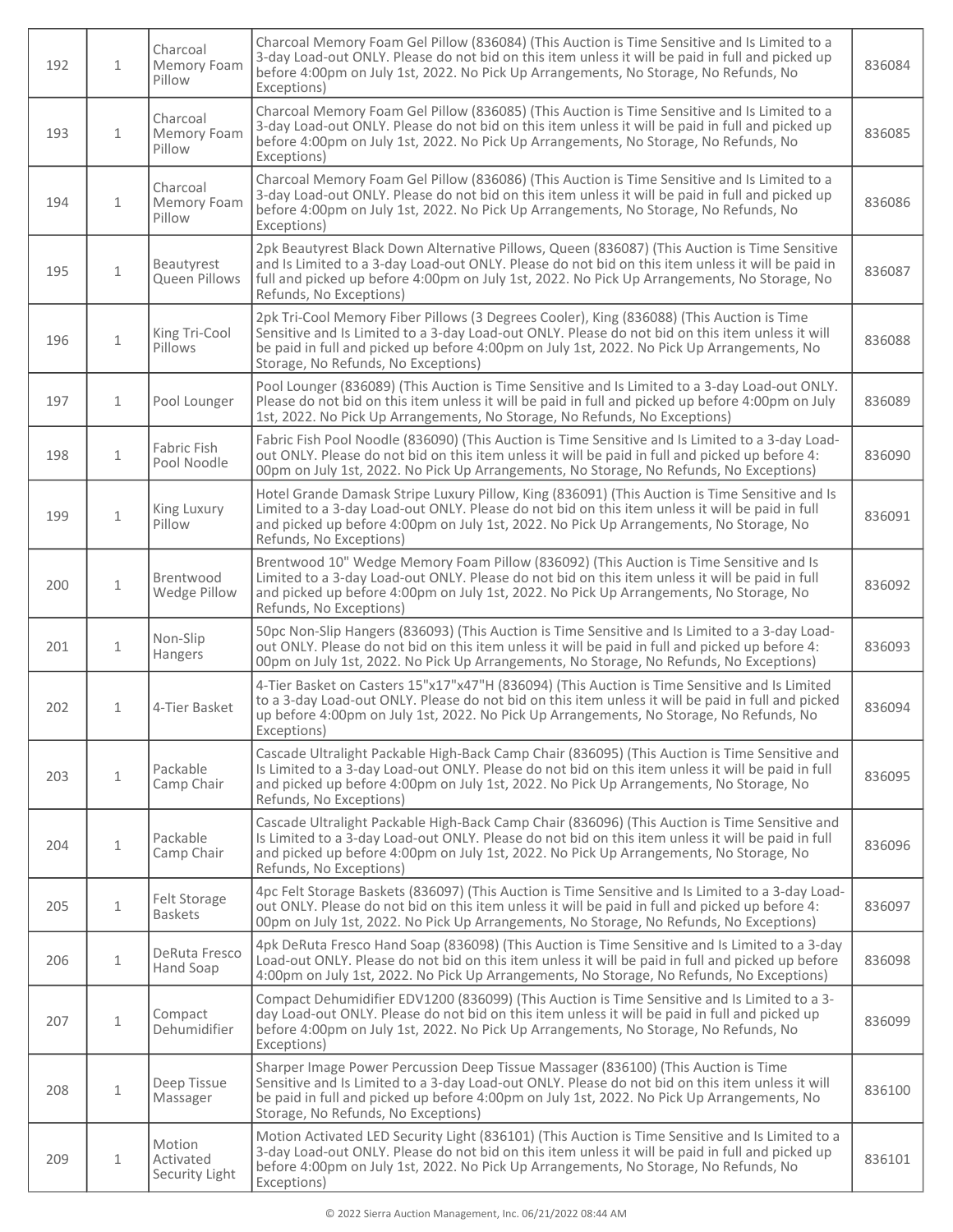| 210 | $\mathbf{1}$ | Motion<br>Activated<br>Security Light | Motion Activated LED Security Light (836102) (This Auction is Time Sensitive and Is Limited to a<br>3-day Load-out ONLY. Please do not bid on this item unless it will be paid in full and picked up<br>before 4:00pm on July 1st, 2022. No Pick Up Arrangements, No Storage, No Refunds, No<br>Exceptions)                                                           | 836102 |
|-----|--------------|---------------------------------------|-----------------------------------------------------------------------------------------------------------------------------------------------------------------------------------------------------------------------------------------------------------------------------------------------------------------------------------------------------------------------|--------|
| 211 | $\mathbf{1}$ | Motion<br>Activated<br>Security Light | Motion Activated LED Security Light (836103) (This Auction is Time Sensitive and Is Limited to a<br>3-day Load-out ONLY. Please do not bid on this item unless it will be paid in full and picked up<br>before 4:00pm on July 1st, 2022. No Pick Up Arrangements, No Storage, No Refunds, No<br>Exceptions)                                                           | 836103 |
| 212 | $\mathbf{1}$ | Motion<br>Activated<br>Security Light | Motion Activated LED Security Light (836104) (This Auction is Time Sensitive and Is Limited to a<br>3-day Load-out ONLY. Please do not bid on this item unless it will be paid in full and picked up<br>before 4:00pm on July 1st, 2022. No Pick Up Arrangements, No Storage, No Refunds, No<br>Exceptions)                                                           | 836104 |
| 213 | $\mathbf{1}$ | Dynatrap<br>Mosquito Trap<br>XL       | Dynatrap Insect/Mosquito Trap, 2 Acre Coverage (836105) (This Auction is Time Sensitive and<br>Is Limited to a 3-day Load-out ONLY. Please do not bid on this item unless it will be paid in full<br>and picked up before 4:00pm on July 1st, 2022. No Pick Up Arrangements, No Storage, No<br>Refunds, No Exceptions)                                                | 836105 |
| 214 | $\mathbf{1}$ | Dynatrap<br>Mosquito Trap             | Dynatrap Insect/Mosquito Trap, 1/2 Acre Coverage (836106) (This Auction is Time Sensitive<br>and Is Limited to a 3-day Load-out ONLY. Please do not bid on this item unless it will be paid in<br>full and picked up before 4:00pm on July 1st, 2022. No Pick Up Arrangements, No Storage, No<br>Refunds, No Exceptions)                                              | 836106 |
| 215 | $\mathbf{1}$ | Sapphire<br>Cabinet Pulls             | 10pk Sapphire Cabinet Pulls, Matte Black (836107) (This Auction is Time Sensitive and Is<br>Limited to a 3-day Load-out ONLY. Please do not bid on this item unless it will be paid in full<br>and picked up before 4:00pm on July 1st, 2022. No Pick Up Arrangements, No Storage, No<br>Refunds, No Exceptions)                                                      | 836107 |
| 216 | $\mathbf{1}$ | Sapphire<br>Cabinet Pulls             | 10pk Sapphire Cabinet Pulls, Matte Black (836108) (This Auction is Time Sensitive and Is<br>Limited to a 3-day Load-out ONLY. Please do not bid on this item unless it will be paid in full<br>and picked up before 4:00pm on July 1st, 2022. No Pick Up Arrangements, No Storage, No<br>Refunds, No Exceptions)                                                      | 836108 |
| 217 | $\mathbf 1$  | Sapphire<br>Cabinet Pulls             | 10pk Sapphire Hollow Stainless Steel Cabinet Pull, Black (836109) (This Auction is Time<br>Sensitive and Is Limited to a 3-day Load-out ONLY. Please do not bid on this item unless it will<br>be paid in full and picked up before 4:00pm on July 1st, 2022. No Pick Up Arrangements, No<br>Storage, No Refunds, No Exceptions)                                      | 836109 |
| 218 | $\mathbf{1}$ | Sapphire<br><b>Cabinet Pulls</b>      | 10pk Sapphire Hollow Stainless Steel Cabinet Pull, Black (836110) (This Auction is Time<br>Sensitive and Is Limited to a 3-day Load-out ONLY. Please do not bid on this item unless it will<br>be paid in full and picked up before 4:00pm on July 1st, 2022. No Pick Up Arrangements, No<br>Storage, No Refunds, No Exceptions)                                      | 836110 |
| 219 | $\mathbf{1}$ | Sapphire<br>Cabinet Pulls             | (39pcs) Sapphire Hollow Stainless Steel Cabinet Pull, Satin Nickel (836111) (This Auction is Time<br>Sensitive and Is Limited to a 3-day Load-out ONLY. Please do not bid on this item unless it will<br>be paid in full and picked up before 4:00pm on July 1st, 2022. No Pick Up Arrangements, No<br>Storage, No Refunds, No Exceptions)                            | 836111 |
| 220 | $\mathbf{1}$ | Sapphire<br>Gamma<br>Cabinet Pulls    | (5pcs) Sapphire Gamma Cabinet Pulls, Satin Nickel (836112) (This Auction is Time Sensitive and<br>Is Limited to a 3-day Load-out ONLY. Please do not bid on this item unless it will be paid in full<br>and picked up before 4:00pm on July 1st, 2022. No Pick Up Arrangements, No Storage, No<br>Refunds, No Exceptions)                                             | 836112 |
| 221 | $\mathbf 1$  | Sapphire<br>Cabinet Knob              | 10pk Sapphire Hexa Modern Cabinet Knob, Polished Chrome (836113) (This Auction is Time<br>Sensitive and Is Limited to a 3-day Load-out ONLY. Please do not bid on this item unless it will<br>be paid in full and picked up before 4:00pm on July 1st, 2022. No Pick Up Arrangements, No<br>Storage, No Refunds, No Exceptions)                                       | 836113 |
| 222 | $\mathbf 1$  | Sapphire<br>Cabinet Knob              | 10pk Sapphire Hexa Modern Cabinet Knob, Polished Chrome (836114) (This Auction is Time<br>Sensitive and Is Limited to a 3-day Load-out ONLY. Please do not bid on this item unless it will<br>be paid in full and picked up before 4:00pm on July 1st, 2022. No Pick Up Arrangements, No<br>Storage, No Refunds, No Exceptions)                                       | 836114 |
| 223 | $\mathbf{1}$ | Sapphire<br>Cabinet Knob              | 10pk Sapphire Hexa Modern Cabinet Knob, Polished Chrome (836115) (This Auction is Time<br>Sensitive and Is Limited to a 3-day Load-out ONLY. Please do not bid on this item unless it will<br>be paid in full and picked up before 4:00pm on July 1st, 2022. No Pick Up Arrangements, No<br>Storage, No Refunds, No Exceptions)                                       | 836115 |
| 224 | $\mathbf{1}$ | Infinite Aloe<br>Skin Care Set        | Infinite Aloe Everyday Hero Complete Skin Care Introductory Set, Face and Body All Skin Types<br>(836116) (This Auction is Time Sensitive and Is Limited to a 3-day Load-out ONLY. Please do not<br>bid on this item unless it will be paid in full and picked up before 4:00pm on July 1st, 2022. No<br>Pick Up Arrangements, No Storage, No Refunds, No Exceptions) | 836116 |
| 225 | $\mathbf 1$  | Zipfizz Healthy<br><b>Energy Mix</b>  | Zipfizz Healthy Energy Mix Combo Pack (836117) (This Auction is Time Sensitive and Is Limited<br>to a 3-day Load-out ONLY. Please do not bid on this item unless it will be paid in full and picked<br>up before 4:00pm on July 1st, 2022. No Pick Up Arrangements, No Storage, No Refunds, No<br>Exceptions)                                                         | 836117 |
| 226 | $\mathbf{1}$ | Immune<br>Support Drink<br>Supplement | Resistance C Immune Support Vitamin C 1000mg Plus Electrolytes (90) Packets) (836118) (This<br>Auction is Time Sensitive and Is Limited to a 3-day Load-out ONLY. Please do not bid on this<br>item unless it will be paid in full and picked up before 4:00pm on July 1st, 2022. No Pick Up<br>Arrangements, No Storage, No Refunds, No Exceptions)                  | 836118 |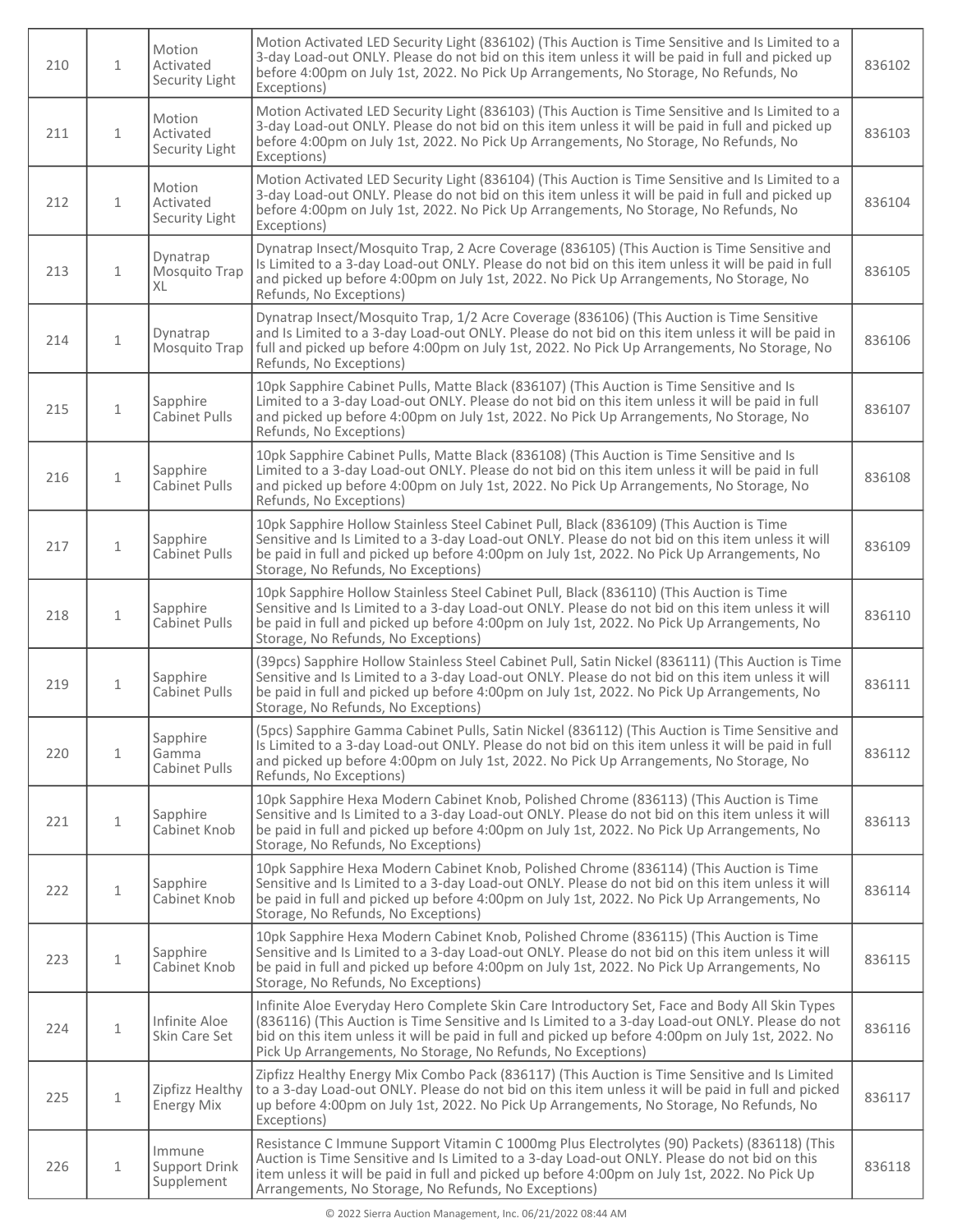| 227 | $\mathbf{1}$ | Liquid IV<br>Hydration<br>Drink Mix      | Liquid IV Hydration Multiplier Plus Electrolyte and Immune Support Drink Mix (836119) (This<br>Auction is Time Sensitive and Is Limited to a 3-day Load-out ONLY. Please do not bid on this<br>item unless it will be paid in full and picked up before 4:00pm on July 1st, 2022. No Pick Up<br>Arrangements, No Storage, No Refunds, No Exceptions)                    | 836119 |
|-----|--------------|------------------------------------------|-------------------------------------------------------------------------------------------------------------------------------------------------------------------------------------------------------------------------------------------------------------------------------------------------------------------------------------------------------------------------|--------|
| 228 | $\mathbf{1}$ | Liquid IV<br>Hydration<br>Drink Mix      | Liquid IV Hydration Multiplier Plus Electrolyte and Immune Support Drink Mix (836120) (This<br>Auction is Time Sensitive and Is Limited to a 3-day Load-out ONLY. Please do not bid on this<br>item unless it will be paid in full and picked up before 4:00pm on July 1st, 2022. No Pick Up<br>Arrangements, No Storage, No Refunds, No Exceptions)                    | 836120 |
| 229 | $\mathbf{1}$ | Protein Drink<br>Supplement              | Whey Protein Isolate and Electrolytes Drink Supplement (836121) (This Auction is Time<br>Sensitive and Is Limited to a 3-day Load-out ONLY. Please do not bid on this item unless it will<br>be paid in full and picked up before 4:00pm on July 1st, 2022. No Pick Up Arrangements, No<br>Storage, No Refunds, No Exceptions)                                          | 836121 |
| 230 | $\mathbf 1$  | Protein Drink<br>Supplement              | Whey Protein Isolate and Electrolytes Drink Supplement (836122) (This Auction is Time<br>Sensitive and Is Limited to a 3-day Load-out ONLY. Please do not bid on this item unless it will<br>be paid in full and picked up before 4:00pm on July 1st, 2022. No Pick Up Arrangements, No<br>Storage, No Refunds, No Exceptions)                                          | 836122 |
| 231 | $\mathbf{1}$ | Protein Drink<br>Supplement              | Whey Protein Isolate and Electrolytes Drink Supplement (836123) (This Auction is Time<br>Sensitive and Is Limited to a 3-day Load-out ONLY. Please do not bid on this item unless it will<br>be paid in full and picked up before 4:00pm on July 1st, 2022. No Pick Up Arrangements, No<br>Storage, No Refunds, No Exceptions)                                          | 836123 |
| 232 | $\mathbf{1}$ | Immune<br>Support Drink<br>Supplement    | Resistance C Immune Support Vitamin C 1000mg Plus Electrolytes (90) Packets) (836124) (This<br>Auction is Time Sensitive and Is Limited to a 3-day Load-out ONLY. Please do not bid on this<br>item unless it will be paid in full and picked up before 4:00pm on July 1st, 2022. No Pick Up<br>Arrangements, No Storage, No Refunds, No Exceptions)                    | 836124 |
| 233 | $\mathbf{1}$ | Infrared<br>Digital<br>Thermometer       | FLTR Infrared Digital Thermometer (836125) (This Auction is Time Sensitive and Is Limited to a<br>3-day Load-out ONLY. Please do not bid on this item unless it will be paid in full and picked up<br>before 4:00pm on July 1st, 2022. No Pick Up Arrangements, No Storage, No Refunds, No<br>Exceptions)                                                               | 836125 |
| 234 | $\mathbf 1$  | Smart WiFi<br>Downlight                  | 5-6in Smart WiFi LED Downlight 75w (836126) (This Auction is Time Sensitive and Is Limited to<br>a 3-day Load-out ONLY. Please do not bid on this item unless it will be paid in full and picked up<br>before 4:00pm on July 1st, 2022. No Pick Up Arrangements, No Storage, No Refunds, No<br>Exceptions)                                                              | 836126 |
| 235 | $\mathbf 1$  | Smart WiFi<br>Downlight                  | 5-6in Smart WiFi LED Downlight 75w (836127) (This Auction is Time Sensitive and Is Limited to<br>a 3-day Load-out ONLY. Please do not bid on this item unless it will be paid in full and picked up<br>before 4:00pm on July 1st, 2022. No Pick Up Arrangements, No Storage, No Refunds, No<br>Exceptions)                                                              | 836127 |
| 236 | $\mathbf{1}$ | Smart WiFi<br>Downlight                  | 5-6in Smart WiFi LED Downlight 75w (836128) (This Auction is Time Sensitive and Is Limited to<br>a 3-day Load-out ONLY. Please do not bid on this item unless it will be paid in full and picked up<br>before 4:00pm on July 1st, 2022. No Pick Up Arrangements, No Storage, No Refunds, No<br>Exceptions)                                                              | 836128 |
| 237 | $\mathbf{1}$ | Smart WiFi<br>Downlight                  | 5-6in Smart WiFi LED Downlight 75w (836129) (This Auction is Time Sensitive and Is Limited to<br>a 3-day Load-out ONLY. Please do not bid on this item unless it will be paid in full and picked up<br>before 4:00pm on July 1st, 2022. No Pick Up Arrangements, No Storage, No Refunds, No<br>Exceptions)                                                              | 836129 |
| 238 | $\mathbf{1}$ | Cabretta<br>Leather Golf<br>Gloves       | 4pk Cabretta Leather Golf Gloves, Med-Lrg (836130) (This Auction is Time Sensitive and Is<br>Limited to a 3-day Load-out ONLY. Please do not bid on this item unless it will be paid in full<br>and picked up before 4:00pm on July 1st, 2022. No Pick Up Arrangements, No Storage, No<br>Refunds, No Exceptions)                                                       | 836130 |
| 239 | $\mathbf{1}$ | <b>ROC Retinol</b><br>Day<br>Moisturizer | ROC Retinol Correxion Deep Wrinkle SPF 30 Daily Moisturizer 1.3fl.oz. and Daily Serum .33fl.oz.<br>(836131) (This Auction is Time Sensitive and Is Limited to a 3-day Load-out ONLY. Please do not<br>bid on this item unless it will be paid in full and picked up before 4:00pm on July 1st, 2022. No<br>Pick Up Arrangements, No Storage, No Refunds, No Exceptions) | 836131 |
| 240 | $\mathbf{1}$ | Banana Boat<br>Sport<br>Sunscreen        | 3pk Banana Boat Sport Sunscreen, 3x8oz. (836132) (This Auction is Time Sensitive and Is<br>Limited to a 3-day Load-out ONLY. Please do not bid on this item unless it will be paid in full<br>and picked up before 4:00pm on July 1st, 2022. No Pick Up Arrangements, No Storage, No<br>Refunds, No Exceptions)                                                         | 836132 |
| 241 | $\mathbf{1}$ | Skincare<br>Pillow Case                  | Night Reversible Skincare Pillow Case, Standard/Queen (836133) (This Auction is Time Sensitive<br>and Is Limited to a 3-day Load-out ONLY. Please do not bid on this item unless it will be paid in<br>full and picked up before 4:00pm on July 1st, 2022. No Pick Up Arrangements, No Storage, No<br>Refunds, No Exceptions)                                           | 836133 |
| 242 | $\mathbf{1}$ | KS1 Putter<br>Weight Kit                 | KS1 Putter Weight Kit (836134) (This Auction is Time Sensitive and Is Limited to a 3-day Load-<br>out ONLY. Please do not bid on this item unless it will be paid in full and picked up before 4:<br>00pm on July 1st, 2022. No Pick Up Arrangements, No Storage, No Refunds, No Exceptions)                                                                            | 836134 |
| 243 | $\mathbf 1$  | Qunol Liquid<br>CoQ10 100mg              | Qunol Liquid CoQ10 Clinical Strength 100mg 30.4 fl.oz (836135) (This Auction is Time Sensitive<br>and Is Limited to a 3-day Load-out ONLY. Please do not bid on this item unless it will be paid in<br>full and picked up before 4:00pm on July 1st, 2022. No Pick Up Arrangements, No Storage, No<br>Refunds, No Exceptions)                                           | 836135 |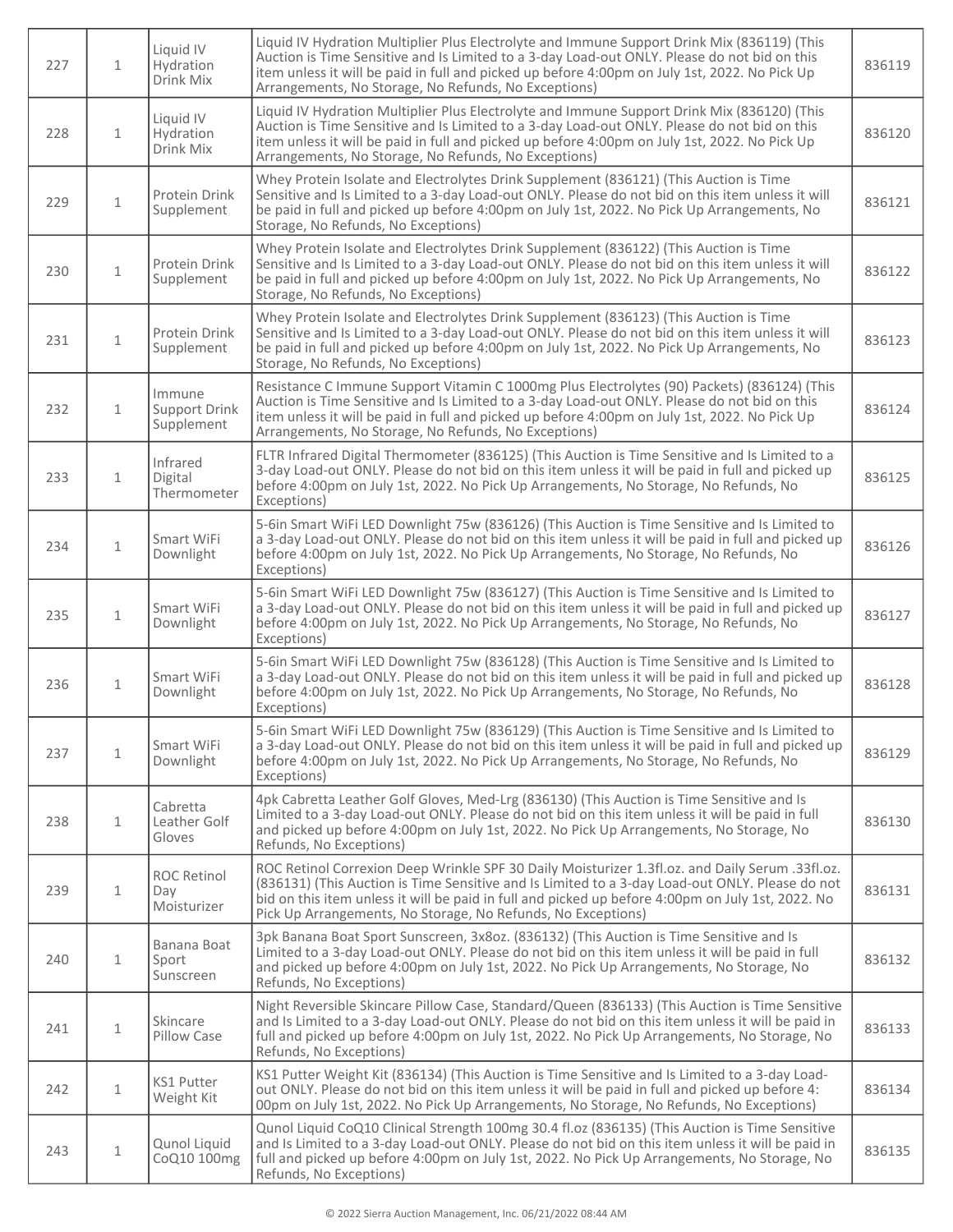| 244 | $\mathbf{1}$ | Natrol Juice<br><b>Festiv Vitamins</b>    | 2pk Natrol Juice Festiv Daily Veggie and Daily Fruit Vitamins (836136) (This Auction is Time<br>Sensitive and Is Limited to a 3-day Load-out ONLY. Please do not bid on this item unless it will<br>be paid in full and picked up before 4:00pm on July 1st, 2022. No Pick Up Arrangements, No<br>Storage, No Refunds, No Exceptions)             | 836136 |
|-----|--------------|-------------------------------------------|---------------------------------------------------------------------------------------------------------------------------------------------------------------------------------------------------------------------------------------------------------------------------------------------------------------------------------------------------|--------|
| 245 | $\mathbf{1}$ | Mucinex 12<br><b>Hour Tablets</b>         | Mucinex 1200mg 12-Hour, 56 Tablets (836137) (This Auction is Time Sensitive and Is Limited to<br>a 3-day Load-out ONLY. Please do not bid on this item unless it will be paid in full and picked up<br>before 4:00pm on July 1st, 2022. No Pick Up Arrangements, No Storage, No Refunds, No<br>Exceptions)                                        | 836137 |
| 246 | $\mathbf{1}$ | Liquid Soap<br>Sensor Pump                | Simple Human Variable Dispense 9 Fl. Oz. Liquid Soap Sensor Pump (836138) (This Auction is<br>Time Sensitive and Is Limited to a 3-day Load-out ONLY. Please do not bid on this item unless it<br>will be paid in full and picked up before 4:00pm on July 1st, 2022. No Pick Up Arrangements,<br>No Storage, No Refunds, No Exceptions)          | 836138 |
| 247 | $\mathbf{1}$ | Dimmable<br>Recessed<br>Downlight         | (2pcs) Enhance Dimmable LED Recessed Downlight w/ Trip for 5"-6" Housings (836139) (This<br>Auction is Time Sensitive and Is Limited to a 3-day Load-out ONLY. Please do not bid on this<br>item unless it will be paid in full and picked up before 4:00pm on July 1st, 2022. No Pick Up<br>Arrangements, No Storage, No Refunds, No Exceptions) | 836139 |
| 248 | $\mathbf{1}$ | Dimmable<br>Recessed<br>Downlight         | (2pcs) Enhance Dimmable LED Recessed Downlight w/ Trip for 5"-6" Housings (836140) (This<br>Auction is Time Sensitive and Is Limited to a 3-day Load-out ONLY. Please do not bid on this<br>item unless it will be paid in full and picked up before 4:00pm on July 1st, 2022. No Pick Up<br>Arrangements, No Storage, No Refunds, No Exceptions) | 836140 |
| 249 | $\mathbf{1}$ | Dimmable<br>Recessed<br>Downlight         | (2pcs) Enhance Dimmable LED Recessed Downlight w/ Trip for 5"-6" Housings (836141) (This<br>Auction is Time Sensitive and Is Limited to a 3-day Load-out ONLY. Please do not bid on this<br>item unless it will be paid in full and picked up before 4:00pm on July 1st, 2022. No Pick Up<br>Arrangements, No Storage, No Refunds, No Exceptions) | 836141 |
| 250 | $\mathbf{1}$ | Spot Light<br>Replacement<br><b>Bulbs</b> | 2pk LED Dimmable PAR38 Spot Light Replacement Bulbs (836142) (This Auction is Time<br>Sensitive and Is Limited to a 3-day Load-out ONLY. Please do not bid on this item unless it will<br>be paid in full and picked up before 4:00pm on July 1st, 2022. No Pick Up Arrangements, No<br>Storage, No Refunds, No Exceptions)                       | 836142 |
| 251 | $\mathbf{1}$ | Dimmable<br>100w Light<br><b>Bulbs</b>    | 4pk LED Dimmable 100w Light Bulbs (836143) (This Auction is Time Sensitive and Is Limited to a<br>3-day Load-out ONLY. Please do not bid on this item unless it will be paid in full and picked up<br>before 4:00pm on July 1st, 2022. No Pick Up Arrangements, No Storage, No Refunds, No<br>Exceptions)                                         | 836143 |
| 252 | $\mathbf{1}$ | Dog Pill Treats                           | 60pk Dog Pill Treats (836144) (This Auction is Time Sensitive and Is Limited to a 3-day Load-out<br>ONLY. Please do not bid on this item unless it will be paid in full and picked up before 4:00pm<br>on July 1st, 2022. No Pick Up Arrangements, No Storage, No Refunds, No Exceptions)                                                         | 836144 |
| 253 | $\mathbf{1}$ | <b>USB Port Wall</b><br>Outlets           | USB 4.8amp Wall Outlets w/ USB Ports (836145) (This Auction is Time Sensitive and Is Limited<br>to a 3-day Load-out ONLY. Please do not bid on this item unless it will be paid in full and picked<br>up before 4:00pm on July 1st, 2022. No Pick Up Arrangements, No Storage, No Refunds, No<br>Exceptions)                                      | 836145 |
| 254 | 1            | Duracell 9 Volt<br><b>Batteries</b>       | 8pk Duracell 9 Volt Batteries (836146) (This Auction is Time Sensitive and Is Limited to a 3-day<br>Load-out ONLY. Please do not bid on this item unless it will be paid in full and picked up before<br>4:00pm on July 1st, 2022. No Pick Up Arrangements, No Storage, No Refunds, No Exceptions)                                                | 836146 |
| 255 | $\mathbf{1}$ | Disposable<br>Dog Diapers                 | 12pk So Phresh Dog Disposable Diapers L/XL (836147) (This Auction is Time Sensitive and Is<br>Limited to a 3-day Load-out ONLY. Please do not bid on this item unless it will be paid in full<br>and picked up before 4:00pm on July 1st, 2022. No Pick Up Arrangements, No Storage, No<br>Refunds, No Exceptions)                                | 836147 |
| 256 | $1\,$        | 16ft Smart<br><b>LED Strip Light</b>      | 16ft Indoor/Outdoor Smart LED Strip Light, WiFi Syncs w/ Music (836148) (This Auction is Time<br>Sensitive and Is Limited to a 3-day Load-out ONLY. Please do not bid on this item unless it will<br>be paid in full and picked up before 4:00pm on July 1st, 2022. No Pick Up Arrangements, No<br>Storage, No Refunds, No Exceptions)            | 836148 |
| 257 | $\mathbf{1}$ | 16ft Smart<br>LED Strip Light             | 16ft Indoor/Outdoor Smart LED Strip Light, WiFi Syncs w/ Music (836149) (This Auction is Time<br>Sensitive and Is Limited to a 3-day Load-out ONLY. Please do not bid on this item unless it will<br>be paid in full and picked up before 4:00pm on July 1st, 2022. No Pick Up Arrangements, No<br>Storage, No Refunds, No Exceptions)            | 836149 |
| 258 | $\,1\,$      | 16ft Smart<br>LED Strip Light             | 16ft Indoor/Outdoor Smart LED Strip Light, WiFi Syncs w/ Music (836150) (This Auction is Time<br>Sensitive and Is Limited to a 3-day Load-out ONLY. Please do not bid on this item unless it will<br>be paid in full and picked up before 4:00pm on July 1st, 2022. No Pick Up Arrangements, No<br>Storage, No Refunds, No Exceptions)            | 836150 |
| 259 | $\mathbf{1}$ | Dimmable<br>100w Light<br><b>Bulbs</b>    | 4pk LED Dimmable 100w Light Bulbs (836151) (This Auction is Time Sensitive and Is Limited to a<br>3-day Load-out ONLY. Please do not bid on this item unless it will be paid in full and picked up<br>before 4:00pm on July 1st, 2022. No Pick Up Arrangements, No Storage, No Refunds, No<br>Exceptions)                                         | 836151 |
| 260 | $1\,$        | <b>LED Dimmable</b><br>Light Bulbs        | 6pk Enhance LED Dimmable Light Bulbs 60w Soft White (836152) (This Auction is Time Sensitive<br>and Is Limited to a 3-day Load-out ONLY. Please do not bid on this item unless it will be paid in<br>full and picked up before 4:00pm on July 1st, 2022. No Pick Up Arrangements, No Storage, No<br>Refunds, No Exceptions)                       | 836152 |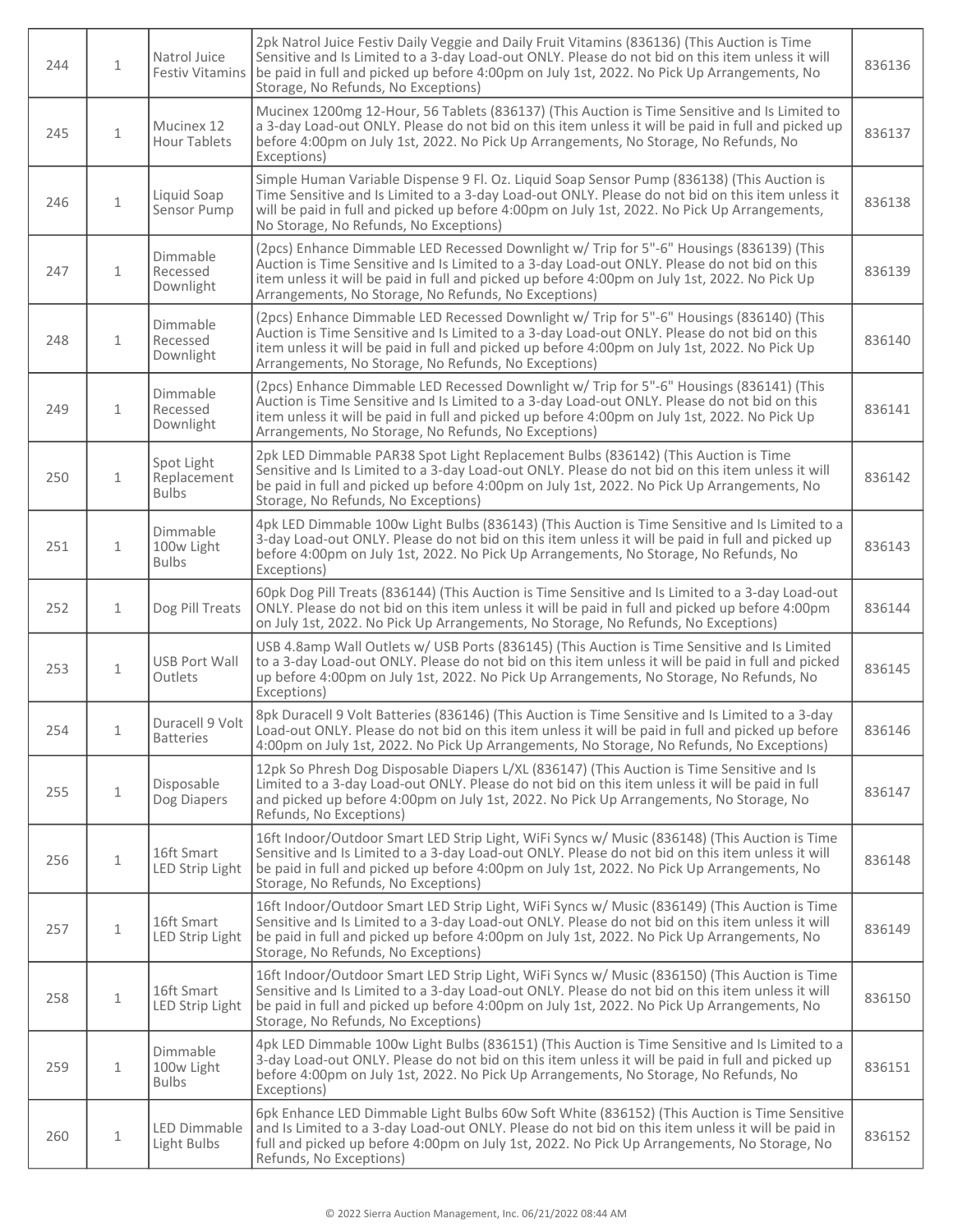| 261 | $\mathbf{1}$ | <b>LED Dimmable</b><br>Light Bulbs                                   | 6pk Enhance LED Dimmable Light Bulbs 60w Daylight (836153) (This Auction is Time Sensitive<br>and Is Limited to a 3-day Load-out ONLY. Please do not bid on this item unless it will be paid in<br>full and picked up before 4:00pm on July 1st, 2022. No Pick Up Arrangements, No Storage, No<br>Refunds, No Exceptions)   | 836153 |
|-----|--------------|----------------------------------------------------------------------|-----------------------------------------------------------------------------------------------------------------------------------------------------------------------------------------------------------------------------------------------------------------------------------------------------------------------------|--------|
| 262 | $\mathbf{1}$ | LED Dimmable<br>Light Bulbs                                          | 6pk Enhance LED Dimmable Light Bulbs 60w Soft White (836154) (This Auction is Time Sensitive<br>and Is Limited to a 3-day Load-out ONLY. Please do not bid on this item unless it will be paid in<br>full and picked up before 4:00pm on July 1st, 2022. No Pick Up Arrangements, No Storage, No<br>Refunds, No Exceptions) | 836154 |
| 263 | $\mathbf{1}$ | Duracell LED<br>Lanterns                                             | 2pk Duracell LED Lanterns w/ USB Charging Port (836155) (This Auction is Time Sensitive and Is<br>Limited to a 3-day Load-out ONLY. Please do not bid on this item unless it will be paid in full<br>and picked up before 4:00pm on July 1st, 2022. No Pick Up Arrangements, No Storage, No<br>Refunds, No Exceptions)      | 836155 |
| 264 | $\mathbf{1}$ | Reusable Glow<br><b>Sticks</b><br>/Flashlights                       | 8pk Life Gear Reusable Glow Sticks/Flashlights (836156) (This Auction is Time Sensitive and Is<br>Limited to a 3-day Load-out ONLY. Please do not bid on this item unless it will be paid in full<br>and picked up before 4:00pm on July 1st, 2022. No Pick Up Arrangements, No Storage, No<br>Refunds, No Exceptions)      | 836156 |
| 265 | $\mathbf{1}$ | Pure Pulse<br><b>EMS</b> and Tens<br>Combo System                    | Pure Pulse Duo Deluxe EMS and Tens Combo System (836157) (This Auction is Time Sensitive<br>and Is Limited to a 3-day Load-out ONLY. Please do not bid on this item unless it will be paid in<br>full and picked up before 4:00pm on July 1st, 2022. No Pick Up Arrangements, No Storage, No<br>Refunds, No Exceptions)     | 836157 |
| 266 | $\mathbf{1}$ | <b>Stainless Steel</b><br>Trash Can                                  | Stainless Steel 12.4 Gallon Trash Can/Liner, No Lid (836158) (This Auction is Time Sensitive and<br>Is Limited to a 3-day Load-out ONLY. Please do not bid on this item unless it will be paid in full<br>and picked up before 4:00pm on July 1st, 2022. No Pick Up Arrangements, No Storage, No<br>Refunds, No Exceptions) | 836158 |
| 267 | $\mathbf{1}$ | <b>Stainless Steel</b><br>Trash Can                                  | Stainless Steel 12.4 Gallon Trash Can/Liner, No Lid (836159) (This Auction is Time Sensitive and<br>Is Limited to a 3-day Load-out ONLY. Please do not bid on this item unless it will be paid in full<br>and picked up before 4:00pm on July 1st, 2022. No Pick Up Arrangements, No Storage, No<br>Refunds, No Exceptions) | 836159 |
| 268 | $\mathbf 1$  | <b>Stainless Steel</b><br>Trash Can                                  | Stainless Steel 12.4 Gallon Trash Can/Liner, No Lid (836160) (This Auction is Time Sensitive and<br>Is Limited to a 3-day Load-out ONLY. Please do not bid on this item unless it will be paid in full<br>and picked up before 4:00pm on July 1st, 2022. No Pick Up Arrangements, No Storage, No<br>Refunds, No Exceptions) | 836160 |
| 269 | $\mathbf{1}$ | <b>Stainless Steel</b><br>Trash Can                                  | Stainless Steel 12.4 Gallon Trash Can/Liner, No Lid (836161) (This Auction is Time Sensitive and<br>Is Limited to a 3-day Load-out ONLY. Please do not bid on this item unless it will be paid in full<br>and picked up before 4:00pm on July 1st, 2022. No Pick Up Arrangements, No Storage, No<br>Refunds, No Exceptions) | 836161 |
| 270 | $\mathbf{1}$ | Packable<br>Camp Chair                                               | Cascade Ultra Light Weight Packable Camping Chair (836162) (This Auction is Time Sensitive<br>and Is Limited to a 3-day Load-out ONLY. Please do not bid on this item unless it will be paid in<br>full and picked up before 4:00pm on July 1st, 2022. No Pick Up Arrangements, No Storage, No<br>Refunds, No Exceptions)   | 836162 |
| 271 | $\mathbf{1}$ | Packable<br>Camp Chair                                               | Cascade Ultra Light Weight Packable Camping Chair (836163) (This Auction is Time Sensitive<br>and Is Limited to a 3-day Load-out ONLY. Please do not bid on this item unless it will be paid in<br>full and picked up before 4:00pm on July 1st, 2022. No Pick Up Arrangements, No Storage, No<br>Refunds, No Exceptions)   | 836163 |
| 272 | $\mathbf{1}$ | Kohler<br><b>Stainless Steel</b><br>Step Trash<br>Can 12.4<br>Gallon | Kohler Stainless Steel Step Trash Can 12.4 Gallon (836164) (This Auction is Time Sensitive and Is<br>Limited to a 3-day Load-out ONLY. Please do not bid on this item unless it will be paid in full<br>and picked up before 4:00pm on July 1st, 2022. No Pick Up Arrangements, No Storage, No<br>Refunds, No Exceptions)   | 836164 |
| 273 | $\mathbf{1}$ | Kohler<br><b>Stainless Steel</b><br>Step Trash<br>Can 12.4<br>Gallon | Kohler Stainless Steel Step Trash Can 12.4 Gallon (836165) (This Auction is Time Sensitive and Is<br>Limited to a 3-day Load-out ONLY. Please do not bid on this item unless it will be paid in full<br>and picked up before 4:00pm on July 1st, 2022. No Pick Up Arrangements, No Storage, No<br>Refunds, No Exceptions)   | 836165 |
| 274 | $\mathbf{1}$ | Kohler<br><b>Stainless Steel</b><br>Step Trash<br>Can 12.4<br>Gallon | Kohler Stainless Steel Step Trash Can 12.4 Gallon (836166) (This Auction is Time Sensitive and Is<br>Limited to a 3-day Load-out ONLY. Please do not bid on this item unless it will be paid in full<br>and picked up before 4:00pm on July 1st, 2022. No Pick Up Arrangements, No Storage, No<br>Refunds, No Exceptions)   | 836166 |
| 275 | $\mathbf{1}$ | Kohler<br><b>Stainless Steel</b><br>Step Trash<br>Can 12.4<br>Gallon | Kohler Stainless Steel Step Trash Can 12.4 Gallon (836167) (This Auction is Time Sensitive and Is<br>Limited to a 3-day Load-out ONLY. Please do not bid on this item unless it will be paid in full<br>and picked up before 4:00pm on July 1st, 2022. No Pick Up Arrangements, No Storage, No<br>Refunds, No Exceptions)   | 836167 |
| 276 | $\mathbf{1}$ | Royal<br>Microcut<br>Shredder                                        | Royal Microcut Max Security Paper Shredder 1005MC (836168) (This Auction is Time Sensitive<br>and Is Limited to a 3-day Load-out ONLY. Please do not bid on this item unless it will be paid in<br>full and picked up before 4:00pm on July 1st, 2022. No Pick Up Arrangements, No Storage, No<br>Refunds, No Exceptions)   | 836168 |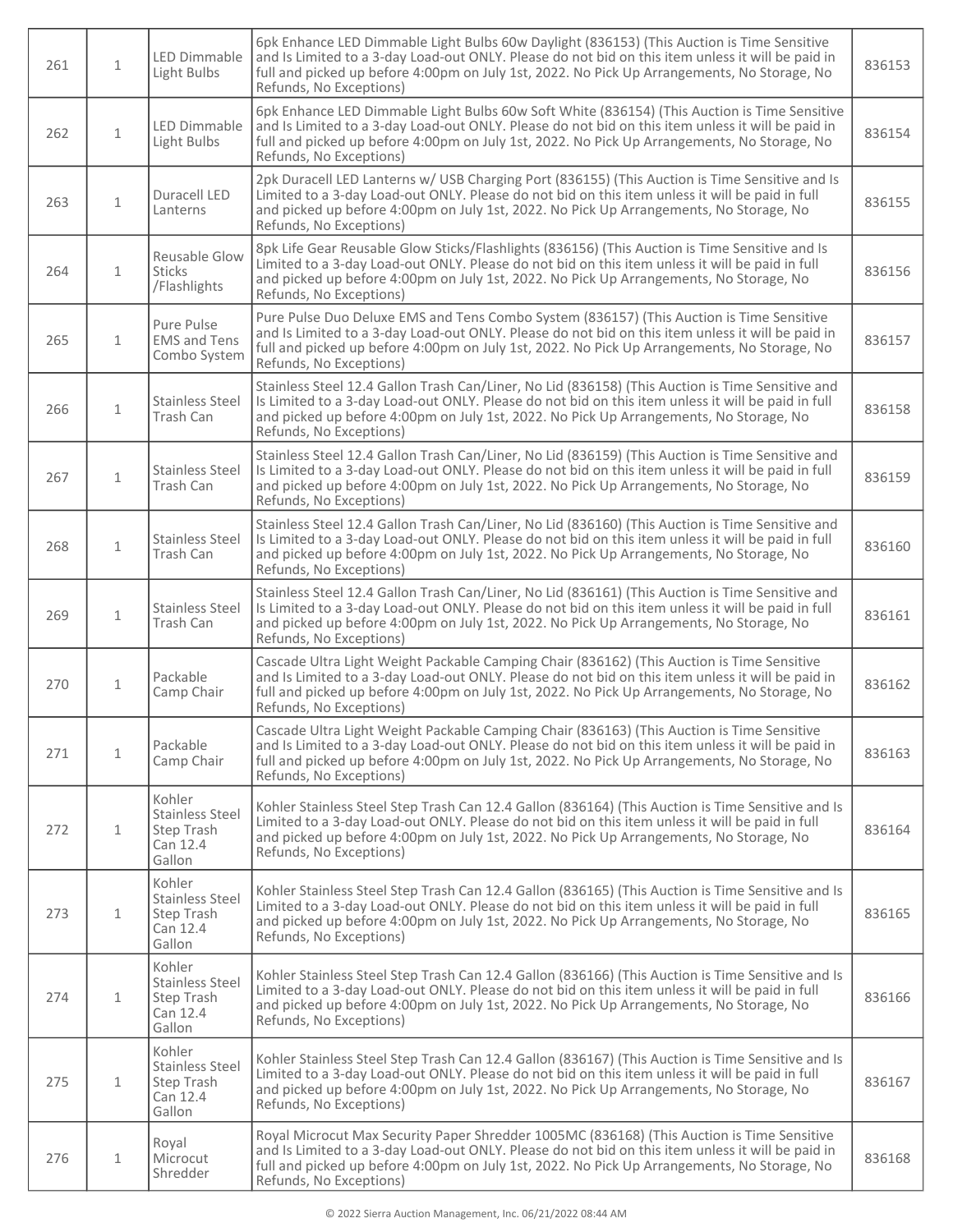| 277 | $\mathbf{1}$  | Gourmia 6QT<br>Digital Air<br>Fryer                       | Gourmia 6 Quart Digital Air Fryer (836169) (This Auction is Time Sensitive and Is Limited to a 3-<br>day Load-out ONLY. Please do not bid on this item unless it will be paid in full and picked up<br>before 4:00pm on July 1st, 2022. No Pick Up Arrangements, No Storage, No Refunds, No<br>Exceptions)                                                    | 836169 |
|-----|---------------|-----------------------------------------------------------|---------------------------------------------------------------------------------------------------------------------------------------------------------------------------------------------------------------------------------------------------------------------------------------------------------------------------------------------------------------|--------|
| 278 | $\mathbf{1}$  | Dynatrap<br><b>Insect Trap XL</b>                         | Dynatrap Insect/Mosquito Trap, 2 Acre Coverage (836170) (This Auction is Time Sensitive and<br>Is Limited to a 3-day Load-out ONLY. Please do not bid on this item unless it will be paid in full<br>and picked up before 4:00pm on July 1st, 2022. No Pick Up Arrangements, No Storage, No<br>Refunds, No Exceptions)                                        | 836170 |
| 279 | $\mathbf{1}$  | Luxury Soft<br><b>Bath Rug</b>                            | Mira Bella Luxury Soft Bath Rug 24"x36" (836171) (This Auction is Time Sensitive and Is Limited<br>to a 3-day Load-out ONLY. Please do not bid on this item unless it will be paid in full and picked<br>up before 4:00pm on July 1st, 2022. No Pick Up Arrangements, No Storage, No Refunds, No<br>Exceptions)                                               | 836171 |
| 280 | $\mathbf{1}$  | Luxury Soft<br>Bath Rug                                   | Mira Bella Luxury Soft Bath Rug 24"x36" (836172) (This Auction is Time Sensitive and Is Limited<br>to a 3-day Load-out ONLY. Please do not bid on this item unless it will be paid in full and picked<br>up before 4:00pm on July 1st, 2022. No Pick Up Arrangements, No Storage, No Refunds, No<br>Exceptions)                                               | 836172 |
| 281 | $\mathbf{1}$  | <b>New</b><br>Generation<br><b>Accent Rug</b>             | New Generation Accent Rug 30"x45", Red (836173) (This Auction is Time Sensitive and Is<br>Limited to a 3-day Load-out ONLY. Please do not bid on this item unless it will be paid in full<br>and picked up before 4:00pm on July 1st, 2022. No Pick Up Arrangements, No Storage, No<br>Refunds, No Exceptions)                                                | 836173 |
| 282 | $\mathbf{1}$  | Mohawk<br><b>Accent Rug</b>                               | Mohawk Accent Rug 30"x45" (836174) (This Auction is Time Sensitive and Is Limited to a 3-day<br>Load-out ONLY. Please do not bid on this item unless it will be paid in full and picked up before<br>4:00pm on July 1st, 2022. No Pick Up Arrangements, No Storage, No Refunds, No Exceptions)                                                                | 836174 |
| 283 | $\mathbf{1}$  | <b>Heavy Duty</b><br>Entry Mat                            | Heavy Duty Entry Mat 30"x47" (836175) (This Auction is Time Sensitive and Is Limited to a 3-<br>day Load-out ONLY. Please do not bid on this item unless it will be paid in full and picked up<br>before 4:00pm on July 1st, 2022. No Pick Up Arrangements, No Storage, No Refunds, No<br>Exceptions)                                                         | 836175 |
| 284 | $\mathbf{1}$  | Ergonomic<br>Comfort Mat                                  | Ergonomic Comfort Mat 20"x42" (836176) (This Auction is Time Sensitive and Is Limited to a 3-<br>day Load-out ONLY. Please do not bid on this item unless it will be paid in full and picked up<br>before 4:00pm on July 1st, 2022. No Pick Up Arrangements, No Storage, No Refunds, No<br>Exceptions)                                                        | 836176 |
| 285 | $\mathbf{1}$  | Scraper Floor<br>Mat                                      | Antimicrobial Scraper Floor Mat 24"x39" (836177) (This Auction is Time Sensitive and Is Limited<br>to a 3-day Load-out ONLY. Please do not bid on this item unless it will be paid in full and picked<br>up before 4:00pm on July 1st, 2022. No Pick Up Arrangements, No Storage, No Refunds, No<br>Exceptions)                                               | 836177 |
| 286 | $\mathbf{1}$  | Indoor<br>/Outdoor Rug<br>Runner 2ft x<br>7ft             | Carmel Indoor/Outdoor Rug Runner 2'x7', Blue (836178) (This Auction is Time Sensitive and Is<br>Limited to a 3-day Load-out ONLY. Please do not bid on this item unless it will be paid in full<br>and picked up before 4:00pm on July 1st, 2022. No Pick Up Arrangements, No Storage, No<br>Refunds, No Exceptions)                                          | 836178 |
| 287 | $\mathbf{1}$  | Nourison<br>Wool Rug<br>Runner 2ft x<br>7.5 <sub>ft</sub> | Nourison Calhoun Hand Tufted Wool Rug Runner 2.3'x7.6' (836179) (This Auction is Time<br>Sensitive and Is Limited to a 3-day Load-out ONLY. Please do not bid on this item unless it will<br>be paid in full and picked up before 4:00pm on July 1st, 2022. No Pick Up Arrangements, No<br>Storage, No Refunds, No Exceptions)                                | 836179 |
| 288 | $\mathbf{1}$  | Nourison<br>Wool Rug<br>Runner 2ft x<br>7.5 <sub>ft</sub> | Nourison Calhoun Hand Tufted Wool Rug Runner 2.3'x7.6', CLR03 BGMTC (836180) (This<br>Auction is Time Sensitive and Is Limited to a 3-day Load-out ONLY. Please do not bid on this<br>item unless it will be paid in full and picked up before 4:00pm on July 1st, 2022. No Pick Up<br>Arrangements, No Storage, No Refunds, No Exceptions)                   | 836180 |
| 289 | $\mathbf{1}$  | Luxe Faux Fur<br>Rug 6ft x 4ft                            | Mon Chateau Luxe Faux Fur Quad Rug 70.8"x43.3", Ivory (836181) (This Auction is Time<br>Sensitive and Is Limited to a 3-day Load-out ONLY. Please do not bid on this item unless it will<br>be paid in full and picked up before 4:00pm on July 1st, 2022. No Pick Up Arrangements, No<br>Storage, No Refunds, No Exceptions)                                 | 836181 |
| 290 | $\mathbf{1}$  | Indoor<br>/Outdoor Area<br>Rug 8ft x 10ft                 | Carmel Indoor/Outdoor Area Rug 7'6"x10', Multi (836182) (This Auction is Time Sensitive and Is<br>Limited to a 3-day Load-out ONLY. Please do not bid on this item unless it will be paid in full<br>and picked up before 4:00pm on July 1st, 2022. No Pick Up Arrangements, No Storage, No<br>Refunds, No Exceptions)                                        | 836182 |
| 291 | $\mathbf{1}$  | Thomasville<br>Area Rug 6.5ft<br>x 9.5ft                  | Thomasville Timeless Classic Ultra High Density Weave Area Rug 6'6"x9'6", Selby Ivory (836183)<br>(This Auction is Time Sensitive and Is Limited to a 3-day Load-out ONLY. Please do not bid on<br>this item unless it will be paid in full and picked up before 4:00pm on July 1st, 2022. No Pick Up<br>Arrangements, No Storage, No Refunds, No Exceptions) | 836183 |
| 292 | $\mathbf{1}$  | <b>Brio Area Rug</b><br>$6.5$ ft x $9$ ft                 | Brio Designer Area Rug 6'6"x9', Malene Gray (836184) (This Auction is Time Sensitive and Is<br>Limited to a 3-day Load-out ONLY. Please do not bid on this item unless it will be paid in full<br>and picked up before 4:00pm on July 1st, 2022. No Pick Up Arrangements, No Storage, No<br>Refunds, No Exceptions)                                           | 836184 |
| 293 | $\mathbbm{1}$ | Centeno Area<br>Rug 8ft x 10ft                            | Centeno Area Rug 7'10"x10', Beacon Gray (836185) (This Auction is Time Sensitive and Is<br>Limited to a 3-day Load-out ONLY. Please do not bid on this item unless it will be paid in full<br>and picked up before 4:00pm on July 1st, 2022. No Pick Up Arrangements, No Storage, No<br>Refunds, No Exceptions)                                               | 836185 |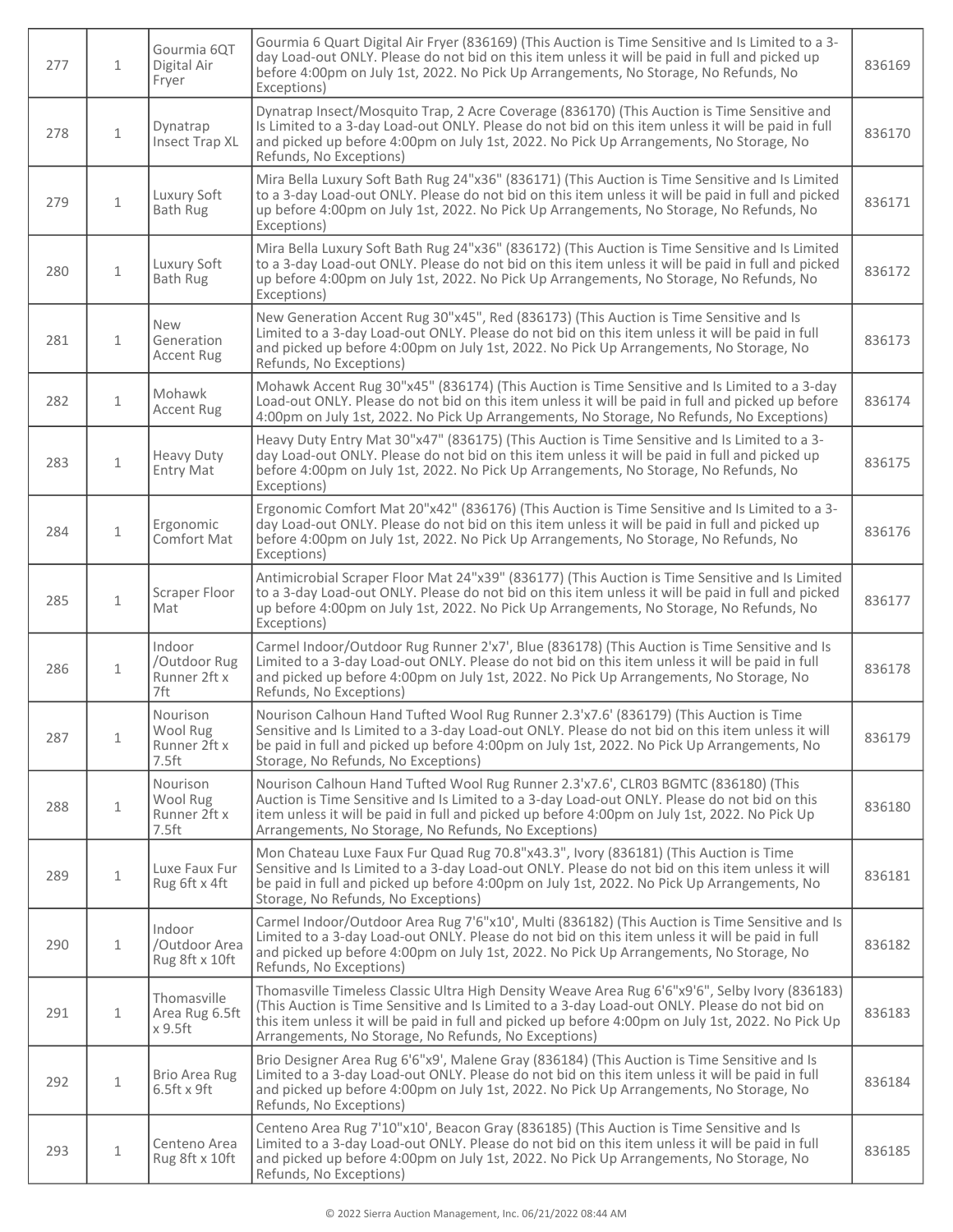| 294 | $\mathbf{1}$ | Indoor<br>/Outdoor Area<br>Rug 8ft x 10ft          | Veranda Nourison Indoor/Outdoor Area Rug 7'10"x10', Gray (836186) (This Auction is Time<br>Sensitive and Is Limited to a 3-day Load-out ONLY. Please do not bid on this item unless it will<br>be paid in full and picked up before 4:00pm on July 1st, 2022. No Pick Up Arrangements, No<br>Storage, No Refunds, No Exceptions)           | 836186 |
|-----|--------------|----------------------------------------------------|--------------------------------------------------------------------------------------------------------------------------------------------------------------------------------------------------------------------------------------------------------------------------------------------------------------------------------------------|--------|
| 295 | $\mathbf{1}$ | Jewel Area<br>Rug 8ft x 10ft                       | Jewel Area Rug 7'10"x10', Beige (836187) (This Auction is Time Sensitive and Is Limited to a 3-<br>day Load-out ONLY. Please do not bid on this item unless it will be paid in full and picked up<br>before 4:00pm on July 1st, 2022. No Pick Up Arrangements, No Storage, No Refunds, No<br>Exceptions)                                   | 836187 |
| 296 | $\mathbf{1}$ | Indoor<br>/Outdoor Area<br>Rug 8ft x 10ft          | Veranda Nourison Indoor/Outdoor Area Rug 7'10"x10', Multicolor (836188) (This Auction is<br>Time Sensitive and Is Limited to a 3-day Load-out ONLY. Please do not bid on this item unless it<br>will be paid in full and picked up before 4:00pm on July 1st, 2022. No Pick Up Arrangements,<br>No Storage, No Refunds, No Exceptions)     | 836188 |
| 297 | $\mathbf{1}$ | Indoor<br>/Outdoor Area<br>Rug 8ft x 10ft          | Carmel Indoor/Outdoor Area Rug 7'6"x10', Blue (836189) (This Auction is Time Sensitive and Is<br>Limited to a 3-day Load-out ONLY. Please do not bid on this item unless it will be paid in full<br>and picked up before 4:00pm on July 1st, 2022. No Pick Up Arrangements, No Storage, No<br>Refunds, No Exceptions)                      | 836189 |
| 298 | $\mathbf{1}$ | Gertmenian<br>Area Rug 8ft x<br>10ft               | GertmenianMedallion Area Rug 7'10"x10', Cyrus Gray (836190) (This Auction is Time Sensitive<br>and Is Limited to a 3-day Load-out ONLY. Please do not bid on this item unless it will be paid in<br>full and picked up before 4:00pm on July 1st, 2022. No Pick Up Arrangements, No Storage, No<br>Refunds, No Exceptions)                 | 836190 |
| 299 | $\mathbf{1}$ | Nourison<br>Wool Area<br>Rug 8ft x 10ft            | Nourison Colorado Hand Tufted Wool Area Rug 7'9"x9'9", CLR03 IVMTC (836191) (This Auction<br>is Time Sensitive and Is Limited to a 3-day Load-out ONLY. Please do not bid on this item unless<br>it will be paid in full and picked up before 4:00pm on July 1st, 2022. No Pick Up Arrangements,<br>No Storage, No Refunds, No Exceptions) | 836191 |
| 300 | $\mathbf{1}$ | <b>Brio Area Rug</b><br>$6.5$ ft x $9$ ft          | Brio Designer Area Rug 6'6"x9', Emilio Blue (836192) (This Auction is Time Sensitive and Is<br>Limited to a 3-day Load-out ONLY. Please do not bid on this item unless it will be paid in full<br>and picked up before 4:00pm on July 1st, 2022. No Pick Up Arrangements, No Storage, No<br>Refunds, No Exceptions)                        | 836192 |
| 301 | $1\,$        | <b>Henley Area</b><br>Rug 5ft x 7ft                | Henley Area Rug 5'3"x7', Sempre Blue (836193) (This Auction is Time Sensitive and Is Limited to<br>a 3-day Load-out ONLY. Please do not bid on this item unless it will be paid in full and picked up<br>before 4:00pm on July 1st, 2022. No Pick Up Arrangements, No Storage, No Refunds, No<br>Exceptions)                               | 836193 |
| 302 | $\mathbf 1$  | Tempo Area<br>Rug 5ft x 7ft                        | Tempo Designer Area Rug 5'3"x7', Lavice Ivory (836194) (This Auction is Time Sensitive and Is<br>Limited to a 3-day Load-out ONLY. Please do not bid on this item unless it will be paid in full<br>and picked up before 4:00pm on July 1st, 2022. No Pick Up Arrangements, No Storage, No<br>Refunds, No Exceptions)                      | 836194 |
| 303 | $\mathbf{1}$ | Tempo Area<br>Rug 5ft x 7ft                        | Tempo Designer Area Rug 5'3"x7', Gray (836195) (This Auction is Time Sensitive and Is Limited<br>to a 3-day Load-out ONLY. Please do not bid on this item unless it will be paid in full and picked<br>up before 4:00pm on July 1st, 2022. No Pick Up Arrangements, No Storage, No Refunds, No<br>Exceptions)                              | 836195 |
| 304 | $\mathbf{1}$ | Tempo Area<br>Rug 5ft x 7ft                        | Tempo Designer Area Rug 5'3"x7', Elena Gray (836196) (This Auction is Time Sensitive and Is<br>Limited to a 3-day Load-out ONLY. Please do not bid on this item unless it will be paid in full<br>and picked up before 4:00pm on July 1st, 2022. No Pick Up Arrangements, No Storage, No<br>Refunds, No Exceptions)                        | 836196 |
| 305 | $\mathbf{1}$ | Thomasville<br>Lush Shag<br>Area Rug 8ft x<br>10ft | Thomasville Hudson Lush Shag Area Rug 7'10"x10', Jia Cream (836197) (This Auction is Time<br>Sensitive and Is Limited to a 3-day Load-out ONLY. Please do not bid on this item unless it will<br>be paid in full and picked up before 4:00pm on July 1st, 2022. No Pick Up Arrangements, No<br>Storage, No Refunds, No Exceptions)         | 836197 |
| 306 | $\mathbf{1}$ | Indoor<br>/Outdoor Area<br>Rug 8ft x 10ft          | Carmel Indoor/Outdoor Area Rug 7'6"x10', Beige (836198) (This Auction is Time Sensitive and Is<br>Limited to a 3-day Load-out ONLY. Please do not bid on this item unless it will be paid in full<br>and picked up before 4:00pm on July 1st, 2022. No Pick Up Arrangements, No Storage, No<br>Refunds, No Exceptions)                     | 836198 |
| 307 | $\mathbf{1}$ | Indoor<br>/Outdoor Area<br>Rug 8ft x 10ft          | Carmel Indoor/Outdoor Area Rug 7'6"x10', Gray (836199) (This Auction is Time Sensitive and Is<br>Limited to a 3-day Load-out ONLY. Please do not bid on this item unless it will be paid in full<br>and picked up before 4:00pm on July 1st, 2022. No Pick Up Arrangements, No Storage, No<br>Refunds, No Exceptions)                      | 836199 |
| 308 | $\mathbf{1}$ | Encore Area<br>Rug 5ft x 7ft                       | Encore Area Rug 5'3"x7', Marant Neutrals (836200) (This Auction is Time Sensitive and Is<br>Limited to a 3-day Load-out ONLY. Please do not bid on this item unless it will be paid in full<br>and picked up before 4:00pm on July 1st, 2022. No Pick Up Arrangements, No Storage, No<br>Refunds, No Exceptions)                           | 836200 |
| 309 | $\mathbf{1}$ | Naples<br>Outdoor Area<br>Rug 6.5ft x 9.5<br>ft    | Naples Outdoor Area Rug 6'6"x9'6", Floresta Sand Palm (836201) (This Auction is Time Sensitive<br>and Is Limited to a 3-day Load-out ONLY. Please do not bid on this item unless it will be paid in<br>full and picked up before 4:00pm on July 1st, 2022. No Pick Up Arrangements, No Storage, No<br>Refunds, No Exceptions)              | 836201 |
| 310 | $\mathbf 1$  | Tempo Area<br>Rug 5ft x 7ft                        | Tempo Designer Area Rug 5'3"x7', Everly Gray (836202) (This Auction is Time Sensitive and Is<br>Limited to a 3-day Load-out ONLY. Please do not bid on this item unless it will be paid in full<br>and picked up before 4:00pm on July 1st, 2022. No Pick Up Arrangements, No Storage, No<br>Refunds, No Exceptions)                       | 836202 |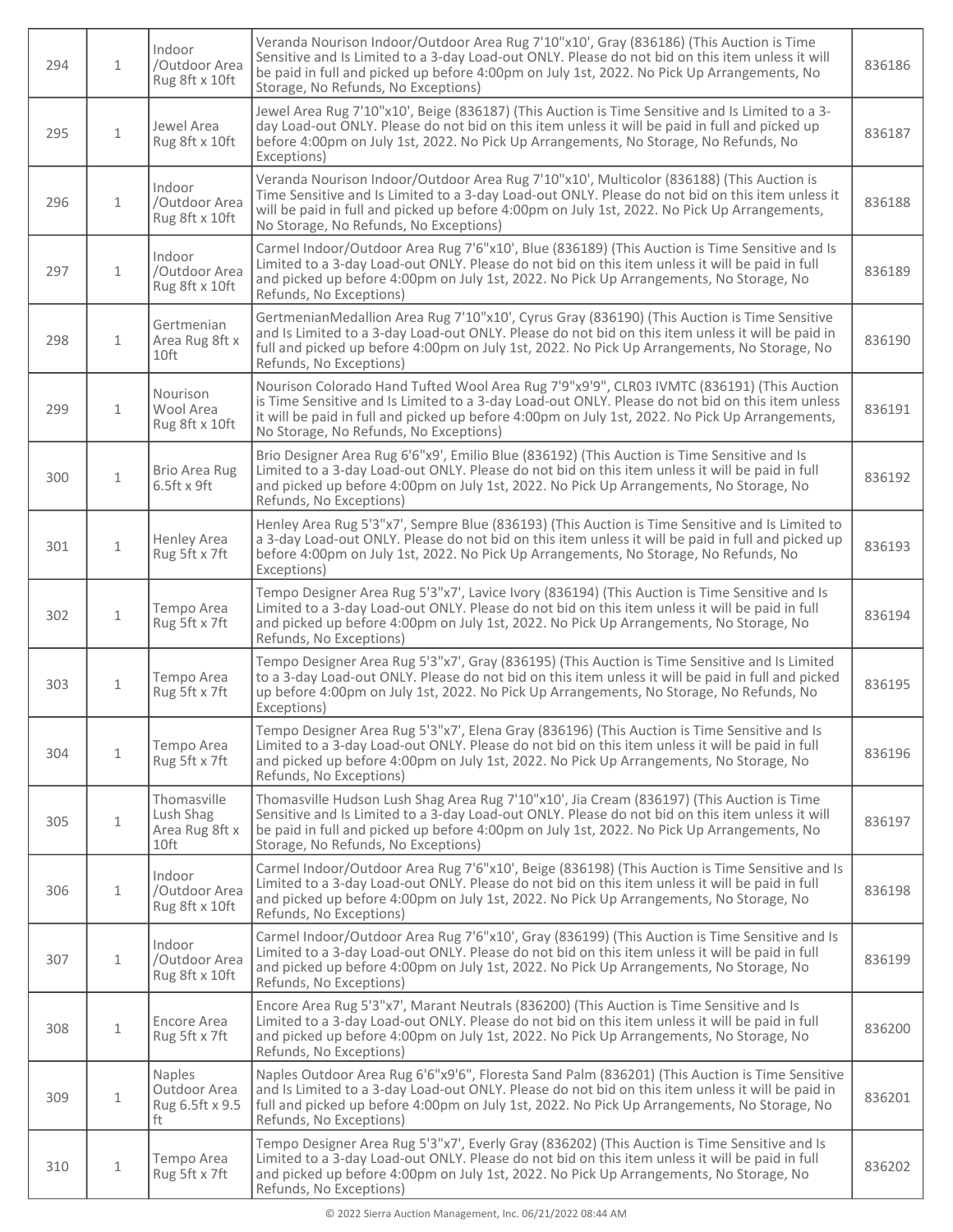| 311 | $\mathbf{1}$ | Clean Green<br>Outdoor Area<br>Rug 6ft x 9ft               | Clean Green Outdoor Area Rug, 6'x9', Gray (836203) (This Auction is Time Sensitive and Is<br>Limited to a 3-day Load-out ONLY. Please do not bid on this item unless it will be paid in full<br>and picked up before 4:00pm on July 1st, 2022. No Pick Up Arrangements, No Storage, No<br>Refunds, No Exceptions)                                                                                                                                                                                  | 836203 |
|-----|--------------|------------------------------------------------------------|----------------------------------------------------------------------------------------------------------------------------------------------------------------------------------------------------------------------------------------------------------------------------------------------------------------------------------------------------------------------------------------------------------------------------------------------------------------------------------------------------|--------|
| 312 | $\mathbf{1}$ | Clean Green<br>Outdoor Area<br>Rug 6ft x 9ft               | Clean Green Outdoor Area Rug, 6'x9', Gray (836204) (This Auction is Time Sensitive and Is<br>Limited to a 3-day Load-out ONLY. Please do not bid on this item unless it will be paid in full<br>and picked up before 4:00pm on July 1st, 2022. No Pick Up Arrangements, No Storage, No<br>Refunds, No Exceptions)                                                                                                                                                                                  | 836204 |
| 313 | $\mathbf{1}$ | Clean Green<br>Outdoor Area<br>Rug 6ft x 9ft               | Clean Green Outdoor Area Rug, 6'x9', Gray (836205) (This Auction is Time Sensitive and Is<br>Limited to a 3-day Load-out ONLY. Please do not bid on this item unless it will be paid in full<br>and picked up before 4:00pm on July 1st, 2022. No Pick Up Arrangements, No Storage, No<br>Refunds, No Exceptions)                                                                                                                                                                                  | 836205 |
| 314 | $\mathbf{1}$ | Clean Green<br>Outdoor Area<br>Rug 6ft x 9ft               | Clean Green Outdoor Area Rug, 6'x9', Gray (836206) (This Auction is Time Sensitive and Is<br>Limited to a 3-day Load-out ONLY. Please do not bid on this item unless it will be paid in full<br>and picked up before 4:00pm on July 1st, 2022. No Pick Up Arrangements, No Storage, No<br>Refunds, No Exceptions)                                                                                                                                                                                  | 836206 |
| 315 | $\mathbf{1}$ | Clean Green<br>Outdoor Area<br>Rug 6ft x 9ft               | Clean Green Outdoor Area Rug, 6'x9', Charcoal (836207) (This Auction is Time Sensitive and Is<br>Limited to a 3-day Load-out ONLY. Please do not bid on this item unless it will be paid in full<br>and picked up before 4:00pm on July 1st, 2022. No Pick Up Arrangements, No Storage, No<br>Refunds, No Exceptions)                                                                                                                                                                              | 836207 |
| 316 | $\mathbf{1}$ | 90 Sq. Ft.<br>Westmere<br>Scraped Oak<br>Flooring          | (5 Boxes) Mohawk Home Westmere Scraped Oak Waterproof Laminate 12MM Thick Plank<br>With 2MM Attached Pad Included (Each Box 18.14 sq.ft., Total 90.7 sqft) (836208) (This Auction<br>is Time Sensitive and Is Limited to a 3-day Load-out ONLY. Please do not bid on this item unless<br>it will be paid in full and picked up before 4:00pm on July 1st, 2022. No Pick Up Arrangements,<br>No Storage, No Refunds, No Exceptions)                                                                 | 836208 |
| 317 | $\mathbf{1}$ | 36 Sq. Ft.<br>Southbridge<br>Scraped Oak<br>Flooring       | (2 Boxes) Mohawk Harmonics Southbridge Scraped Oak Laminate Flooring w/ Attached<br>Underlayment (836209) (This Auction is Time Sensitive and Is Limited to a 3-day Load-out<br>ONLY. Please do not bid on this item unless it will be paid in full and picked up before 4:00pm<br>on July 1st, 2022. No Pick Up Arrangements, No Storage, No Refunds, No Exceptions)                                                                                                                              | 836209 |
| 318 | $\mathbf{1}$ | 235 Sq. Ft<br><b>Whisper Creek</b><br>Oak Flooring         | (13 Boxes) Mohawk Home Whisper Creek Oak 10mm Laminate with SplashDefense + 2mm Pad<br>Attached (Each Box 18.14 sq.ft., Total 235.82 sqft) (836210) (This Auction is Time Sensitive and<br>Is Limited to a 3-day Load-out ONLY. Please do not bid on this item unless it will be paid in full<br>and picked up before 4:00pm on July 1st, 2022. No Pick Up Arrangements, No Storage, No<br>Refunds, No Exceptions)                                                                                 | 836210 |
| 319 | $\mathbf{1}$ | 127 Sq. Ft.<br>Milport<br>Hickory<br>Flooring              | (7 Boxes) Mohawk Home Millport Hickory Waterproof Laminate 12mm Thick Plank With 2mm<br>Attached Pad Included (Each Box 18.14 sq.ft., Total 126.98 sqft) (836211) (This Auction is Time<br>Sensitive and Is Limited to a 3-day Load-out ONLY. Please do not bid on this item unless it will<br>be paid in full and picked up before 4:00pm on July 1st, 2022. No Pick Up Arrangements, No<br>Storage, No Refunds, No Exceptions)                                                                   | 836211 |
| 320 | $\mathbf{1}$ | 127 Sq. Ft.<br>Spiced<br>Heirloom Oak<br>Flooring          | (7 Boxes) Mohawk Home Spiced Heirloom Oak Waterproof Laminate 12mm Thick Plank With<br>2mm Attached Pad Included (Each Box 18.14 sq.ft., Total 235.82 sqft) (836212) (This Auction is<br>Time Sensitive and Is Limited to a 3-day Load-out ONLY. Please do not bid on this item unless it<br>will be paid in full and picked up before 4:00pm on July 1st, 2022. No Pick Up Arrangements,<br>No Storage, No Refunds, No Exceptions)                                                                | 836212 |
| 321 | $\mathbf{1}$ | 235 Sq. Ft<br>Woodmill Oak<br>Flooring                     | (13 Boxes) Mohawk Home Woodmill Oak Waterproof Laminate 12mm Thick Plank With 2mm<br>Attached Pad Included 10mm Laminate with SplashDefense + 2mm Pad Attached (Each Box<br>18.14 sq.ft., Total 235.82 sqft) (836213) (This Auction is Time Sensitive and Is Limited to a 3-day<br>Load-out ONLY. Please do not bid on this item unless it will be paid in full and picked up before<br>4:00pm on July 1st, 2022. No Pick Up Arrangements, No Storage, No Refunds, No Exceptions)                  | 836213 |
| 322 | $\mathbf{1}$ | 36 Sq. Ft. Clay<br>Canyon Teak<br>Flooring                 | (2 Boxes) Mohawk Harmonics Clay Canyon Teak Laminate Flooring w/ Attached Underlayment<br>(Each Box 18.14 sq.ft., Total 36.28 sqft) (836214) (This Auction is Time Sensitive and Is Limited<br>to a 3-day Load-out ONLY. Please do not bid on this item unless it will be paid in full and picked<br>up before 4:00pm on July 1st, 2022. No Pick Up Arrangements, No Storage, No Refunds, No<br>Exceptions)                                                                                        | 836214 |
| 323 | $\mathbf{1}$ | 285 Sq. Ft.<br>Golden<br>Arowana<br>Sandalwood<br>Flooring | (17 Boxes) Golden Arowana Sandalwood Waterproof 5mm Thick Plank HDPC Flooring + 1mm<br>Attached Pad included. 100% Waterproof HDPC Vinyl Plank (Each Box 16.81 sq.ft., Total 285<br>sqft) (836215) (This Auction is Time Sensitive and Is Limited to a 3-day Load-out ONLY. Please<br>do not bid on this item unless it will be paid in full and picked up before 4:00pm on July 1st,<br>2022. No Pick Up Arrangements, No Storage, No Refunds, No Exceptions)                                     | 836215 |
| 324 | $\mathbf{1}$ | 311 Sq. Ft.<br><b>Misty Harbor</b><br>Oak Flooring         | (18 Boxes) Mohawk Misty Harbor Oak, Attached pad for excellent Sound Absorption, 12 ml<br>wear layer, Easy click-lock installation, 100% Waterproof, Scratch and Stain Resistant (Each Box<br>17.30 sq.ft., Total 311.4 sqft) (836216) (This Auction is Time Sensitive and Is Limited to a 3-day<br>Load-out ONLY. Please do not bid on this item unless it will be paid in full and picked up before<br>4:00pm on July 1st, 2022. No Pick Up Arrangements, No Storage, No Refunds, No Exceptions) | 836216 |
| 325 | $\mathbf{1}$ | 106 Sq. Ft.<br>Macchiato<br>/Cappuccino<br>Flooring        | (7 Boxes) Golden Arowana Cappuccino Waterproof 5mm Thick Plank HDPC Flooring + 1mm<br>Attached Pad included (Each Box 15.22 sqft, Total 106.54 sqft) (836217) (This Auction is Time<br>Sensitive and Is Limited to a 3-day Load-out ONLY. Please do not bid on this item unless it will<br>be paid in full and picked up before 4:00pm on July 1st, 2022. No Pick Up Arrangements, No<br>Storage, No Refunds, No Exceptions)                                                                       | 836217 |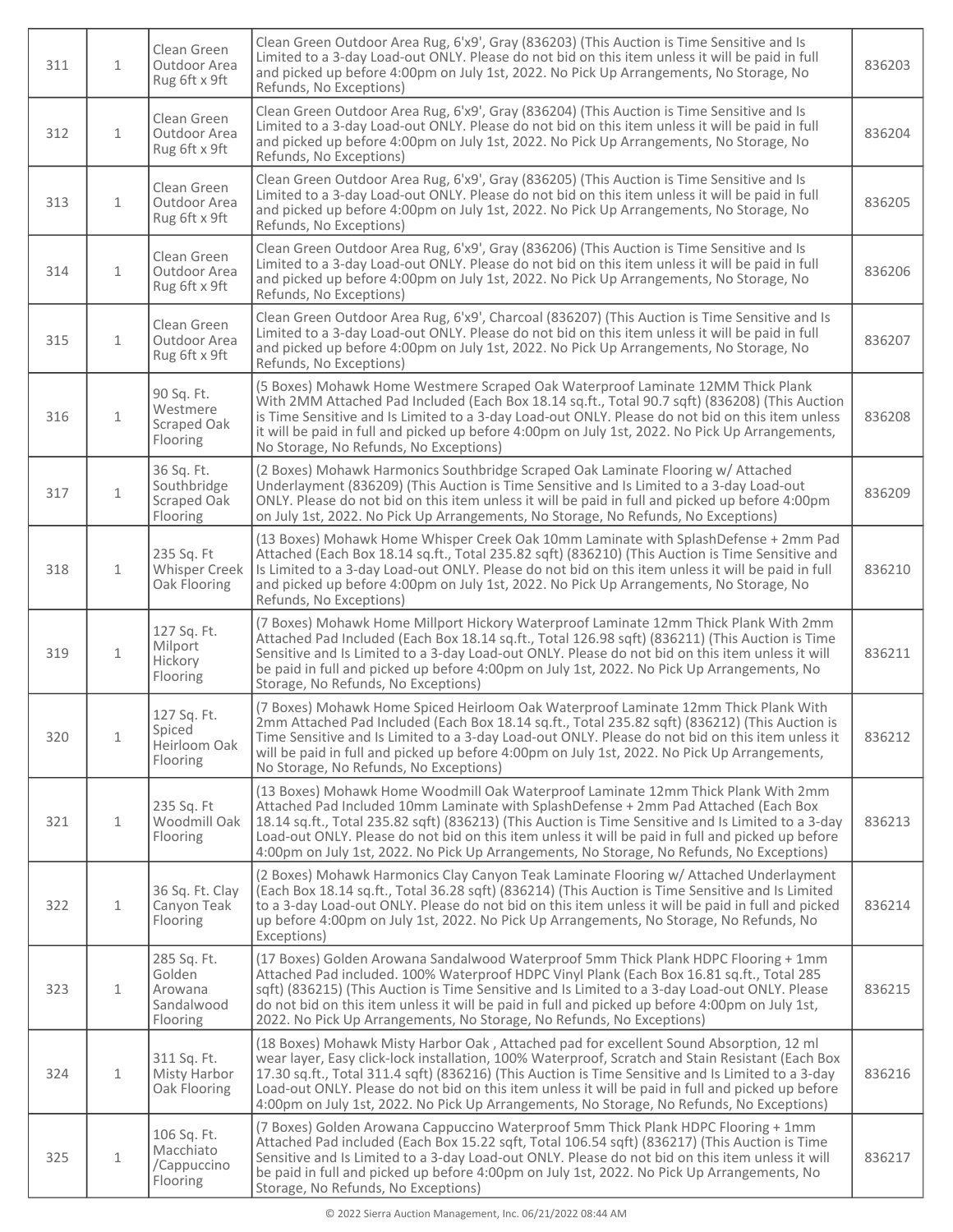| 326 | $\mathbf{1}$ | 240 Sq. Ft.<br>Silverstreet<br>Oak Flooring | (14 Boxes) Mohawk Home Silverstreet Oak Waterproof Laminate 12mm Thick Plank With 2mm<br>Attached Pad Included (Each Box 17.18 sqft, Total 240.52 sqft) (836218) (This Auction is Time<br>Sensitive and Is Limited to a 3-day Load-out ONLY. Please do not bid on this item unless it will<br>be paid in full and picked up before 4:00pm on July 1st, 2022. No Pick Up Arrangements, No<br>Storage, No Refunds, No Exceptions)                                                                                                                    | 836218 |
|-----|--------------|---------------------------------------------|----------------------------------------------------------------------------------------------------------------------------------------------------------------------------------------------------------------------------------------------------------------------------------------------------------------------------------------------------------------------------------------------------------------------------------------------------------------------------------------------------------------------------------------------------|--------|
| 327 | $\mathbf{1}$ | 29 Sq. Ft.<br>Porcelain Tile                | (4 Boxes) Revival Porcelain Tile 8"x8" (Each Box 7.32 sqft, Total 29.28 sqft) (836219) (This<br>Auction is Time Sensitive and Is Limited to a 3-day Load-out ONLY. Please do not bid on this<br>item unless it will be paid in full and picked up before 4:00pm on July 1st, 2022. No Pick Up<br>Arrangements, No Storage, No Refunds, No Exceptions)                                                                                                                                                                                              | 836219 |
| 328 | $\mathbf{1}$ | 50 Sq. Ft. Slate<br>Deck Tile               | (5 Boxes) Deck Tile 12"x12". Quick-click connection system makes it easy to install and keeps<br>tiles secured together, Designed with drainage channels so water flows off the top surface,<br>Durable for all seasons, Water resistant. Each Box 10 sqft, Total 50 sqft) (836220) (This Auction<br>is Time Sensitive and Is Limited to a 3-day Load-out ONLY. Please do not bid on this item unless<br>it will be paid in full and picked up before 4:00pm on July 1st, 2022. No Pick Up Arrangements,<br>No Storage, No Refunds, No Exceptions) | 836220 |
| 329 | $\mathbf{1}$ | 51 Sq. Ft. Slate<br>Deck Tile               | (5 Boxes) Deck Tile 12"x12". Quick-click connection system makes it easy to install and keeps<br>tiles secured together, Designed with drainage channels so water flows off the top surface,<br>Durable for all seasons, Water resistant. Each Box 10 sqft, Total 50 sqft) (836221) (This Auction<br>is Time Sensitive and Is Limited to a 3-day Load-out ONLY. Please do not bid on this item unless<br>it will be paid in full and picked up before 4:00pm on July 1st, 2022. No Pick Up Arrangements,<br>No Storage, No Refunds, No Exceptions) | 836221 |
| 330 | $\mathbf{1}$ | <b>Bellevue</b><br><b>Luxury Candles</b>    | 3pk Bellevue Luxury Candles 14oz (836222) (This Auction is Time Sensitive and Is Limited to a 3-<br>day Load-out ONLY. Please do not bid on this item unless it will be paid in full and picked up<br>before 4:00pm on July 1st, 2022. No Pick Up Arrangements, No Storage, No Refunds, No<br>Exceptions)                                                                                                                                                                                                                                          | 836222 |
| 331 | $\mathbf 1$  | Packable<br>Camp Chair                      | Cascade Ultralight Packable High-Back Camp Chair (836223) (This Auction is Time Sensitive and<br>Is Limited to a 3-day Load-out ONLY. Please do not bid on this item unless it will be paid in full<br>and picked up before 4:00pm on July 1st, 2022. No Pick Up Arrangements, No Storage, No<br>Refunds, No Exceptions)                                                                                                                                                                                                                           | 836223 |
| 332 | $\mathbf{1}$ | Packable<br>Camp Chair                      | Cascade Ultralight Packable High-Back Camp Chair (836224) (This Auction is Time Sensitive and<br>Is Limited to a 3-day Load-out ONLY. Please do not bid on this item unless it will be paid in full<br>and picked up before 4:00pm on July 1st, 2022. No Pick Up Arrangements, No Storage, No<br>Refunds, No Exceptions)                                                                                                                                                                                                                           | 836224 |
| 333 | $\mathbf{1}$ | <b>Taylor Glass</b><br>Digital Scale        | Taylor Glass Digital Scale 500lb Capacity (836225) (This Auction is Time Sensitive and Is Limited<br>to a 3-day Load-out ONLY. Please do not bid on this item unless it will be paid in full and picked<br>up before 4:00pm on July 1st, 2022. No Pick Up Arrangements, No Storage, No Refunds, No<br>Exceptions)                                                                                                                                                                                                                                  | 836225 |
| 334 | $\mathbf{1}$ | DeRuta Fresco<br>Hand Soap                  | 4pk DeRuta Fresco Hand Soap (836226) (This Auction is Time Sensitive and Is Limited to a 3-day<br>Load-out ONLY. Please do not bid on this item unless it will be paid in full and picked up before<br>4:00pm on July 1st, 2022. No Pick Up Arrangements, No Storage, No Refunds, No Exceptions)                                                                                                                                                                                                                                                   | 836226 |
| 335 | $\mathbf{1}$ | 5pc Bath Set                                | 5pc Bath Set (Curtain, Liner, Hooks, 2-Bath Mats) (836227) (This Auction is Time Sensitive and Is<br>Limited to a 3-day Load-out ONLY. Please do not bid on this item unless it will be paid in full<br>and picked up before 4:00pm on July 1st, 2022. No Pick Up Arrangements, No Storage, No<br>Refunds, No Exceptions)                                                                                                                                                                                                                          | 836227 |
| 336 | $\mathbf{1}$ | Sealing Face<br>Masks                       | 100pk FLTR Sealing Face Masks (836228) (This Auction is Time Sensitive and Is Limited to a 3-<br>day Load-out ONLY. Please do not bid on this item unless it will be paid in full and picked up<br>before 4:00pm on July 1st, 2022. No Pick Up Arrangements, No Storage, No Refunds, No<br>Exceptions)                                                                                                                                                                                                                                             | 836228 |
| 337 | $\mathbf{1}$ | Squishmallows<br><b>Stuffed Toys</b>        | 6pk Squishmallows Stuffed Toys (836229) (This Auction is Time Sensitive and Is Limited to a 3-<br>day Load-out ONLY. Please do not bid on this item unless it will be paid in full and picked up<br>before 4:00pm on July 1st, 2022. No Pick Up Arrangements, No Storage, No Refunds, No<br>Exceptions)                                                                                                                                                                                                                                            | 836229 |
| 338 | $\mathbf{1}$ | Waterpik<br>Water Flosser<br>Sets           | Waterpik Water Flosser Including Nano and Evolution Sets (836230) (This Auction is Time<br>Sensitive and Is Limited to a 3-day Load-out ONLY. Please do not bid on this item unless it will<br>be paid in full and picked up before 4:00pm on July 1st, 2022. No Pick Up Arrangements, No<br>Storage, No Refunds, No Exceptions)                                                                                                                                                                                                                   | 836230 |
| 339 | $\mathbf 1$  | Simply Cool<br>Pillow                       | PureLux Gel Memory Foam Simply Cool Pillow (836231) (This Auction is Time Sensitive and Is<br>Limited to a 3-day Load-out ONLY. Please do not bid on this item unless it will be paid in full<br>and picked up before 4:00pm on July 1st, 2022. No Pick Up Arrangements, No Storage, No<br>Refunds, No Exceptions)                                                                                                                                                                                                                                 | 836231 |
| 340 | $\mathbf{1}$ | Kohler Toilet<br>Seat                       | Kohler Layne Antimicrobial Slow Close Elongated Toilet Seat (836232) (This Auction is Time<br>Sensitive and Is Limited to a 3-day Load-out ONLY. Please do not bid on this item unless it will<br>be paid in full and picked up before 4:00pm on July 1st, 2022. No Pick Up Arrangements, No<br>Storage, No Refunds, No Exceptions)                                                                                                                                                                                                                | 836232 |
| 341 | $1\,$        | 16ft Smart<br>LED Strip Light               | 16ft Indoor/Outdoor Smart LED Strip Light, WiFi Syncs w/ Music (836233) (This Auction is Time<br>Sensitive and Is Limited to a 3-day Load-out ONLY. Please do not bid on this item unless it will<br>be paid in full and picked up before 4:00pm on July 1st, 2022. No Pick Up Arrangements, No<br>Storage, No Refunds, No Exceptions)                                                                                                                                                                                                             | 836233 |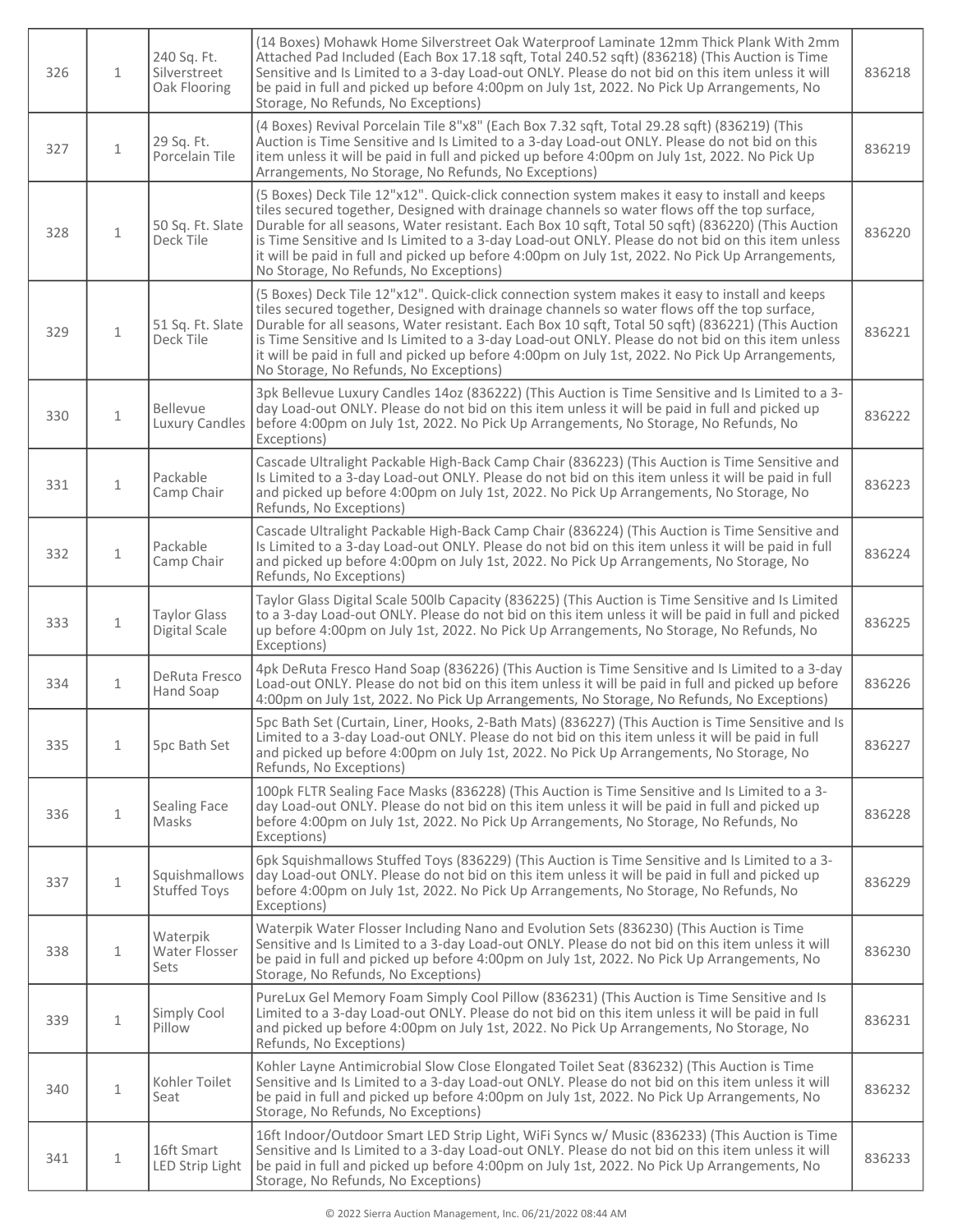| 342 | $\mathbf{1}$ | 3pc Bath Set                                     | 3pc Bath Set (Curtain, Liner, Hooks) (836234) (This Auction is Time Sensitive and Is Limited to a<br>3-day Load-out ONLY. Please do not bid on this item unless it will be paid in full and picked up<br>before 4:00pm on July 1st, 2022. No Pick Up Arrangements, No Storage, No Refunds, No<br>Exceptions)                                                                 | 836234 |
|-----|--------------|--------------------------------------------------|------------------------------------------------------------------------------------------------------------------------------------------------------------------------------------------------------------------------------------------------------------------------------------------------------------------------------------------------------------------------------|--------|
| 343 | $\mathbf{1}$ | Gun Vault                                        | Gun Vault Speedvault SV500 (836235) (This Auction is Time Sensitive and Is Limited to a 3-day<br>Load-out ONLY. Please do not bid on this item unless it will be paid in full and picked up before<br>4:00pm on July 1st, 2022. No Pick Up Arrangements, No Storage, No Refunds, No Exceptions)                                                                              | 836235 |
| 344 | $\mathbf{1}$ | Liquid Soap<br>Sensor Pump                       | Simple Human Variable Dispense 9 Fl. Oz. Liquid Soap Sensor Pump (836236) (This Auction is<br>Time Sensitive and Is Limited to a 3-day Load-out ONLY. Please do not bid on this item unless it<br>will be paid in full and picked up before 4:00pm on July 1st, 2022. No Pick Up Arrangements,<br>No Storage, No Refunds, No Exceptions)                                     | 836236 |
| 345 | $\mathbf{1}$ | Eclipse<br><b>Duotech</b><br>Grommet<br>Curtains | Eclipse Duotech Draft Stopper/Blackout Grommet Panel Pair (Each Panel 52"x84"), Maddox<br>Midnight Blue (836237) (This Auction is Time Sensitive and Is Limited to a 3-day Load-out ONLY.<br>Please do not bid on this item unless it will be paid in full and picked up before 4:00pm on July<br>1st, 2022. No Pick Up Arrangements, No Storage, No Refunds, No Exceptions) | 836237 |
| 346 | $\mathbf{1}$ | <b>Total Blackout</b><br>Curtains                | Sunblk Total Blackout Curtains (2 Panels, Each 52"x84"), Everly Silver (836238) (This Auction is<br>Time Sensitive and Is Limited to a 3-day Load-out ONLY. Please do not bid on this item unless it<br>will be paid in full and picked up before 4:00pm on July 1st, 2022. No Pick Up Arrangements,<br>No Storage, No Refunds, No Exceptions)                               | 836238 |
| 347 | $\mathbf{1}$ | Eclipse<br>Duotech<br>Grommet<br>Curtains        | Eclipse Duotech Draft Stopper/Blackout Grommet Panel Pair (Each Panel 52"x84"), Maddox<br>Ivory (836239) (This Auction is Time Sensitive and Is Limited to a 3-day Load-out ONLY. Please<br>do not bid on this item unless it will be paid in full and picked up before 4:00pm on July 1st,<br>2022. No Pick Up Arrangements, No Storage, No Refunds, No Exceptions)         | 836239 |
| 348 | $\mathbf{1}$ | Eclipse<br>Duotech<br>Grommet<br>Curtains        | Eclipse Duotech Draft Stopper/Blackout Grommet Panel Pair (Each Panel 52"x84"), Maddox<br>Ivory (836240) (This Auction is Time Sensitive and Is Limited to a 3-day Load-out ONLY. Please<br>do not bid on this item unless it will be paid in full and picked up before 4:00pm on July 1st,<br>2022. No Pick Up Arrangements, No Storage, No Refunds, No Exceptions)         | 836240 |
| 349 | $\mathbf{1}$ | Eclipse<br>Duotech<br>Grommet<br>Curtains        | Eclipse Duotech Draft Stopper/Blackout Grommet Panel Pair (Each Panel 52"x84"), Maddox<br>Linen (836241) (This Auction is Time Sensitive and Is Limited to a 3-day Load-out ONLY. Please<br>do not bid on this item unless it will be paid in full and picked up before 4:00pm on July 1st,<br>2022. No Pick Up Arrangements, No Storage, No Refunds, No Exceptions)         | 836241 |
| 350 | $\mathbf{1}$ | Eclipse<br>Duotech<br>Grommet<br>Curtains        | Eclipse Duotech Draft Stopper/Blackout Grommet Panel Pair (Each Panel 52"x84"), Marks<br>Charcoal (836242) (This Auction is Time Sensitive and Is Limited to a 3-day Load-out ONLY.<br>Please do not bid on this item unless it will be paid in full and picked up before 4:00pm on July<br>1st, 2022. No Pick Up Arrangements, No Storage, No Refunds, No Exceptions)       | 836242 |
| 351 | $\mathbf{1}$ | Thomasville<br>Queen Sheet<br>Set                | 6pc Thomasville 350 Thread Count Sheet Set, Queen (836243) (This Auction is Time Sensitive<br>and Is Limited to a 3-day Load-out ONLY. Please do not bid on this item unless it will be paid in<br>full and picked up before 4:00pm on July 1st, 2022. No Pick Up Arrangements, No Storage, No<br>Refunds, No Exceptions)                                                    | 836243 |
| 352 | $1\,$        | Deep Tissue<br>Massager                          | Sharper Image Power Percussion Deep Tissue Massager (836244) (This Auction is Time<br>Sensitive and Is Limited to a 3-day Load-out ONLY. Please do not bid on this item unless it will<br>be paid in full and picked up before 4:00pm on July 1st, 2022. No Pick Up Arrangements, No<br>Storage, No Refunds, No Exceptions)                                                  | 836244 |
| 353 | $\mathbf{1}$ | Smart Flood<br>Security Light<br>Camera          | Feit Electric LED 1080P HD Smart Flood Security Light Camera (836245) (This Auction is Time<br>Sensitive and Is Limited to a 3-day Load-out ONLY. Please do not bid on this item unless it will<br>be paid in full and picked up before 4:00pm on July 1st, 2022. No Pick Up Arrangements, No<br>Storage, No Refunds, No Exceptions)                                         | 836245 |
| 354 | $\mathbf 1$  | Led dimmable<br>Disc Light                       | Luminis LED Dimmable Disc Light 3000K, 15w (836246) (This Auction is Time Sensitive and Is<br>Limited to a 3-day Load-out ONLY. Please do not bid on this item unless it will be paid in full<br>and picked up before 4:00pm on July 1st, 2022. No Pick Up Arrangements, No Storage, No<br>Refunds, No Exceptions)                                                           | 836246 |
| 355 | $\mathbf 1$  | Led dimmable<br>Disc Light                       | Luminis LED Dimmable Disc Light 3000K, 15w (836247) (This Auction is Time Sensitive and Is<br>Limited to a 3-day Load-out ONLY. Please do not bid on this item unless it will be paid in full<br>and picked up before 4:00pm on July 1st, 2022. No Pick Up Arrangements, No Storage, No<br>Refunds, No Exceptions)                                                           | 836247 |
| 356 | $\mathbf 1$  | Led dimmable<br>Disc Light                       | Luminis LED Dimmable Disc Light 3000K, 15w (836248) (This Auction is Time Sensitive and Is<br>Limited to a 3-day Load-out ONLY. Please do not bid on this item unless it will be paid in full<br>and picked up before 4:00pm on July 1st, 2022. No Pick Up Arrangements, No Storage, No<br>Refunds, No Exceptions)                                                           | 836248 |
| 357 | $\mathbf 1$  | Led dimmable<br>Disc Light                       | Luminis LED Dimmable Disc Light 3000K, 15w (836249) (This Auction is Time Sensitive and Is<br>Limited to a 3-day Load-out ONLY. Please do not bid on this item unless it will be paid in full<br>and picked up before 4:00pm on July 1st, 2022. No Pick Up Arrangements, No Storage, No<br>Refunds, No Exceptions)                                                           | 836249 |
| 358 | $\mathbf 1$  | Led dimmable<br>Disc Light                       | Luminis LED Dimmable Disc Light 3000K, 15w (836250) (This Auction is Time Sensitive and Is<br>Limited to a 3-day Load-out ONLY. Please do not bid on this item unless it will be paid in full<br>and picked up before 4:00pm on July 1st, 2022. No Pick Up Arrangements, No Storage, No<br>Refunds, No Exceptions)                                                           | 836250 |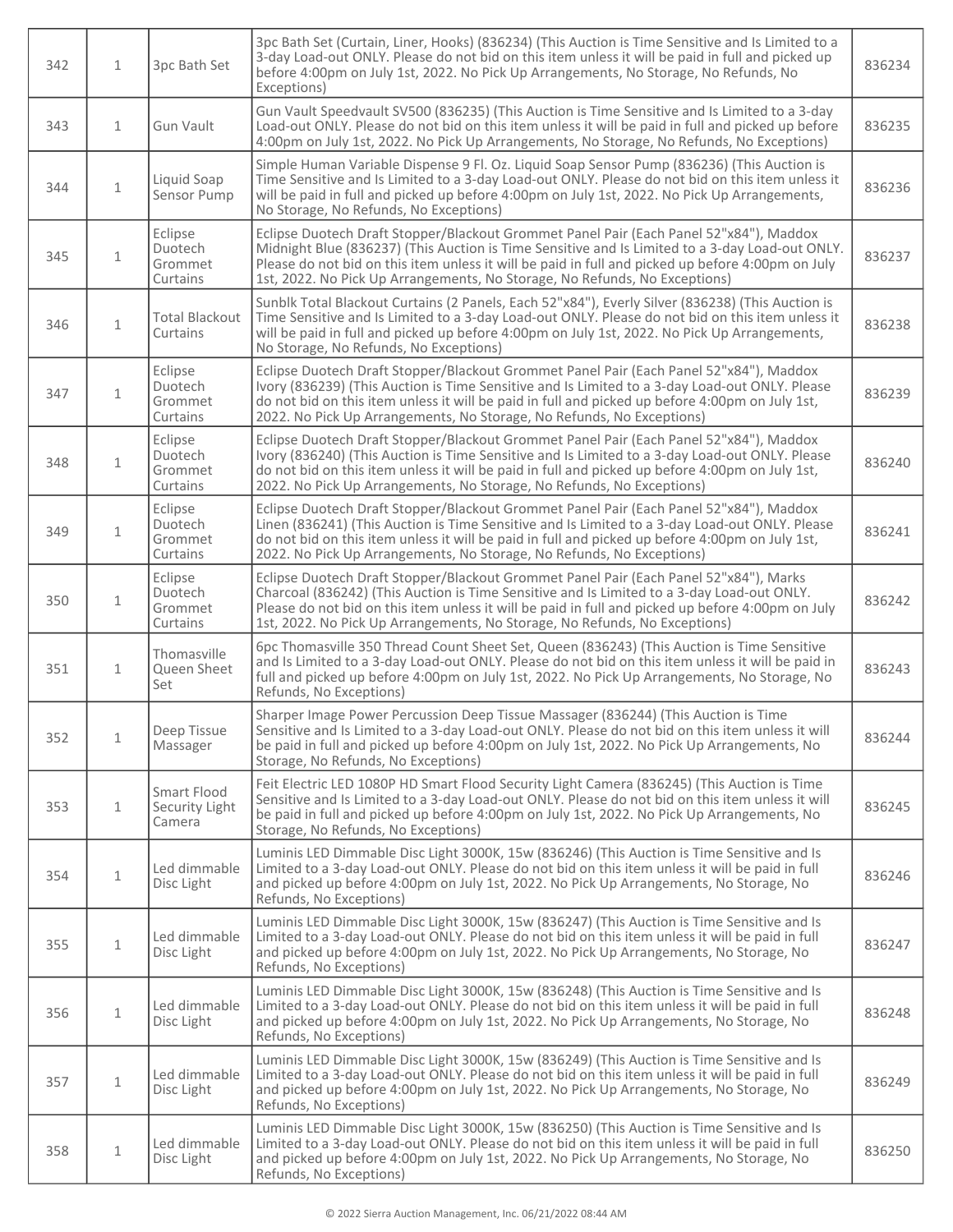| 359 | $\mathbf{1}$ | Led dimmable<br>Disc Light                       | Luminis LED Dimmable Disc Light 3000K, 15w (836251) (This Auction is Time Sensitive and Is<br>Limited to a 3-day Load-out ONLY. Please do not bid on this item unless it will be paid in full<br>and picked up before 4:00pm on July 1st, 2022. No Pick Up Arrangements, No Storage, No<br>Refunds, No Exceptions)                                       | 836251 |
|-----|--------------|--------------------------------------------------|----------------------------------------------------------------------------------------------------------------------------------------------------------------------------------------------------------------------------------------------------------------------------------------------------------------------------------------------------------|--------|
| 360 | $\mathbf{1}$ | <b>Ecobee Smart</b><br><b>WiFi</b><br>Thermostat | Ecobee Smart WiFi Thermostat (836252) (This Auction is Time Sensitive and Is Limited to a 3-<br>day Load-out ONLY. Please do not bid on this item unless it will be paid in full and picked up<br>before 4:00pm on July 1st, 2022. No Pick Up Arrangements, No Storage, No Refunds, No<br>Exceptions)                                                    | 836252 |
| 361 | $\mathbf{1}$ | Duracell LED<br>Lanterns                         | 2pk Duracell LED Lanterns w/ USB Charging Port (836253) (This Auction is Time Sensitive and Is<br>Limited to a 3-day Load-out ONLY. Please do not bid on this item unless it will be paid in full<br>and picked up before 4:00pm on July 1st, 2022. No Pick Up Arrangements, No Storage, No<br>Refunds, No Exceptions)                                   | 836253 |
| 362 | $\mathbf{1}$ | Aquaphor<br>Healing<br>Ointment                  | 2pk Aquaphor 14oz Advanced Therapy Healing Ointment (836254) (This Auction is Time<br>Sensitive and Is Limited to a 3-day Load-out ONLY. Please do not bid on this item unless it will<br>be paid in full and picked up before 4:00pm on July 1st, 2022. No Pick Up Arrangements, No<br>Storage, No Refunds, No Exceptions)                              | 836254 |
| 363 | $\mathbf{1}$ | Aquaphor<br>Healing<br>Ointment                  | 2pk Aquaphor 14oz Advanced Therapy Healing Ointment (836255) (This Auction is Time<br>Sensitive and Is Limited to a 3-day Load-out ONLY. Please do not bid on this item unless it will<br>be paid in full and picked up before 4:00pm on July 1st, 2022. No Pick Up Arrangements, No<br>Storage, No Refunds, No Exceptions)                              | 836255 |
| 364 | $\mathbf{1}$ | Liquid Soap<br>Sensor Pump                       | Simple Human Variable Dispense 9 Fl. Oz. Liquid Soap Sensor Pump (836256) (This Auction is<br>Time Sensitive and Is Limited to a 3-day Load-out ONLY. Please do not bid on this item unless it<br>will be paid in full and picked up before 4:00pm on July 1st, 2022. No Pick Up Arrangements,<br>No Storage, No Refunds, No Exceptions)                 | 836256 |
| 365 | $\mathbf{1}$ | Sapphire<br><b>Cabinet Pulls</b>                 | (16pcs) Sapphire SP-2891-128-BRA Hexa Series Modern Cabinet Handle Brass (836257) (This<br>Auction is Time Sensitive and Is Limited to a 3-day Load-out ONLY. Please do not bid on this<br>item unless it will be paid in full and picked up before 4:00pm on July 1st, 2022. No Pick Up<br>Arrangements, No Storage, No Refunds, No Exceptions)         | 836257 |
| 366 | $\mathbf 1$  | Sapphire<br><b>Cabinet Pulls</b>                 | (10pcs) Sapphire Octa 7-1/2 in. Center-to-Center CTC, Modern Cabinet Pull, Black (836258)<br>(This Auction is Time Sensitive and Is Limited to a 3-day Load-out ONLY. Please do not bid on<br>this item unless it will be paid in full and picked up before 4:00pm on July 1st, 2022. No Pick Up<br>Arrangements, No Storage, No Refunds, No Exceptions) | 836258 |
| 367 | 1            | Duracell AA<br><b>Batteries</b>                  | 35pk Duracell AA Batteries (836259) (This Auction is Time Sensitive and Is Limited to a 3-day<br>Load-out ONLY. Please do not bid on this item unless it will be paid in full and picked up before<br>4:00pm on July 1st, 2022. No Pick Up Arrangements, No Storage, No Refunds, No Exceptions)                                                          | 836259 |
| 368 | $\mathbf{1}$ | Uniball Gel<br>Pens                              | 10pk Uniball 207 Gel Pens (836260) (This Auction is Time Sensitive and Is Limited to a 3-day<br>Load-out ONLY. Please do not bid on this item unless it will be paid in full and picked up before<br>4:00pm on July 1st, 2022. No Pick Up Arrangements, No Storage, No Refunds, No Exceptions)                                                           | 836260 |
| 369 | 1            | Coolaroo 13x7<br>Shade Sail                      | Coolaroo Ready-To-Hang 13ft x 7ft Shade Sail, Brick (836261) (This Auction is Time Sensitive<br>and Is Limited to a 3-day Load-out ONLY. Please do not bid on this item unless it will be paid in<br>full and picked up before 4:00pm on July 1st, 2022. No Pick Up Arrangements, No Storage, No<br>Refunds, No Exceptions)                              | 836261 |
| 370 | $\mathbf{1}$ | Coolaroo 13x7<br>Shade Sail                      | Coolaroo Ready-To-Hang 13ft x 7ft Shade Sail, Brick (836262) (This Auction is Time Sensitive<br>and Is Limited to a 3-day Load-out ONLY. Please do not bid on this item unless it will be paid in<br>full and picked up before 4:00pm on July 1st, 2022. No Pick Up Arrangements, No Storage, No<br>Refunds, No Exceptions)                              | 836262 |
| 371 | $\mathbf{1}$ | Coolaroo 13x7<br>Shade Sail                      | Coolaroo Ready-To-Hang 13ft x 7ft Shade Sail, Brick (836263) (This Auction is Time Sensitive<br>and Is Limited to a 3-day Load-out ONLY. Please do not bid on this item unless it will be paid in<br>full and picked up before 4:00pm on July 1st, 2022. No Pick Up Arrangements, No Storage, No<br>Refunds, No Exceptions)                              | 836263 |
| 372 | $\mathbf 1$  | <b>Ottlite Desk</b><br>Lamp                      | Ottlite LED Wellness Series Desk Lamp (836264) (This Auction is Time Sensitive and Is Limited<br>to a 3-day Load-out ONLY. Please do not bid on this item unless it will be paid in full and picked<br>up before 4:00pm on July 1st, 2022. No Pick Up Arrangements, No Storage, No Refunds, No<br>Exceptions)                                            | 836264 |
| 373 | $\mathbf 1$  | <b>Ottlite Desk</b><br>Lamp                      | Ottlite LED Wellness Series Desk Lamp (836265) (This Auction is Time Sensitive and Is Limited<br>to a 3-day Load-out ONLY. Please do not bid on this item unless it will be paid in full and picked<br>up before 4:00pm on July 1st, 2022. No Pick Up Arrangements, No Storage, No Refunds, No<br>Exceptions)                                            | 836265 |
| 374 | $1\,$        | Beach Bucket<br>Playset                          | 18pc Beach Bucket Playset (836266) (This Auction is Time Sensitive and Is Limited to a 3-day<br>Load-out ONLY. Please do not bid on this item unless it will be paid in full and picked up before<br>4:00pm on July 1st, 2022. No Pick Up Arrangements, No Storage, No Refunds, No Exceptions)                                                           | 836266 |
| 375 | $1\,$        | Dynatrap<br>Mosquito Trap                        | Dynatrap Insect/Mosquito Trap, 1/2 Acre Coverage (836267) (This Auction is Time Sensitive<br>and Is Limited to a 3-day Load-out ONLY. Please do not bid on this item unless it will be paid in<br>full and picked up before 4:00pm on July 1st, 2022. No Pick Up Arrangements, No Storage, No<br>Refunds, No Exceptions)                                 | 836267 |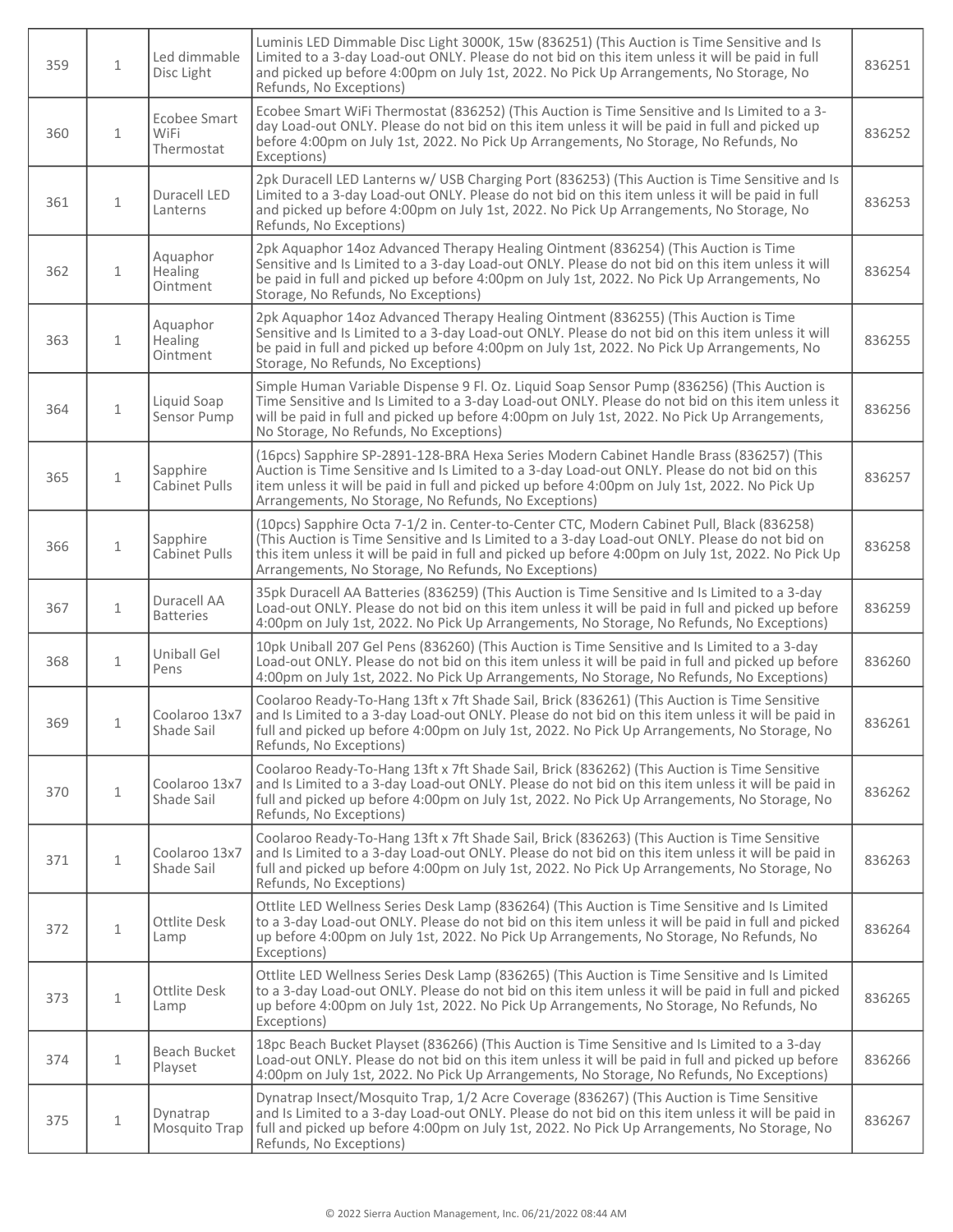| 376 | $\mathbf{1}$ | Resort Beach<br>Towels                        | (2pcs) Loft Resort Beach Towels 35"x70" (836268) (This Auction is Time Sensitive and Is Limited<br>to a 3-day Load-out ONLY. Please do not bid on this item unless it will be paid in full and picked<br>up before 4:00pm on July 1st, 2022. No Pick Up Arrangements, No Storage, No Refunds, No<br>Exceptions)                  | 836268 |
|-----|--------------|-----------------------------------------------|----------------------------------------------------------------------------------------------------------------------------------------------------------------------------------------------------------------------------------------------------------------------------------------------------------------------------------|--------|
| 377 | $\mathbf{1}$ | <b>Beach Towel</b>                            | OP Beach Towel 40"x72" (836269) (This Auction is Time Sensitive and Is Limited to a 3-day Load-<br>out ONLY. Please do not bid on this item unless it will be paid in full and picked up before 4:<br>00pm on July 1st, 2022. No Pick Up Arrangements, No Storage, No Refunds, No Exceptions)                                    | 836269 |
| 378 | $\mathbf 1$  | Spiderman<br><b>Beach Towel</b>               | Kids Spiderman Beach Towel 34"x63" (836270) (This Auction is Time Sensitive and Is Limited to<br>a 3-day Load-out ONLY. Please do not bid on this item unless it will be paid in full and picked up<br>before 4:00pm on July 1st, 2022. No Pick Up Arrangements, No Storage, No Refunds, No<br>Exceptions)                       | 836270 |
| 379 | $\mathbf{1}$ | Sapphire<br>Cabinet Knobs                     | (10pcs) Sapphire Accent Cabinet Knobs, Bronze (836271) (This Auction is Time Sensitive and Is<br>Limited to a 3-day Load-out ONLY. Please do not bid on this item unless it will be paid in full<br>and picked up before 4:00pm on July 1st, 2022. No Pick Up Arrangements, No Storage, No<br>Refunds, No Exceptions)            | 836271 |
| 380 | $\mathbf{1}$ | Sapphire<br>Cabinet Knobs                     | (20pcs) Sapphire Cabinet Knobs, Brushed Nickel (836272) (This Auction is Time Sensitive and Is<br>Limited to a 3-day Load-out ONLY. Please do not bid on this item unless it will be paid in full<br>and picked up before 4:00pm on July 1st, 2022. No Pick Up Arrangements, No Storage, No<br>Refunds, No Exceptions)           | 836272 |
| 381 | $\mathbf{1}$ | Pendleton<br>Packable<br>Blanket              | Pendleton Outdoor Packable Blanket 60"x72" (836273) (This Auction is Time Sensitive and Is<br>Limited to a 3-day Load-out ONLY. Please do not bid on this item unless it will be paid in full<br>and picked up before 4:00pm on July 1st, 2022. No Pick Up Arrangements, No Storage, No<br>Refunds, No Exceptions)               | 836273 |
| 382 | $\mathbf{1}$ | Porter Cable<br>Shop Vac                      | Porter Cable 4-Gallon Shop Vac (836274) (This Auction is Time Sensitive and Is Limited to a 3-<br>day Load-out ONLY. Please do not bid on this item unless it will be paid in full and picked up<br>before 4:00pm on July 1st, 2022. No Pick Up Arrangements, No Storage, No Refunds, No<br>Exceptions)                          | 836274 |
| 383 | $\mathbf{1}$ | <b>Heavy Duty</b><br>Work Light<br>/Spotlight | 2pk Heavy Duty LED Work Light/Spotlight (836275) (This Auction is Time Sensitive and Is<br>Limited to a 3-day Load-out ONLY. Please do not bid on this item unless it will be paid in full<br>and picked up before 4:00pm on July 1st, 2022. No Pick Up Arrangements, No Storage, No<br>Refunds, No Exceptions)                  | 836275 |
| 384 | $\mathbf{1}$ | Artika Mettle<br>Wall Light                   | Artika Mettle 3-Way Stream LED Wall Light (836276) (This Auction is Time Sensitive and Is<br>Limited to a 3-day Load-out ONLY. Please do not bid on this item unless it will be paid in full<br>and picked up before 4:00pm on July 1st, 2022. No Pick Up Arrangements, No Storage, No<br>Refunds, No Exceptions)                | 836276 |
| 385 | $\mathbf{1}$ | Artika Mettle<br>Wall Light                   | Artika Mettle 3-Way Stream LED Wall Light (836277) (This Auction is Time Sensitive and Is<br>Limited to a 3-day Load-out ONLY. Please do not bid on this item unless it will be paid in full<br>and picked up before 4:00pm on July 1st, 2022. No Pick Up Arrangements, No Storage, No<br>Refunds, No Exceptions)                | 836277 |
| 386 | $\mathbf{1}$ | Delta Kitchen<br>Faucet                       | Delta Auburn Pull-Down Kitchen Faucet (836278) (This Auction is Time Sensitive and Is Limited<br>to a 3-day Load-out ONLY. Please do not bid on this item unless it will be paid in full and picked<br>up before 4:00pm on July 1st, 2022. No Pick Up Arrangements, No Storage, No Refunds, No<br>Exceptions)                    | 836278 |
| 387 | $\mathbf{1}$ | Coolaroo 13x7<br>Shade Sail                   | Coolaroo Ready-To-Hang 13ft x 7ft Shade Sail, Riverstone (836279) (This Auction is Time<br>Sensitive and Is Limited to a 3-day Load-out ONLY. Please do not bid on this item unless it will<br>be paid in full and picked up before 4:00pm on July 1st, 2022. No Pick Up Arrangements, No<br>Storage, No Refunds, No Exceptions) | 836279 |
| 388 | $\mathbf{1}$ | Coolaroo 13x7<br>Shade Sail                   | Coolaroo Ready-To-Hang 13ft x 7ft Shade Sail, Riverstone (836280) (This Auction is Time<br>Sensitive and Is Limited to a 3-day Load-out ONLY. Please do not bid on this item unless it will<br>be paid in full and picked up before 4:00pm on July 1st, 2022. No Pick Up Arrangements, No<br>Storage, No Refunds, No Exceptions) | 836280 |
| 389 | $\mathbf{1}$ | Coolaroo 13x7<br>Shade Sail                   | Coolaroo Ready-To-Hang 13ft x 7ft Shade Sail, Riverstone (836281) (This Auction is Time<br>Sensitive and Is Limited to a 3-day Load-out ONLY. Please do not bid on this item unless it will<br>be paid in full and picked up before 4:00pm on July 1st, 2022. No Pick Up Arrangements, No<br>Storage, No Refunds, No Exceptions) | 836281 |
| 390 | $\mathbf 1$  | Trendsetter<br>Chair Mat                      | Trendsetter Chair Mat 35"x47", Charcoal (836282) (This Auction is Time Sensitive and Is Limited<br>to a 3-day Load-out ONLY. Please do not bid on this item unless it will be paid in full and picked<br>up before 4:00pm on July 1st, 2022. No Pick Up Arrangements, No Storage, No Refunds, No<br>Exceptions)                  | 836282 |
| 391 | $\mathbf{1}$ | DeWalt Wet<br>/Dry Vac                        | DeWalt Stainless Steel 10-Gallon Wet/Dry Vac (For Parts) (836283) (This Auction is Time<br>Sensitive and Is Limited to a 3-day Load-out ONLY. Please do not bid on this item unless it will<br>be paid in full and picked up before 4:00pm on July 1st, 2022. No Pick Up Arrangements, No<br>Storage, No Refunds, No Exceptions) | 836283 |
| 392 | $\mathbf 1$  | DeWalt Wet<br>/Dry Vac                        | DeWalt Stainless Steel 10-Gallon Wet/Dry Vac (836284) (This Auction is Time Sensitive and Is<br>Limited to a 3-day Load-out ONLY. Please do not bid on this item unless it will be paid in full<br>and picked up before 4:00pm on July 1st, 2022. No Pick Up Arrangements, No Storage, No<br>Refunds, No Exceptions)             | 836284 |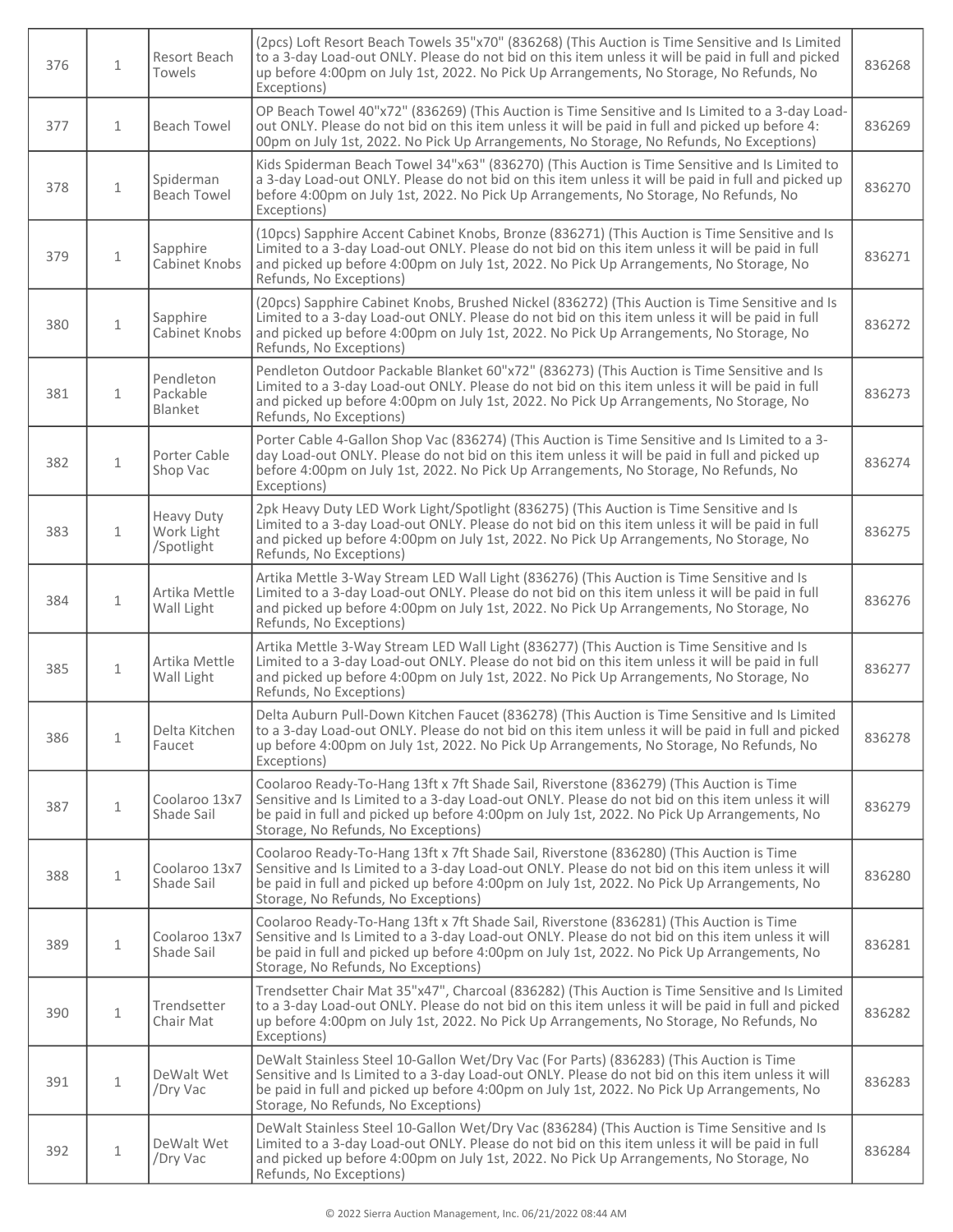| 393 | $\mathbf{1}$ | 50ft Garden<br>Hose                         | 50ft Featherlight Garden Hose (836285) (This Auction is Time Sensitive and Is Limited to a 3-<br>day Load-out ONLY. Please do not bid on this item unless it will be paid in full and picked up<br>before 4:00pm on July 1st, 2022. No Pick Up Arrangements, No Storage, No Refunds, No<br>Exceptions)                                                                                                                                                                                                                                                                                                                                                                                                                                                                                       | 836285 |
|-----|--------------|---------------------------------------------|----------------------------------------------------------------------------------------------------------------------------------------------------------------------------------------------------------------------------------------------------------------------------------------------------------------------------------------------------------------------------------------------------------------------------------------------------------------------------------------------------------------------------------------------------------------------------------------------------------------------------------------------------------------------------------------------------------------------------------------------------------------------------------------------|--------|
| 394 | $\mathbf{1}$ | Dynatrap<br>Mosquito Trap<br>XL             | Dynatrap Insect/Mosquito Trap, 2 Acre Coverage (836286) (This Auction is Time Sensitive and<br>Is Limited to a 3-day Load-out ONLY. Please do not bid on this item unless it will be paid in full<br>and picked up before 4:00pm on July 1st, 2022. No Pick Up Arrangements, No Storage, No<br>Refunds, No Exceptions)                                                                                                                                                                                                                                                                                                                                                                                                                                                                       | 836286 |
| 395 | $\mathbf{1}$ | 22in Planters                               | (3pcs) Southern Patio HDR 22" Planters (836287) (This Auction is Time Sensitive and Is Limited<br>to a 3-day Load-out ONLY. Please do not bid on this item unless it will be paid in full and picked<br>up before 4:00pm on July 1st, 2022. No Pick Up Arrangements, No Storage, No Refunds, No<br>Exceptions)                                                                                                                                                                                                                                                                                                                                                                                                                                                                               | 836287 |
| 396 | $\mathbf{1}$ | Greenworks<br>2000psi<br>Pressure<br>Washer | Greenworks Elite 2000psi 1.2 GPM Pressure Washer (836288) (This Auction is Time Sensitive<br>and Is Limited to a 3-day Load-out ONLY. Please do not bid on this item unless it will be paid in<br>full and picked up before 4:00pm on July 1st, 2022. No Pick Up Arrangements, No Storage, No<br>Refunds, No Exceptions)                                                                                                                                                                                                                                                                                                                                                                                                                                                                     | 836288 |
| 397 | $\mathbf{1}$ | Pro Form<br><b>Exercise Bike</b>            | Pro Form PFEX78918.0 X-Bike Exercise Bike with iFit (836289) (This Auction is Time Sensitive<br>and Is Limited to a 3-day Load-out ONLY. Please do not bid on this item unless it will be paid in<br>full and picked up before 4:00pm on July 1st, 2022. No Pick Up Arrangements, No Storage, No<br>Refunds, No Exceptions)                                                                                                                                                                                                                                                                                                                                                                                                                                                                  | 836289 |
| 398 | $\mathbf{1}$ | Patio Chair                                 | Aluminum Mesh Patio Chair (836290) (This Auction is Time Sensitive and Is Limited to a 3-day<br>Load-out ONLY. Please do not bid on this item unless it will be paid in full and picked up before<br>4:00pm on July 1st, 2022. No Pick Up Arrangements, No Storage, No Refunds, No Exceptions)                                                                                                                                                                                                                                                                                                                                                                                                                                                                                               | 836290 |
| 399 | $\mathbf{1}$ | 45Qt Storage<br><b>Bins</b>                 | (3pcs) 45 Quart Stackable Storage Bins (836291) (This Auction is Time Sensitive and Is Limited<br>to a 3-day Load-out ONLY. Please do not bid on this item unless it will be paid in full and picked<br>up before 4:00pm on July 1st, 2022. No Pick Up Arrangements, No Storage, No Refunds, No<br>Exceptions)                                                                                                                                                                                                                                                                                                                                                                                                                                                                               | 836291 |
| 400 | $\mathbf{1}$ | 45Qt Storage<br><b>Bins</b>                 | (3pcs) 45 Quart Stackable Storage Bins (836292) (This Auction is Time Sensitive and Is Limited<br>to a 3-day Load-out ONLY. Please do not bid on this item unless it will be paid in full and picked<br>up before 4:00pm on July 1st, 2022. No Pick Up Arrangements, No Storage, No Refunds, No<br>Exceptions)                                                                                                                                                                                                                                                                                                                                                                                                                                                                               | 836292 |
| 401 | $\mathbf{1}$ | Greenworks<br>2000psi<br>Pressure<br>Washer | Greenworks Elite 2000psi 1.2 GPM Pressure Washer (836293) (This Auction is Time Sensitive<br>and Is Limited to a 3-day Load-out ONLY. Please do not bid on this item unless it will be paid in<br>full and picked up before 4:00pm on July 1st, 2022. No Pick Up Arrangements, No Storage, No<br>Refunds, No Exceptions)                                                                                                                                                                                                                                                                                                                                                                                                                                                                     | 836293 |
| 402 | $\mathbf{1}$ | Pulaski Curio<br>Cabinet                    | Pulaski Curio Cabinet w/ Sliding Door. Select hardwood solids and veneers, Side entry, Halogen<br>light with high/low switch, 5 Adjustable glass shelves, Mirrored back, plate grooves. 29W x 15D<br>x 80H (836294) (This Auction is Time Sensitive and Is Limited to a 3-day Load-out ONLY. Please<br>do not bid on this item unless it will be paid in full and picked up before 4:00pm on July 1st,<br>2022. No Pick Up Arrangements, No Storage, No Refunds, No Exceptions)                                                                                                                                                                                                                                                                                                              | 836294 |
| 403 | $\mathbf{1}$ | First Alert Fire<br>Safe                    | First Alert 2.14 cu. ft. Portable Digital Ready-Seal Waterproof Fire Resistant Safe w/ Wheels and<br>Handle (Appears New, May still have Factory Combo) (836295) (This Auction is Time Sensitive<br>and Is Limited to a 3-day Load-out ONLY. Please do not bid on this item unless it will be paid in<br>full and picked up before 4:00pm on July 1st, 2022. No Pick Up Arrangements, No Storage, No<br>Refunds, No Exceptions)                                                                                                                                                                                                                                                                                                                                                              | 836295 |
| 404 | $\mathbf{1}$ | Motion<br>Activated<br>Security Light       | Motion Activated LED Security Light (836296) (This Auction is Time Sensitive and Is Limited to a<br>3-day Load-out ONLY. Please do not bid on this item unless it will be paid in full and picked up<br>before 4:00pm on July 1st, 2022. No Pick Up Arrangements, No Storage, No Refunds, No<br>Exceptions)                                                                                                                                                                                                                                                                                                                                                                                                                                                                                  | 836296 |
| 405 | $\mathbf{1}$ | Kohler Pro<br>Inspired<br>Kitchen Faucet    | Kohler R78957-1pc-na Pro-inspired Kitchen Faucet Sink Kit, 33" x 22" x 9" top-mount<br>/undermount single-bowl kitchen sink kit, 36" minimum base cabinet width. Single bowl.9"<br>(229 mm) depth provides generous workspace. Tightly angled fabricated corners maximize<br>bowl space. Professional-style faucet with an easy-to-clean coated hose and removable coil.<br>Three-function pull-down sprayhead with touch control allows you to switch between aerated<br>stream, Sweep spray, and Boost technology. (836297) (This Auction is Time Sensitive and Is<br>Limited to a 3-day Load-out ONLY. Please do not bid on this item unless it will be paid in full<br>and picked up before 4:00pm on July 1st, 2022. No Pick Up Arrangements, No Storage, No<br>Refunds, No Exceptions) | 836297 |
| 406 | $\mathbf{1}$ | Chairside<br>Table w/<br>Power              | Tresanti Chairside Table w/ Power, White, 17.6"x14"x25"H (836298) (This Auction is Time<br>Sensitive and Is Limited to a 3-day Load-out ONLY. Please do not bid on this item unless it will<br>be paid in full and picked up before 4:00pm on July 1st, 2022. No Pick Up Arrangements, No<br>Storage, No Refunds, No Exceptions)                                                                                                                                                                                                                                                                                                                                                                                                                                                             | 836298 |
| 407 | $\mathbf{1}$ | Chairside<br>Table w/<br>Power              | Tresanti Chairside Table w/ Power, White, 17.6"x14"x25"H (836299) (This Auction is Time<br>Sensitive and Is Limited to a 3-day Load-out ONLY. Please do not bid on this item unless it will<br>be paid in full and picked up before 4:00pm on July 1st, 2022. No Pick Up Arrangements, No<br>Storage, No Refunds, No Exceptions)                                                                                                                                                                                                                                                                                                                                                                                                                                                             | 836299 |